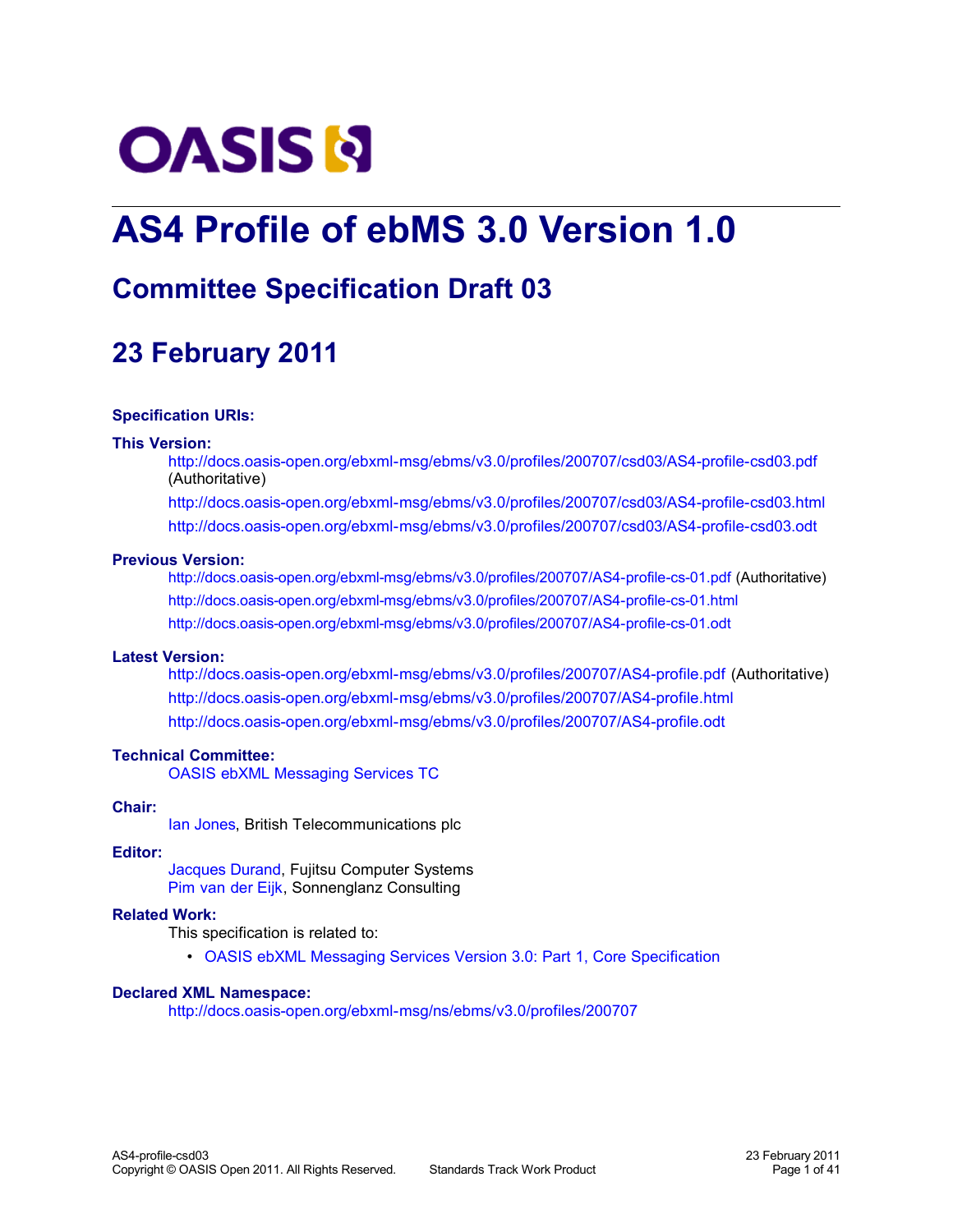## **Abstract:**

While ebMS 3.0 represents a leap forward in reducing the complexity of Web Services B2B messaging, the specification still contains numerous options and comprehensive alternatives for addressing a variety of scenarios for exchanging data over a Web Services platform. The AS4 profile of the ebMS 3.0 specification has been developed in order to bring continuity to the principles and simplicity that made AS2 successful, while adding better compliance to Web services standards, and features such as message pulling capability and a built-in Receipt mechanism. Using ebMS 3.0 as a base, a subset of functionality is defined along with implementation guidelines adopted based on the "just-enough" design principles and AS2 functional requirements to trim down ebMS 3.0 into a more simplified and AS2-like specification for Web Services B2B messaging. This document defines the AS4 profile as a combination of a conformance profile that concerns an implementation capability, and of a usage profile that concerns how to use this implementation. A couple of variants are defined for the AS4 conformance profile - the AS4 ebHandler profile and the AS4 Light Client profile - that reflect different endpoint capabilities.

## **Status:**

This document was last revised or approved by the OASIS ebXML Messaging Services TC on the above date. The level of approval is also listed above. Check the "Latest Version" location noted above for possible later revisions of this document.

Technical Committee members should send comments on this specification to the Technical Committee's email list. Others should send comments to the Technical Committee by using the ["Send A Comment"](http://www.oasis-open.org/committees/comments/form.php?wg_abbrev=ebxml-msg) button on the Technical Committee's web page at [http://www.oasis-open.org/committees/ebxml-msg/.](http://www.oasis-open.org/committees/ebxml-msg/)

For information on whether any patents have been disclosed that may be essential to implementing this specification, and any offers of patent licensing terms, please refer to the Intellectual Property Rights section of the Technical Committee web page at [http://www.oasis-open.org/committees/ebxml-msg/ipr.php.](http://www.oasis-open.org/committees/ebxml-msg/ipr.php)

## **Citation Format:**

When referencing this specification the following citation format should be used:

## **[AS4-Profile-v1.0]**

*AS4 Profile of ebMS 3.0 Version 1.0*. 23 February 2011. OASIS Committee Specification Draft 03. [http://docs.oasis-open.org/ebxml-msg/ebms/v3.0/profiles/200707/csd03/AS4-profile](http://docs.oasis-open.org/ebxml-msg/ebms/v3.0/profiles/200707/csd03/AS4-profile-csd03.pdf)[csd03.pdf.](http://docs.oasis-open.org/ebxml-msg/ebms/v3.0/profiles/200707/csd03/AS4-profile-csd03.pdf)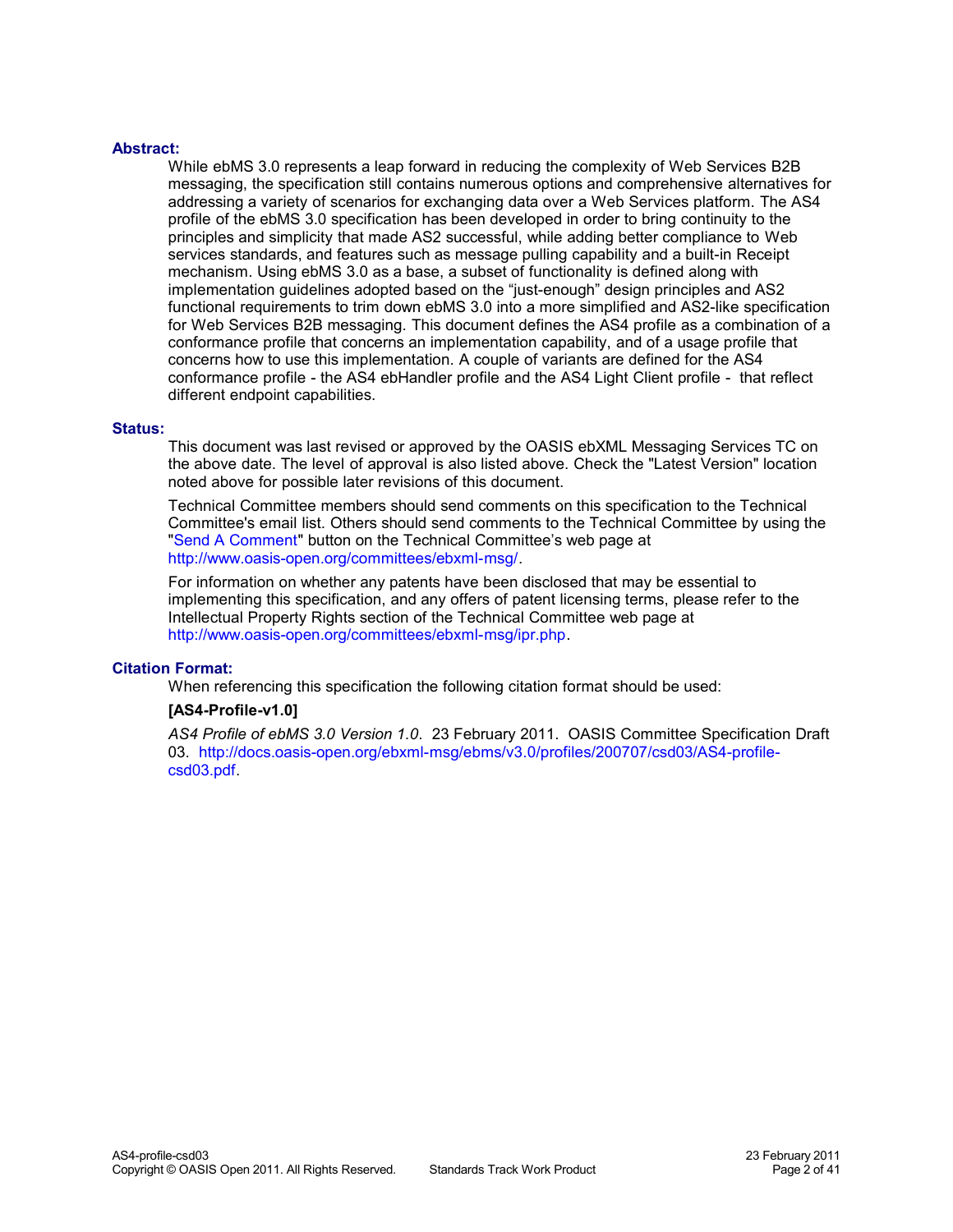## **Notices**

Copyright © OASIS Open 2011. All Rights Reserved.

All capitalized terms in the following text have the meanings assigned to them in the OASIS Intellectual Property Rights Policy (the "OASIS IPR Policy"). The full [Policy](http://www.oasis-open.org/who/intellectualproperty.php) may be found at the OASIS website.

This document and translations of it may be copied and furnished to others, and derivative works that comment on or otherwise explain it or assist in its implementation may be prepared, copied, published, and distributed, in whole or in part, without restriction of any kind, provided that the above copyright notice and this section are included on all such copies and derivative works. However, this document itself may not be modified in any way, including by removing the copyright notice or references to OASIS, except as needed for the purpose of developing any document or deliverable produced by an OASIS Technical Committee (in which case the rules applicable to copyrights, as set forth in the OASIS IPR Policy, must be followed) or as required to translate it into languages other than English.

The limited permissions granted above are perpetual and will not be revoked by OASIS or its successors or assigns.

This document and the information contained herein is provided on an "AS IS" basis and OASIS DISCLAIMS ALL WARRANTIES, EXPRESS OR IMPLIED, INCLUDING BUT NOT LIMITED TO ANY WARRANTY THAT THE USE OF THE INFORMATION HEREIN WILL NOT INFRINGE ANY OWNERSHIP RIGHTS OR ANY IMPLIED WARRANTIES OF MERCHANTABILITY OR FITNESS FOR A PARTICULAR PURPOSE.

OASIS requests that any OASIS Party or any other party that believes it has patent claims that would necessarily be infringed by implementations of this OASIS Committee Specification or OASIS Standard, to notify OASIS TC Administrator and provide an indication of its willingness to grant patent licenses to such patent claims in a manner consistent with the IPR Mode of the OASIS Technical Committee that produced this specification.

OASIS invites any party to contact the OASIS TC Administrator if it is aware of a claim of ownership of any patent claims that would necessarily be infringed by implementations of this specification by a patent holder that is not willing to provide a license to such patent claims in a manner consistent with the IPR Mode of the OASIS Technical Committee that produced this specification. OASIS may include such claims on its website, but disclaims any obligation to do so.

OASIS takes no position regarding the validity or scope of any intellectual property or other rights that might be claimed to pertain to the implementation or use of the technology described in this document or the extent to which any license under such rights might or might not be available; neither does it represent that it has made any effort to identify any such rights. Information on OASIS' procedures with respect to rights in any document or deliverable produced by an OASIS Technical Committee can be found on the OASIS website. Copies of claims of rights made available for publication and any assurances of licenses to be made available, or the result of an attempt made to obtain a general license or permission for the use of such proprietary rights by implementers or users of this OASIS Committee Specification or OASIS Standard, can be obtained from the OASIS TC Administrator. OASIS makes no representation that any information or list of intellectual property rights will at any time be complete, or that any claims in such list are, in fact, Essential Claims.

The names "OASIS", "ebXML", "ebXML Messaging Services", and "ebMS" are trademarks of [OASIS,](http://www.oasis-open.org/) the owner and developer of this specification, and should be used only to refer to the organization and its official outputs. OASIS welcomes reference to, and implementation and use of, specifications, while reserving the right to enforce its marks against misleading uses. Please see <http://www.oasis-open.org/who/trademark.php>for above guidance.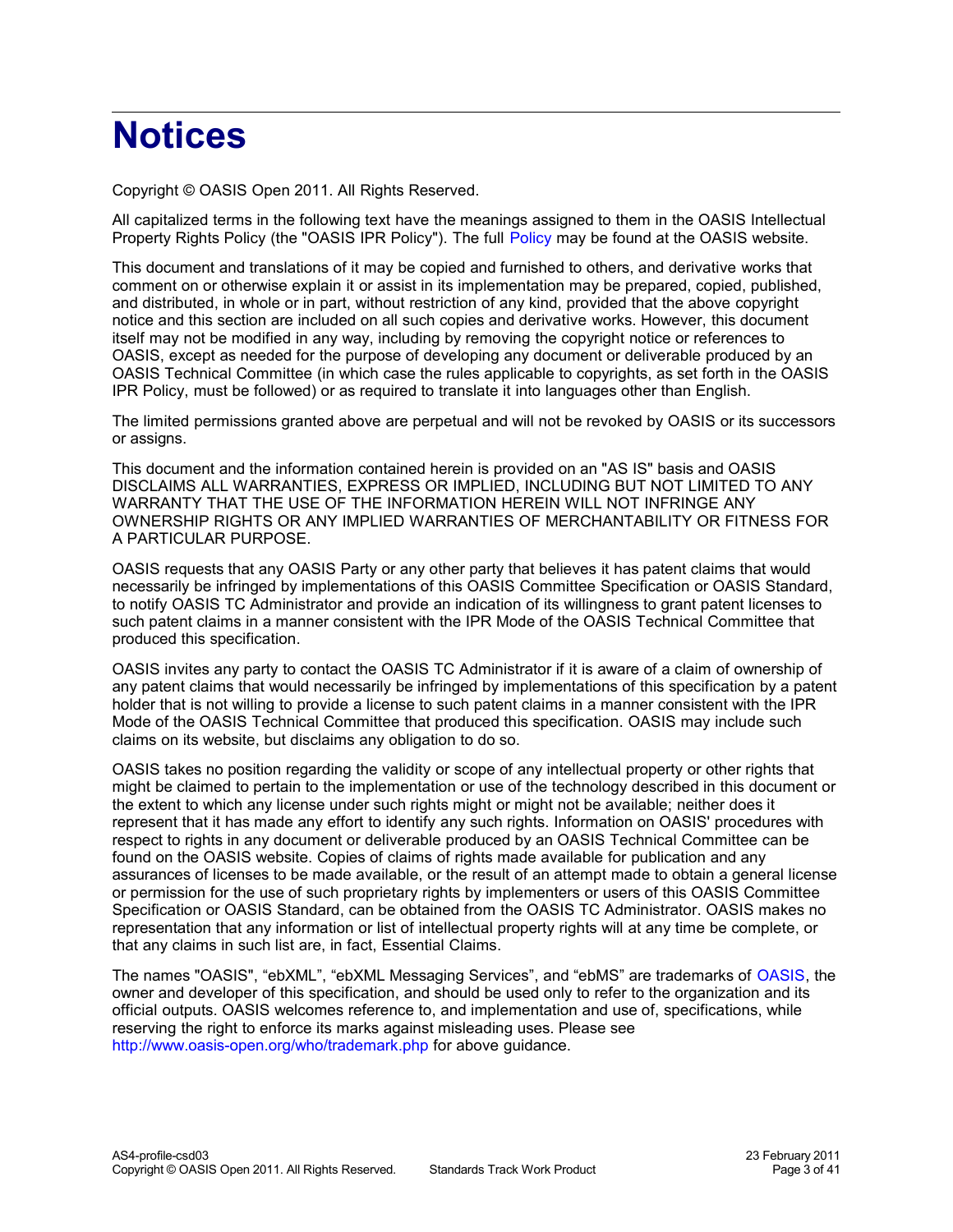## **Table of Contents**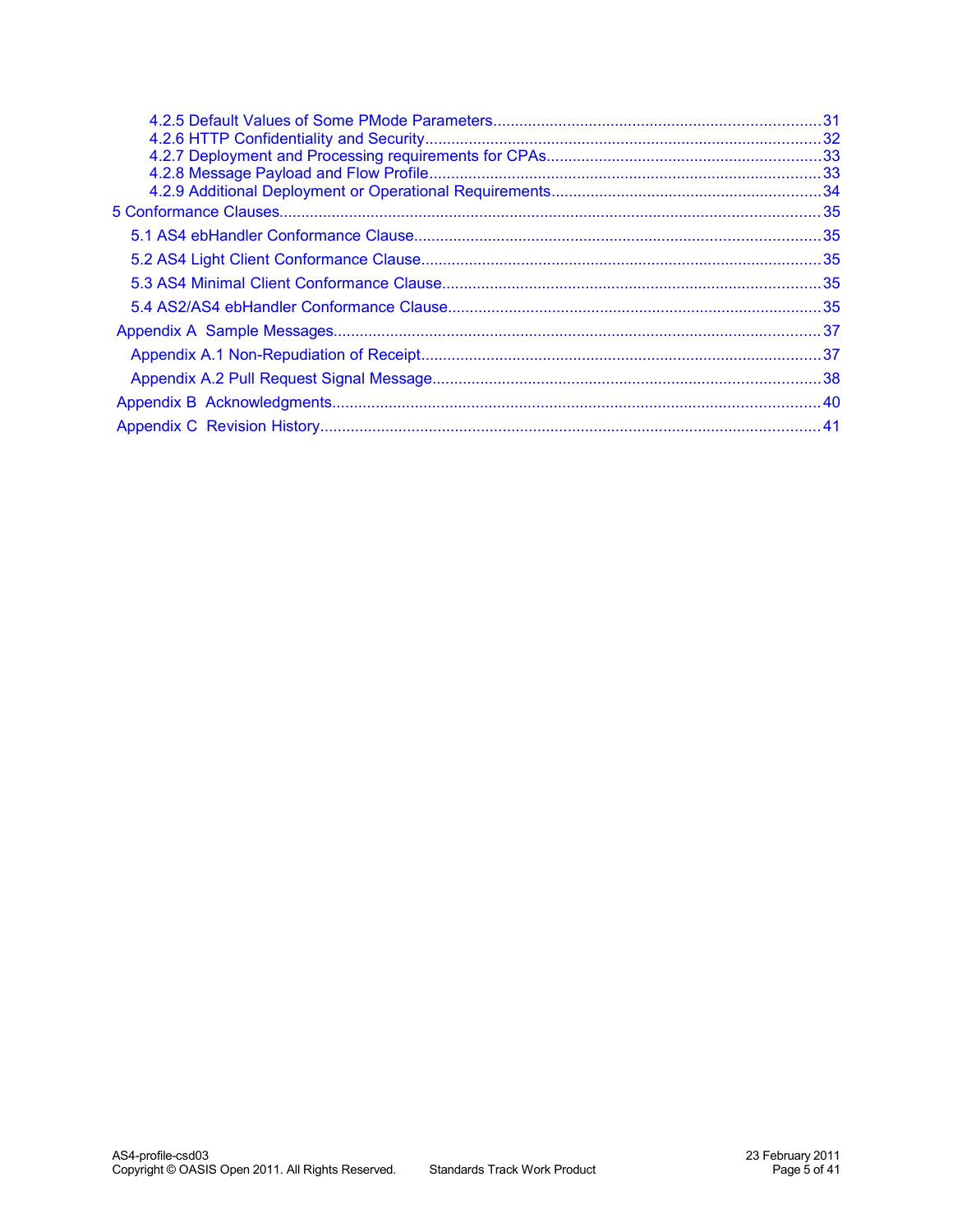### <span id="page-5-0"></span>**1 Introduction** 1

Historically, the platform for mission-critical business-to-business (B2B) transactions has steadily moved from proprietary value-added networks (VANs) to Internet-based protocols free from the data transfer fees imposed by the VAN operators. This trend has been accelerated by lower costs and product ownership, a maturing of technology, internationalization, widespread interoperability, and marketplace momentum. The exchange of EDI business documents over the Internet has substantially increased along with a growing presence of XML and other document types such as binary and text files. 2 3 4 5 6 7

The Internet messaging services standards that have emerged provide a variety of options for end users to consider when deciding which standard to adopt. These include pre-Internet protocols, the EDIINT series of AS1 [\[RFC3335\]](#page-7-6) AS2 [\[RFC4130\]](#page-7-5) and AS3 [\[RFC4823\],](#page-8-4) simple XML over HTTP, government specific frameworks, ebMS 2.0 [\[ebMS2\],](#page-7-4) and Web Services variants. As Internet messaging services 8 9 10 11

- standards have matured, new standards are emerging that leverage prior B2B messaging services 12
- knowledge for applicability to Web Services messaging. 13

The emergence of the OASIS ebMS 3.0 Standard [\[ebMS3\]](#page-6-2) represents a leap forward in Web Services B2B messaging services by meeting the challenge of composing many Web Services standards into a single comprehensive specification for defining the secure and reliable exchange of documents using Web Services. The ebMS 3.0 standard composes fundamental Web Services standards SOAP 1.1 [\[SOAP11\],](#page-8-3) SOAP 1.2 [\[SOAP12\],](#page-7-3) SOAP with Attachments [\[SOAPATTACH\],](#page-7-2) WS-Security 1.0 [\[WSS10\],](#page-8-2) WS-Security 1.1 [\[WSS11\],](#page-7-1) WS-Reliability 1.1 [\[WSR11\]](#page-8-1) and WS-ReliableMessaging (currently at version 1.2 [\[WSRM12\]\)](#page-8-0) together with guidance for the packaging of messages and receipts along with definitions of messaging choreographies for orchestrating document exchanges. 14 15 16 17 18 19 20 21

Like AS2, ebMS 3.0 brings together many existing standards that govern the packaging, security, and transport of electronic data under the umbrella of a single specification document. While ebMS 3.0 represents a leap forward in reducing the complexity of Web Services B2B messaging, the specification still contains numerous options and comprehensive alternatives for addressing a variety of scenarios for exchanging data over a Web Services platform. 22 23 24 25 26

In order to fully take advantage of the AS2 success story, this profile of the ebMS 3.0 specification has been developed. Using ebMS 3.0 as a base, a subset of functionality has been defined along with implementation guidelines adopted based on the "just-enough" design principles and AS2 functional requirements to trim down ebMS 3.0 into a more simplified and AS2-like specification for Web Services B2B messaging. The main benefits of AS4 compared to its previous version are: 27 28 29 30 31

- Compatibility with Web services standards. 32
- Message pulling capability. 33
- A built-in Receipt mechanism 34
- Profiling ebMS V3 means: 35
- Defining a subset of ebMS V3 options to be supported by the AS4 handler. 36
- Deciding which types of message exchanges must be supported, and how these exchanges should be conducted (level of security, binding to HTTP, etc.). 37 38
- Deciding of AS4-specific message contents and practices (how to make use of the ebMS message header fields, in an AS4 context). 39 40
- Deciding of some operational best practices, for the end-user. 41
- The overall goal of a profile for a standard is to ensure interoperability by: 42
- Establishing particular usage and practices of the standard within a community of users. 43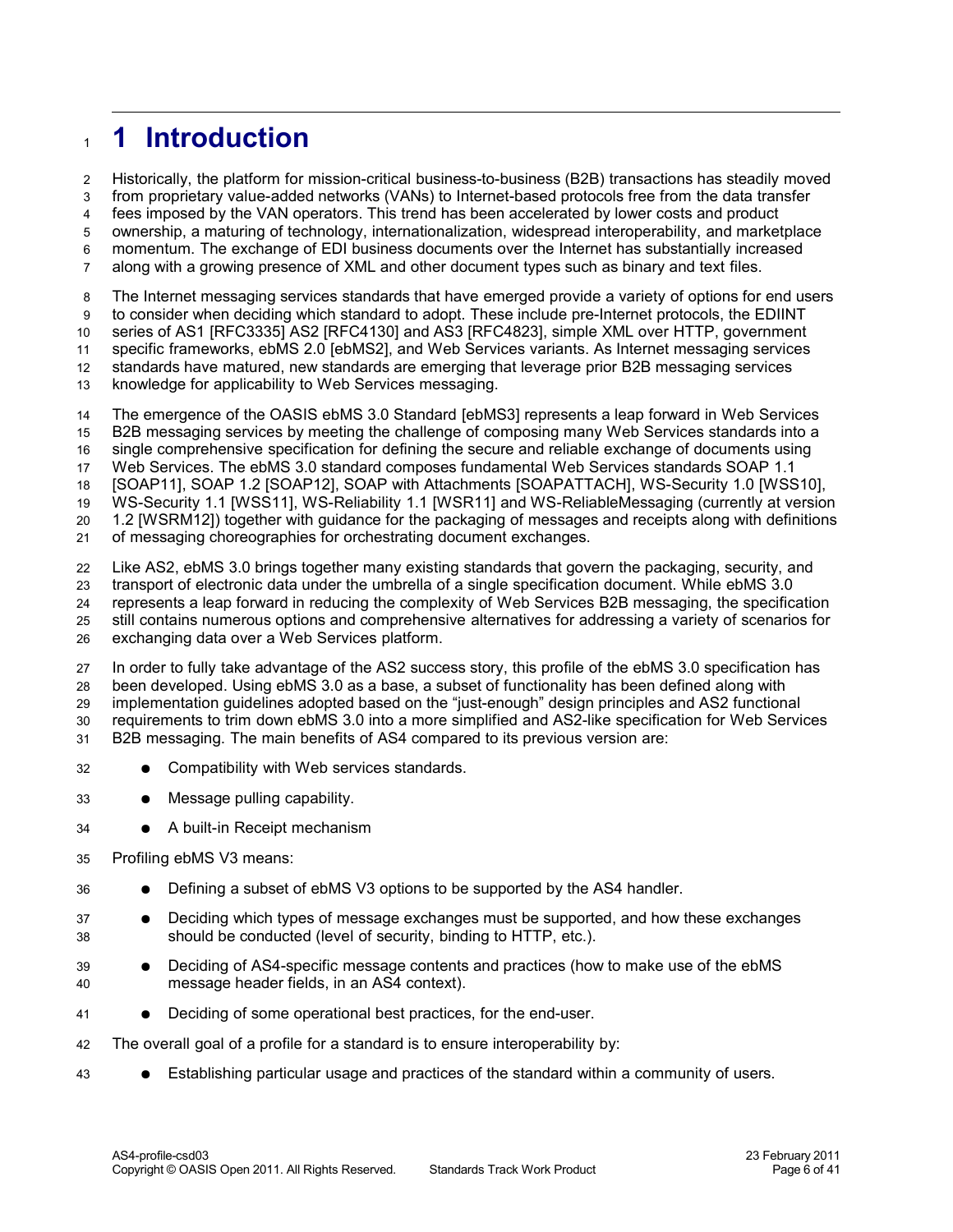- Defining the subset of features in this standard that needs to be supported by an implementation. 44
- Two kinds of profiles are usually to be considered when profiling an existing standard: 45
- 1. **Conformance Profiles**. These define the different ways a product can conform to a standard, based on specific ways to use this standard. A conformance profile is usually associated with a specific conformance clause. Conformance profiles are of prime interest for product managers and developers: they define a precise subset of features to be supported. 46 47 48 49
- 2. **Usage Profiles** (also called Deployment Profiles). These define how a standard should be used by a community of users, in order to ensure best compatibility with business practices and interoperability. Usage profiles are of prime interest for IT end-users: they define how to configure the use of a standard (and related product) as well as how to bind this standard to business applications. A usage profile usually points at required or compatible conformance profile(s). 50 51 52 53 54 55
- AS4 is defined as a combination of: 56
- Two AS4 Conformance Profiles (see section 2) that define the subset of ebMS V3 features to be supported by an AS4 implementation. 57 58
- An AS4 Usage Profile (section 4) that defines how to use an AS4-compliant implementation in order to achieve similar functions as specified in AS2. 59 60
- The two AS4 conformance profiles (CP) are defined below: 61
- (1) The **AS4 ebHandler CP**. This conformance profile supports both Sending and Receiving roles, and for each role both message pushing and message pulling. 62 63
- (2) The **AS4 light Client CP**. This conformance profile supports both Sending and Receiving roles, but only message pushing for Sending and message pulling for Receiving. In other words, it does not support incoming HTTP requests, and may have no IP address. 64 65 66
- Compatible existing conformance profiles for ebMS V3 are: 67
- Gateway RM V3 or Gateway RX V3: an MSH product implementing any of these profiles will also be conforming to the AS4 ebHandler CP (the reverse is not true). 68 69
- NOTE: Full compliance to AS4 actually requires and/or authorizes a message handler to implement a few additional features beyond the above CPs. These features are described in Section 3. 70 71

#### <span id="page-6-1"></span>**1.1 Terminology** 72

The keywords "MUST", "MUST NOT", "REQUIRED", "SHALL", "SHALL NOT", "SHOULD", "SHOULD NOT", "RECOMMENDED", "MAY", and "OPTIONAL" in this specification are to be interpreted as described in IETF RFC 2119. 73 74 75

#### <span id="page-6-0"></span>**1.2 Normative References** 76

<span id="page-6-5"></span><span id="page-6-4"></span><span id="page-6-3"></span><span id="page-6-2"></span>

| 77<br>78       | [ebBP-SIG]       | OASIS ebXML Business Signals Schema, 2006.http://docs.oasis-<br>open.org/ebxml-bp/ebbp-signals-2.0                                                                                                      |
|----------------|------------------|---------------------------------------------------------------------------------------------------------------------------------------------------------------------------------------------------------|
| 79<br>80       | [ebMS3]          | OASIS ebXML Messaging Services, Version 3.0: Part 1, Core Features, 2007.<br>http://docs.oasis-open.org/ebxml-msg/ebms/v3.0/core/ebms_core-3.0-spec.pdf                                                 |
| 81<br>82<br>83 | [ebMS3-CP]       | OASIS ebXML Messaging Services, Version 3.0: Conformance Profiles.<br>Committee Specification 01, April 2010. http://docs.oasis-open.org/ebxml-<br>msg/ebms/v3.0/profiles/200707/ebms3-confprofiles.pdf |
| 84<br>85       | <b>IRFC19251</b> | IETF RFC. GZIP file format specification version 4.3.<br>http://tools.ietf.org/html/rfc1952                                                                                                             |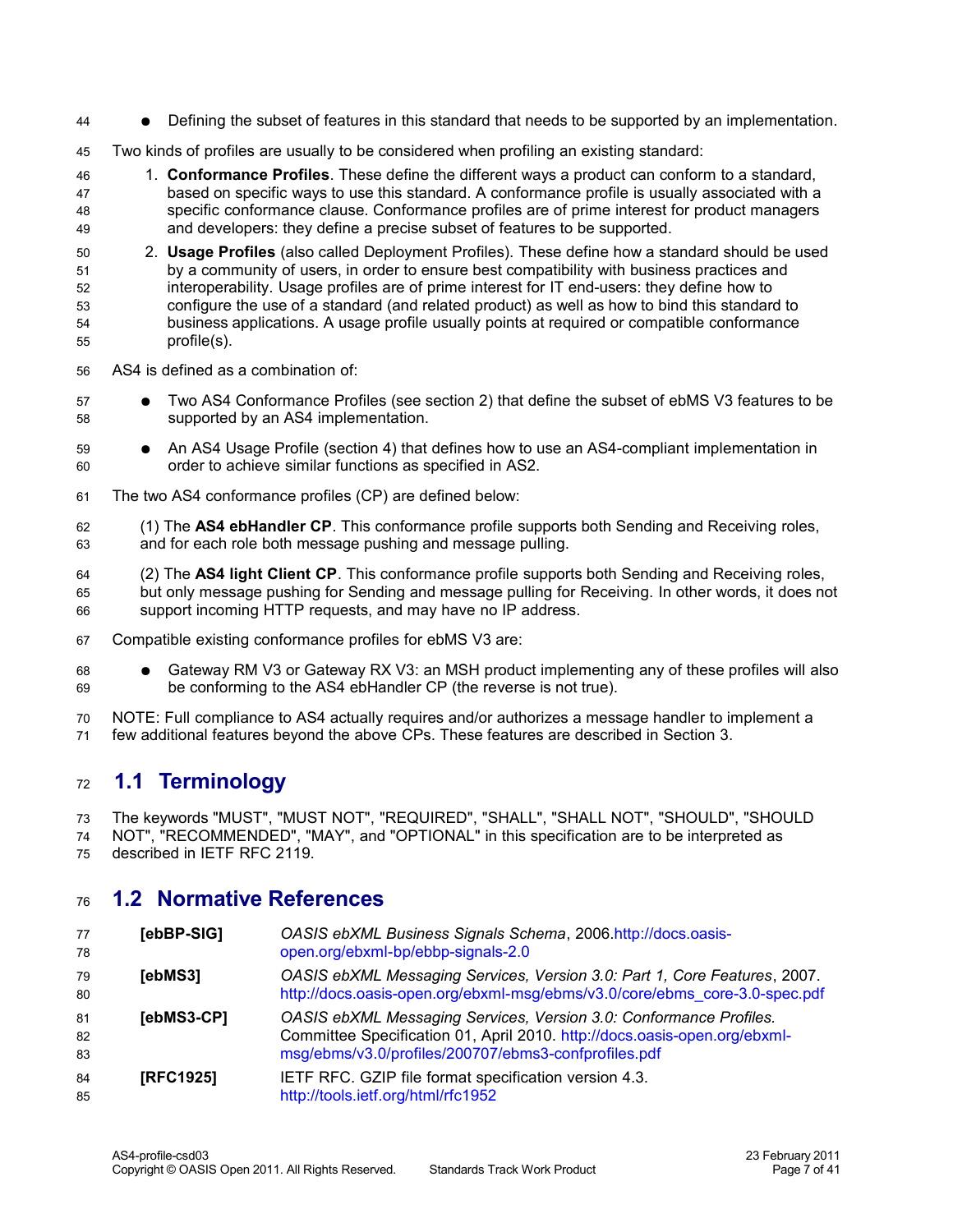<span id="page-7-12"></span><span id="page-7-9"></span><span id="page-7-8"></span><span id="page-7-7"></span><span id="page-7-3"></span><span id="page-7-2"></span>

| 86<br>87          | [RFC2119]    | S. Bradner. Key words for use in RFCs to Indicate Requirement Levels. IETF<br>RFC 2119, March 1997. http://www.ietf.org/rfc/rfc2119.txt                                                                   |
|-------------------|--------------|-----------------------------------------------------------------------------------------------------------------------------------------------------------------------------------------------------------|
| 88<br>89          | [RFC2045]    | N Freed, et al, Multipurpose Internet Mail Extensions (MIME) Part One: Format<br>of Internet Message Bodies, 1996. http://www.ietf.org/rfc/rfc2119.txt                                                    |
| 90<br>91          | [SOAP12]     | M. Gudgin, et al, SOAP Version 1.2 Part 1: Messaging Framework, 2003.<br>http://www.w3.org/TR/soap12-part1/                                                                                               |
| 92<br>93          | [SOAPATTACH] | J. Barton, et al, SOAP Messages with Attachments, 2000<br>http://www.w3.org/TR/SOAP-attachments                                                                                                           |
| 94<br>95          | [WSIAP10]    | WS-I Attachment Profile V1.0, Web-Services Interoperability Consortium, 2007.<br>http://www.ws-i.org/deliverables/workinggroup.aspx?wg=basicprofile                                                       |
| 96<br>97<br>98    | [WSIBP20]    | WS-I Basic Profile V2.0 (final material), Web-Services Interoperability<br>Consortium, November 2010. http://ws-i.org/Profiles/BasicProfile-2.0-2010-11-<br>09.html                                       |
| 99<br>100         | [WSIBSP11]   | Basic Security Profile Version 1.1, Web-Services Interoperability Consortium,<br>2006. http://www.ws-i.org/Profiles/BasicSecurityProfile-1.1.html                                                         |
| 101<br>102<br>103 | [WSS11]      | OASIS Standard incorporating Approved Errata, Web Services Security: SOAP<br>Message Security 1.1, November 2006, http://docs.oasis-open.org/wss/v1.1/wss-<br>v1.1-spec-errata-os-SOAPMessageSecurity.pdf |
| 104<br>105<br>106 | [WSS11-UT]   | OASIS Standard, Web Services Security Username Token Profile 1.1. February<br>2006. http://docs.oasis-open.org/wss/v1.1/wss-v1.1-spec-os-<br>UsernameTokenProfile.pdf.                                    |
| 107<br>108<br>109 | [WSS11-X509] | OASIS Standard incorporating Approved Errata. Web Services Security X.509<br>Certificate Token Profile 1.1. http://docs.oasis-open.org/wss/v1.1/wss-v1.1-spec-<br>errata-os-x509TokenProfile.pdf          |
| 110<br>111        | [XMLDSIG]    | D. Eastlake, et al, eds, XML-Signature Syntax and Processing (Second Edition).<br>W3C Recommendation. June 2008. http://www.w3.org/TR/xmldsig-core/                                                       |
| 112<br>113        | [XMLENC]     | D. Eastlake, et al, XML Encryption Syntax and Processing. W3C<br>Recommendation. December, 2002. http://www.w3.org/TR/xmlenc-core/                                                                        |

#### <span id="page-7-13"></span><span id="page-7-11"></span><span id="page-7-10"></span><span id="page-7-1"></span><span id="page-7-0"></span>**1.3 Non-normative References** 114

<span id="page-7-6"></span><span id="page-7-5"></span><span id="page-7-4"></span>

| 115<br>116<br>117        | [ebBP]    | ebXML Business Process Specification Schema Technical Specification v2.0.4.<br>OASIS Standard, December 2006. http://docs.oasis-open.org/ebxml-<br>bp/2.0.4/ebxmlbp-v2.0.4-Spec-os-en.odt                                                                                         |
|--------------------------|-----------|-----------------------------------------------------------------------------------------------------------------------------------------------------------------------------------------------------------------------------------------------------------------------------------|
| 118<br>119<br>120        | [ebCPPA]  | Collaboration-Protocol Profile and Agreement Specification Version 2.0,<br>http://www.oasis-open.org/committees/ebxml-cppa/documents/ebCPP-2 0.pdf,<br>OASIS Standard, September, 2002.                                                                                           |
| 121<br>122               | [ebMS2]   | OASIS ebXML Message Service Specification Version 2.0, April 1, 2002.<br>http://www.oasis-open.org/committees/ebxml-msg/documents/ebMS_v2_0.pdf                                                                                                                                   |
| 123<br>124<br>125<br>126 | [IIC-DP]  | ebXML Deployment Profile Template For OASIS ebXML Message Service 2.0<br>Standard. OASIS ebXML Implementation, Interoperability and Conformance<br>(IIC) TC. Public Review Draft, December 2006. http://docs.oasis-<br>open.org/ebxml-iic/ebXML_DPT-v1.1-ebMS2-template-pr-01.pdf |
| 127<br>128<br>129        | [RFC3335] | T. Harding, R. Drummond and C. Shih. MIME-based Secure Peer-to-Peer<br>Business Data Interchange over the Internet (AS1). IETF RFC, September 2002.<br>http://tools.ietf.org/html/rfc3335                                                                                         |
| 130<br>131<br>132        | [RFC4130] | D. Moberg and R. Drummond. MIME-Based Secure Peer-to-Peer Business Data<br>Interchange Using HTTP, Applicability Statement 2 (AS2). IETF RFC, July 2005.<br>http://tools.ietf.org/rfc/rfc4130                                                                                     |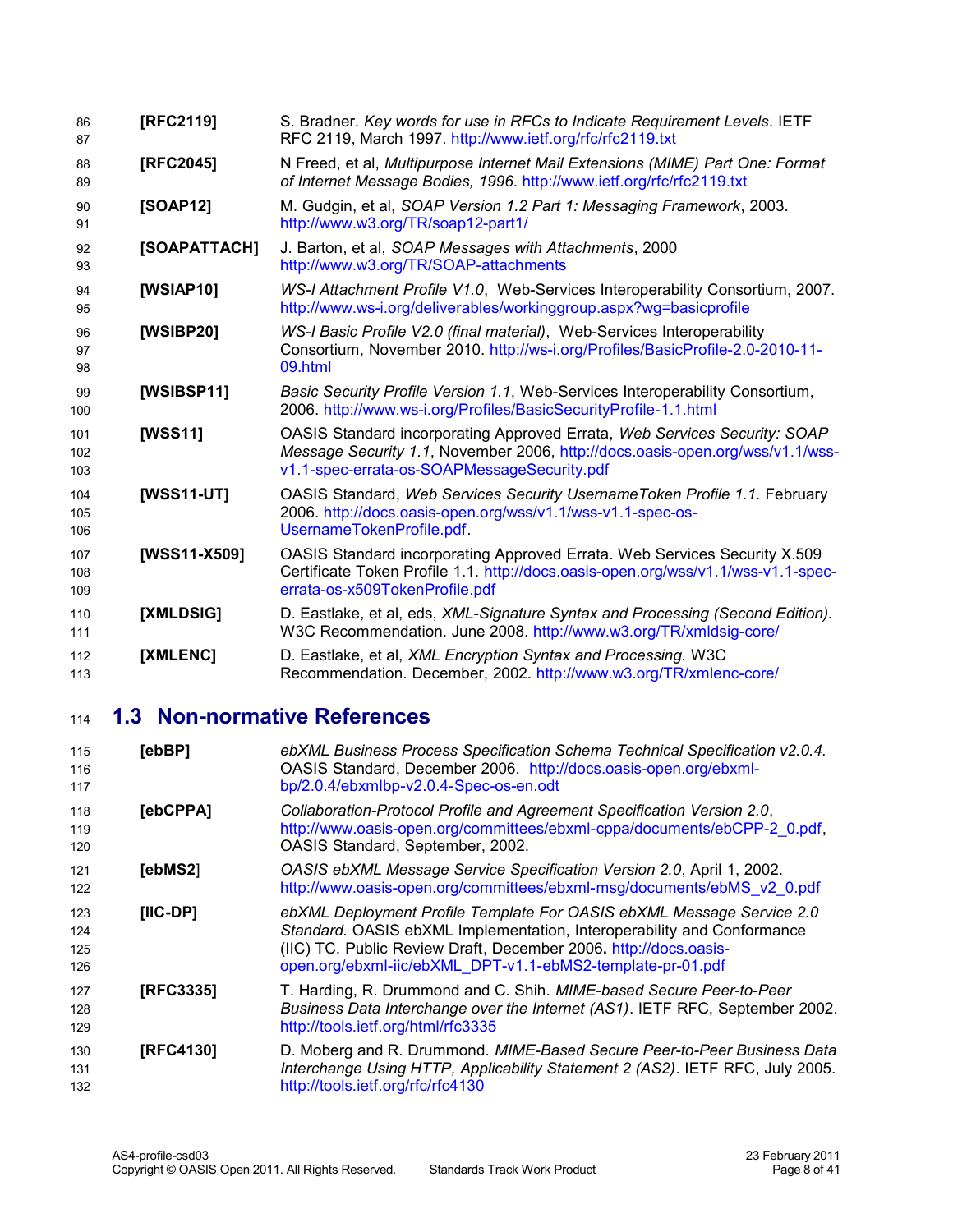<span id="page-8-5"></span><span id="page-8-4"></span><span id="page-8-3"></span><span id="page-8-2"></span><span id="page-8-1"></span><span id="page-8-0"></span>

| 133<br>134<br>135 | [RFC4823]       | T. Harding and R. Scott. FTP Transport for Secure Peer-to-Peer Business Data<br>Interchange over the Internet (AS3). IETF RFC, April 2007.<br>http://tools.ietf.org/html/rfc4823   |
|-------------------|-----------------|------------------------------------------------------------------------------------------------------------------------------------------------------------------------------------|
| 136<br>137        | [SOAP11]        | D. Box, et al, Simple Object Access Protocol (SOAP) 1.1, 2000.<br>http://www.w3.org/TR/2000/NOTE-SOAP-20000508/                                                                    |
| 138<br>139<br>140 | [WSIBP12]       | WS-I Basic Profile V1.2 (final material), Web-Services Interoperability<br>Consortium, November 2010. http://ws-i.org/Profiles/BasicProfile-1.2-2010-11-<br>09.html                |
| 141<br>142        | <b>[WSR11]</b>  | OASIS Standard, WS-Reliability 1.1, November 2004, http://docs.oasis-<br>open.org/wsrm/ws-reliability/v1.1/wsrm-ws reliability-1.1-spec-os.pdf                                     |
| 143<br>144<br>145 | <b>[WSRM12]</b> | OASIS Standard, Web Services Reliable Messaging (WS-ReliableMessaging)<br>Version 1.2, February 2009, http://docs.oasis-open.org/ws-<br>rx/wsrm/200702/wsrm-1.2-spec-os.doc        |
| 146<br>147<br>148 | <b>[WSS10]</b>  | Anthony Nadalin, et al, eds., Web Services Security: SOAP Message Security<br>1.0, 2004. http://docs.oasis-open.org/wss/2004/01/oasis-200401-wss-soap-<br>message-security-1.0.pdf |
| 149               |                 |                                                                                                                                                                                    |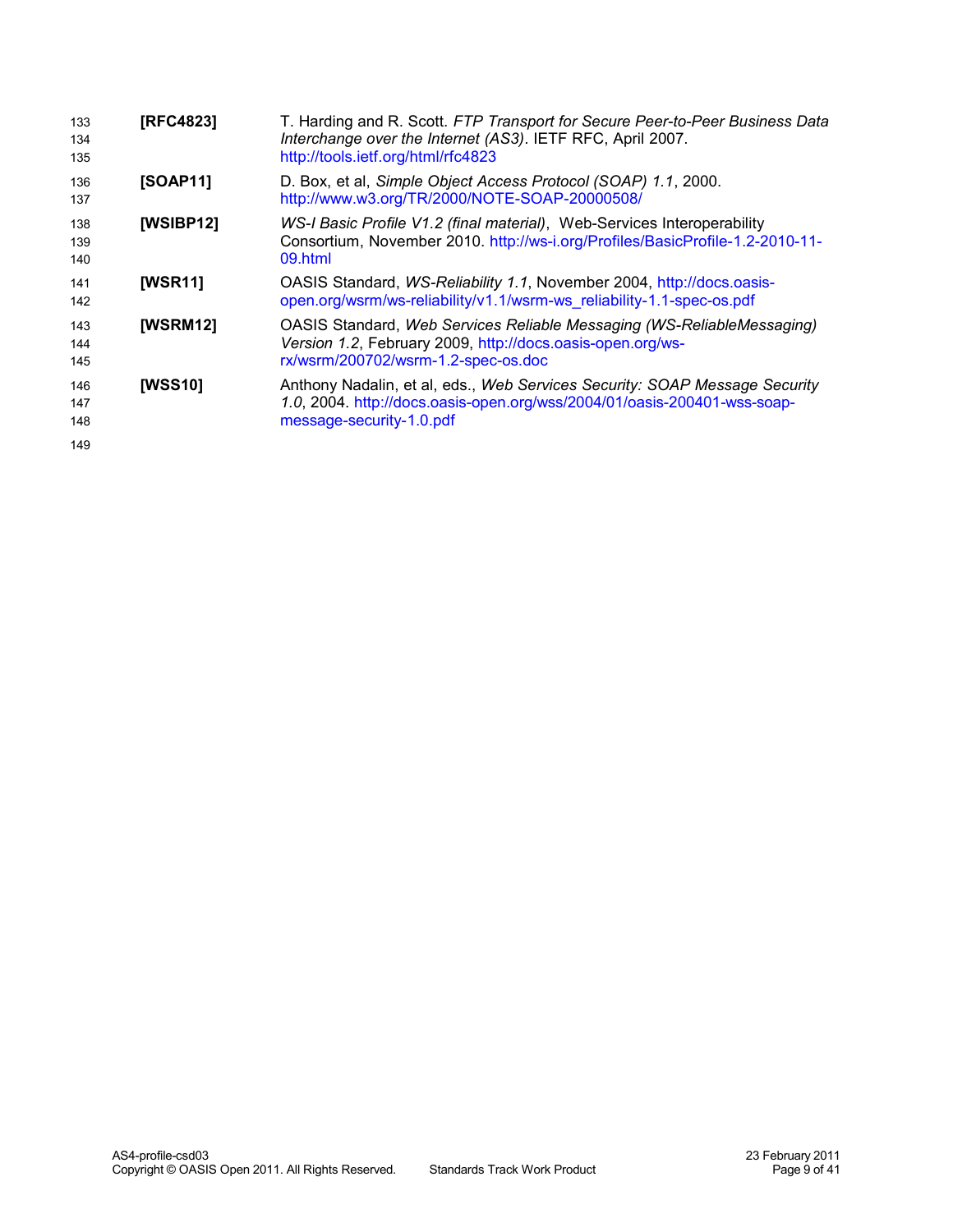### <span id="page-9-2"></span>**2 AS4 Conformance Profiles for ebMS V3** 150

NOTE: AS4 is more than a Conformance Profile, in the sense given in **[ebMS3-CP]**. It is a combination of a Conformance Profile and of an Usage Profile, as explained in the introduction section. 151 152

Consequently, only this section (section 2) is conforming to the format recommended in **[ebMS3-CP]** for 153

describing conformance profiles. The usage profile part (section 4) is following a format based on tables 154

similar to those found in **[IIC-DP]**. 155

#### <span id="page-9-1"></span>**2.1 The AS4 ebHandler Conformance Profile** 156

- The AS4 ebHandler is identified by the URI: 157
- <http://docs.oasis-open.org/ebxml-msg/ebms/v3.0/ns/cprofiles/200809/as4ebhandler> 158

#### <span id="page-9-0"></span>**2.1.1 Features Set** 159

The AS4 CP is defined as follows, using the table template and terminology provided in Appendix F ("Conformance") of the core ebXML Messaging Services V3.0 specification [\[ebMS3\].](#page-6-2) 160 161

| Conformance<br>Profile:<br>AS4 ebHandler | Profile summary: <"Sending+Receiving" / "AS4 eb Handler" /<br>Level 1 / HTTP1.1 + SOAP 1.2 + WSS1.1 >                                                                                                                                                                                                                                                                                                                                                                                                                                                                                              |
|------------------------------------------|----------------------------------------------------------------------------------------------------------------------------------------------------------------------------------------------------------------------------------------------------------------------------------------------------------------------------------------------------------------------------------------------------------------------------------------------------------------------------------------------------------------------------------------------------------------------------------------------------|
| <b>Functional</b><br><b>Aspects</b>      | <b>Profile Feature Set</b>                                                                                                                                                                                                                                                                                                                                                                                                                                                                                                                                                                         |
| ebMS MEP                                 | Both Sender and Receiver MUST support all ebMS simple MEPs:                                                                                                                                                                                                                                                                                                                                                                                                                                                                                                                                        |
|                                          | One-way / Push                                                                                                                                                                                                                                                                                                                                                                                                                                                                                                                                                                                     |
|                                          | One-way / Pull                                                                                                                                                                                                                                                                                                                                                                                                                                                                                                                                                                                     |
|                                          | Regardless of which MEP is used, the sending of an eb: Receipt message MUST<br>be supported:                                                                                                                                                                                                                                                                                                                                                                                                                                                                                                       |
|                                          | For the One-way / Push, both "response" and "callback" reply patterns<br>MUST be supported.                                                                                                                                                                                                                                                                                                                                                                                                                                                                                                        |
|                                          | For the One-way / Pull, the "callback" pattern is the only viable option,<br>and the User message sender MUST be ready to accept an eb:Receipt<br>either piggybacked on (or bundled with) a PullRequest, or piggybacked<br>on another User Message, or sent separately. In all MEPs, the User<br>message receiver MUST be able to send an eb:Receipt as a separate<br>message (i.e. not piggybacked on a PullRequest message or on another<br>User message). An MSH conforming to this profile is therefore NOT<br>required to bundle an eb:Receipt with any other ebMS header or<br>message body. |
|                                          | Use of the ebbpsig: Non Repudiation Information element (as defined in [ebBP-<br>SIG]) MUST be supported as content for the eb:Receipt message, i.e. when<br>conforming to this profile a Sending MSH must be able to create a Receipt with<br>such a content, and a Receiving MSH must be able to process it.                                                                                                                                                                                                                                                                                     |
| Reliability                              | Reception Awareness, defined as the ability for a Sending ebHandler to notify its                                                                                                                                                                                                                                                                                                                                                                                                                                                                                                                  |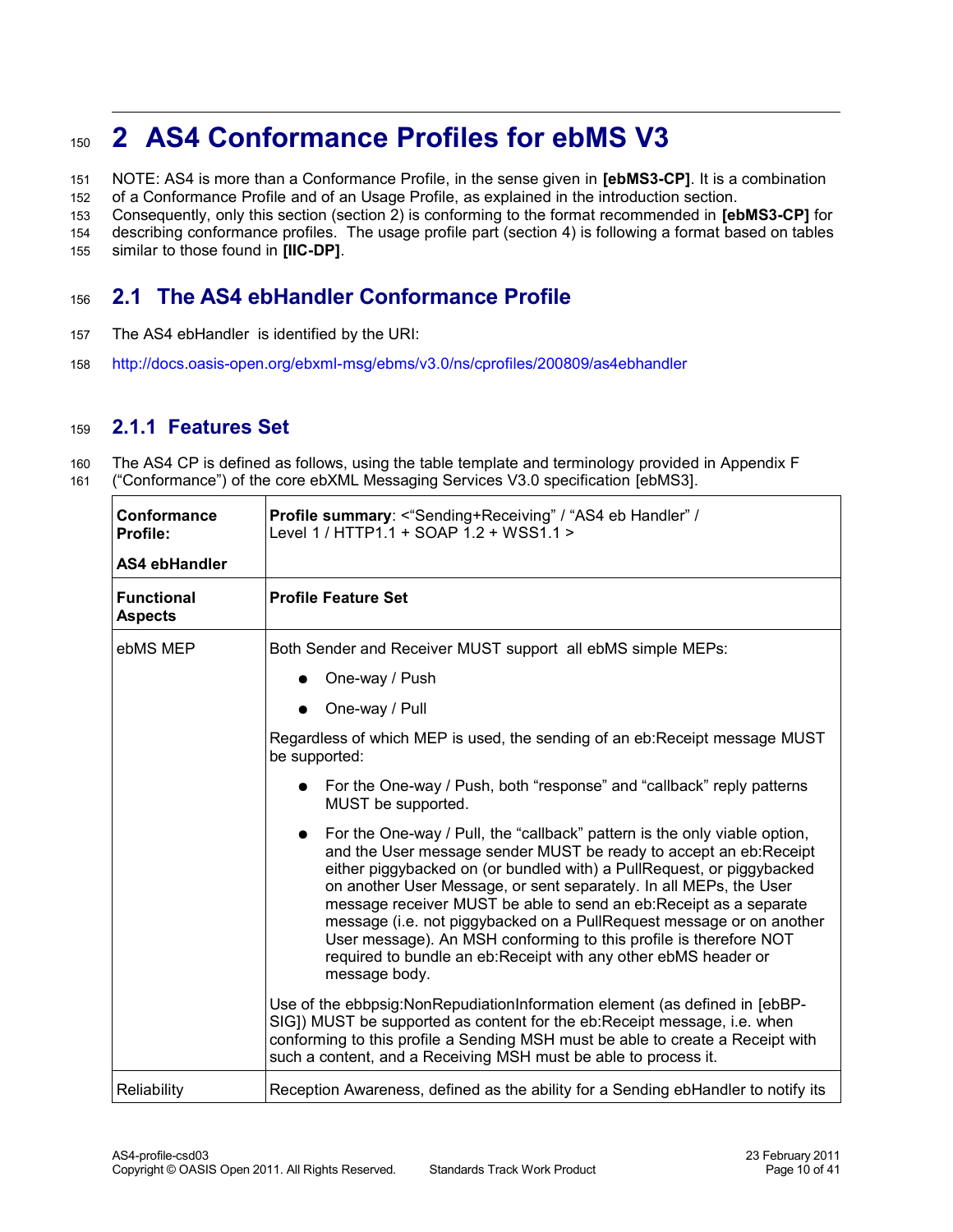|                      | application (message Producer) of lack of reception of an eb: Receipt related to a<br>sent message, MUST be supported. This implies support for:                                                                                                                                                                                                                                                                                                                                                                          |
|----------------------|---------------------------------------------------------------------------------------------------------------------------------------------------------------------------------------------------------------------------------------------------------------------------------------------------------------------------------------------------------------------------------------------------------------------------------------------------------------------------------------------------------------------------|
|                      | Correlating eb: Receipts with previously sent User messages, based on<br>the ebMS message ID                                                                                                                                                                                                                                                                                                                                                                                                                              |
|                      | Detection of a missing eb:Receipt for a sent message<br>$\bullet$                                                                                                                                                                                                                                                                                                                                                                                                                                                         |
|                      | • Ability to report an error to the message Producer in case no eb: Receipt<br>has been received for a sent message.                                                                                                                                                                                                                                                                                                                                                                                                      |
|                      | The semantics of sending back an eb: Receipt message is: a well-formed ebMS<br>user message has been received and the MSH is taking responsibility for its<br>processing, (no additional application-level delivery semantics, and no payload<br>validation semantics).                                                                                                                                                                                                                                                   |
|                      | No support for a WS reliable messaging specification is required although that is<br>an option.                                                                                                                                                                                                                                                                                                                                                                                                                           |
| Security             | The following security features MUST be supported:                                                                                                                                                                                                                                                                                                                                                                                                                                                                        |
|                      | Support for username / password token, digital signatures and encryption.                                                                                                                                                                                                                                                                                                                                                                                                                                                 |
|                      | Support for content-only transforms.                                                                                                                                                                                                                                                                                                                                                                                                                                                                                      |
|                      | Support for security of attachments.                                                                                                                                                                                                                                                                                                                                                                                                                                                                                      |
|                      | Support for message authorization at P-Mode level (see 7.10 in [ebMS3])<br>Authorization of the Pull signal - for a particular MPC - must be supported<br>at minimum.                                                                                                                                                                                                                                                                                                                                                     |
|                      | Two authorization options MUST be supported by an MSH in the Receiving role,<br>and at least one of them in the Sending role:                                                                                                                                                                                                                                                                                                                                                                                             |
|                      | Authorization Option 1: Use of the WSS security header targeted to the<br>"ebms" actor, as specified in section 7.10 of ebMS V3, with the<br>wsse:UsernameToken profile. This header may either come in addition to<br>the regular wsse security header (XMLDsig for authentication), or may be<br>the sole wsse header, if a transport-level secure protocol such as SSL or<br>TLS is used.                                                                                                                              |
|                      | Authorization Option 2: Use of a regular wsse security header<br>(XMLDsig for authentication, use of X509), and no additional wsse<br>security header targeted to "ebms". In that case, the MSH must be able to<br>use the credential present in this security header for Pull authorization,<br>i.e. to associate these with a specific MPC.                                                                                                                                                                             |
|                      | NOTE on XMLDsig: XMLDsig allows arbitrary XSLT Transformations when<br>constructing the plaintext over which a signature or reference is created.<br>Conforming applications that allow use of XSLT transformations when verifying<br>either signatures or references are encouraged to maintain lists of "safe"<br>transformations for a given partner, service, action and role combination. Static<br>analysis of XSLT expressions with a human user audit is encouraged for trusting<br>a given expression as "safe". |
| Error generation and | The following error processing capabilities MUST be supported:                                                                                                                                                                                                                                                                                                                                                                                                                                                            |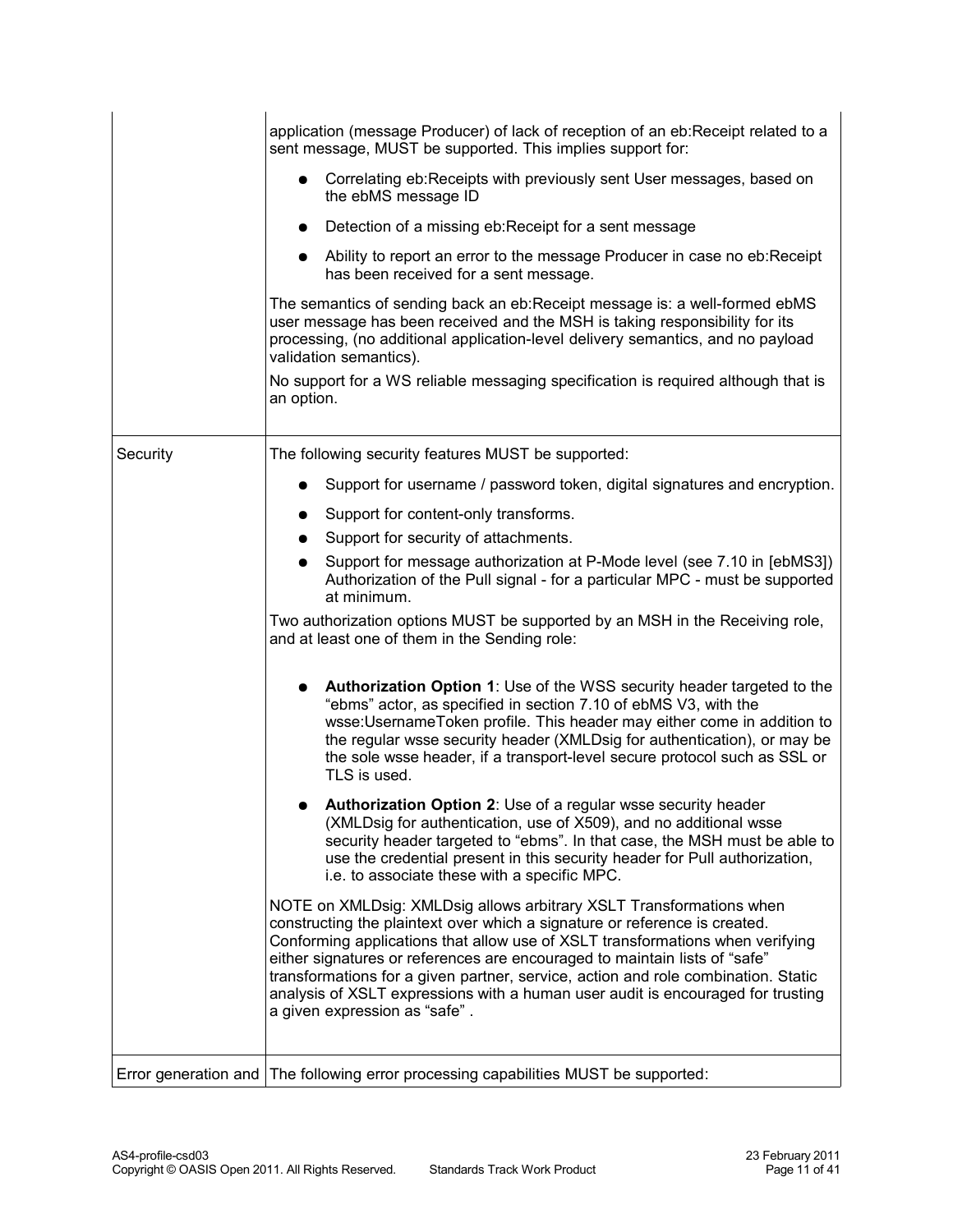| reporting                            | Capability of the Receiving MSH to report errors from message<br>processing, either as ebMS error messages or as Faults to the Sending<br>MSH. The following modes of reporting to Sending MSH are supported:                                                                                                                                                                 |
|--------------------------------------|-------------------------------------------------------------------------------------------------------------------------------------------------------------------------------------------------------------------------------------------------------------------------------------------------------------------------------------------------------------------------------|
|                                      | Sending error as a separate request<br>(ErrorHandling.Report.ReceiverErrorsTo= <url msh="" of="" sending="">)</url>                                                                                                                                                                                                                                                           |
|                                      | Sending error on the back channel of underlying protocol<br>(ErrorHandling.Report.AsResponse="true").                                                                                                                                                                                                                                                                         |
|                                      | Capability to report to a third-party address<br>(ErrorHandling.Report.ReceiverErrorsTo= <other address="">).</other>                                                                                                                                                                                                                                                         |
|                                      | Capability of Sending MSH to report generated errors as notifications to<br>the message producer (support for<br>Report.ProcessErrorNotifyProducer="true")(e.g. delivery failure).                                                                                                                                                                                            |
|                                      | • Generated errors: All specified errors in [ebMS3] are to be generated<br>when applicable, except for EBMS:0010: On Receiving MSH, no<br>requirement to generate error EBMS:0010 for discrepancies between<br>message header and the following P-Mode features: P-Mode.reliability<br>and P-Mode.security, but requirement to generate such error for other<br>discrepancies |
| <b>Message Partition</b><br>Channels | Message partition channels (MPC) MUST be supported in addition to the default<br>channel, so that selective pulling by a partner MSH is possible. This means AS4<br>handlers MUST be able to use the @mpc attribute and to process it as expected.                                                                                                                            |
| Message packaging                    | The following features MUST be supported both on sending and receiving sides:                                                                                                                                                                                                                                                                                                 |
|                                      | Support for attachments.                                                                                                                                                                                                                                                                                                                                                      |
|                                      | Support for MessageProperties.                                                                                                                                                                                                                                                                                                                                                |
|                                      | Support for processing messages that contain both a signal message unit<br>(eb:SignalMessage) and a user message unit (eb:UserMessage).                                                                                                                                                                                                                                       |
| Interoperability<br>Parameters       | The following interoperability parameters values MUST be supported for this<br>conformance profile:                                                                                                                                                                                                                                                                           |
|                                      | Transport: HTTP 1.1                                                                                                                                                                                                                                                                                                                                                           |
|                                      | SOAP version: 1.2                                                                                                                                                                                                                                                                                                                                                             |
|                                      | Reliability Specification: none.                                                                                                                                                                                                                                                                                                                                              |
|                                      | Security Specification: WSS 1.1.                                                                                                                                                                                                                                                                                                                                              |

#### <span id="page-11-0"></span>**2.1.2 WS-I Conformance Profiles** 162

The Web-Services Interoperability consortium has defined guidelines for interoperability of SOAP 163

messaging implementations. In order to ensure maximal interoperability across different SOAP stacks, 164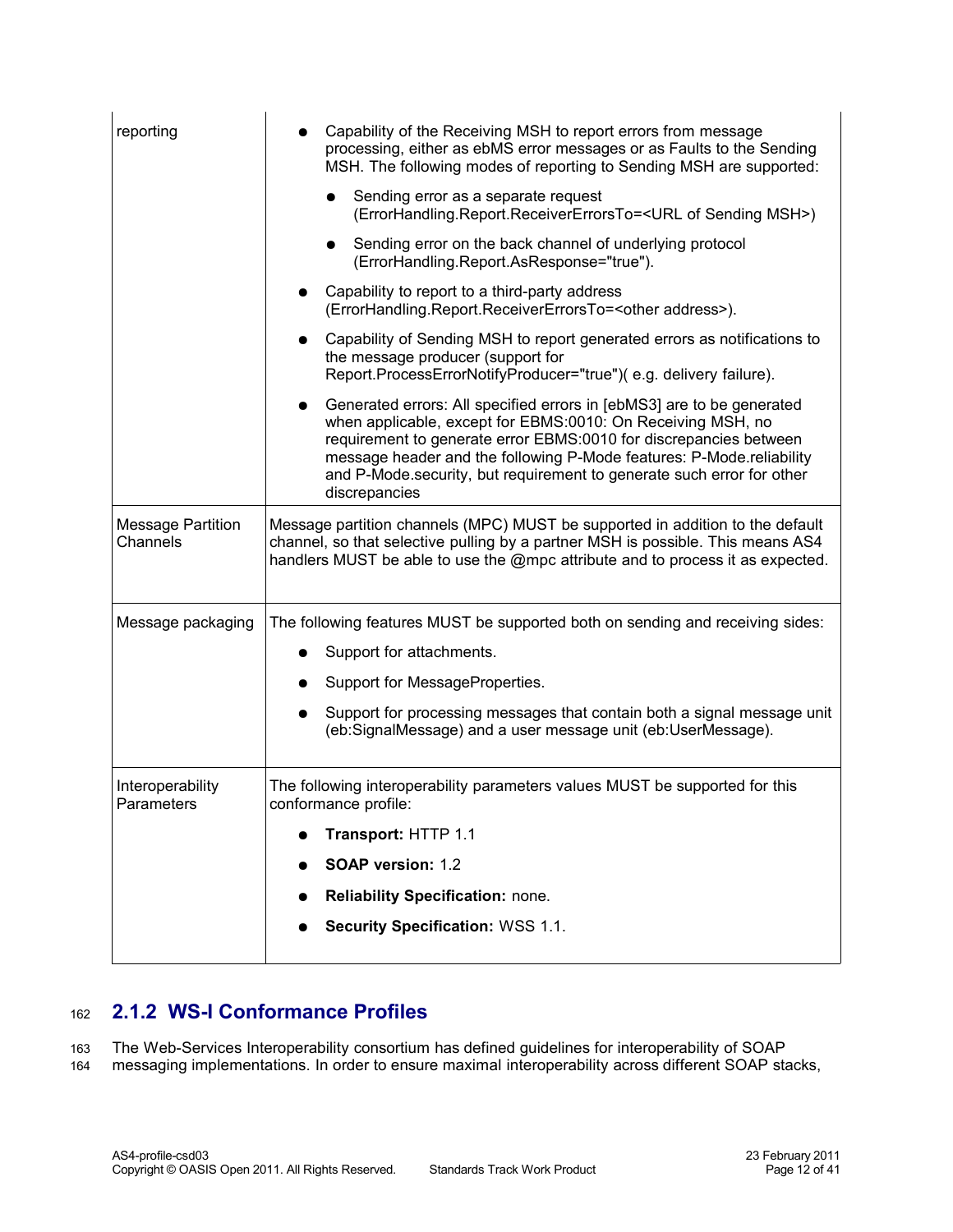MIME and HTTP implementations, compliance with the following WS-I profiles is REQUIRED whenever related features are used: 165 166

- Basic Security Profile (BSP) 1.1 [\[WSIBSP11\].](#page-7-9) 167
- Attachment Profile (AP) 1.0 [\[WSIAP10\]](#page-7-8) with regard to the use of MIME and SOAP with **Attachments** 168 169
- Notes: 170
- Compliance with AP1.0 would normally require compliance with BP1.1, which in turn requires the absence of a SOAP Envelope in the HTTP response of a One-Way (R2714). However, recent BP versions such as BP1.2 [\[WSIBP12\]](#page-8-5) and BP2.0 [\[WSIBP20\]](#page-7-7) override this requirement. Consequently, the AS4 ebHandler conformance profile does not require conformance to these deprecated requirements inherited from BP1.1 (R2714, R1143) regarding the use of HTTP. 171 172 173 174 175
- The above WS-I profiles must be complied with within the scope of features exhibited by the AS4 ebHandler conformance profile. For example, since only SOAP 1.2 is required by AS4 ebHandler, the requirements from BSP 1.1 that depend on SOAP 1.1 would not apply. Similarly, none of the requirements for DESCRIPTION (WSDL) or REGDATA (UDDI) apply here, as these are not used. 176 177 178 179 180
- This conformance profile also requires conformance to the following WS-I profiles : 181
- Basic Profile 2.0 (BP2.0) [\[WSIBP20\].](#page-7-7) 182

#### <span id="page-12-1"></span>**2.1.3 Processing Mode Parameters** 183

This section contains a summary of P-Mode parameters relevant to AS4 features for this conformance profile. An AS4 handler MUST support and understand those that are mentioned as "required". For each parameter, either: 184 185 186

- Full support is required: an implementation is supposed to support the possible options for this parameter. 187 188
- Support for a subset of values is required. 189
- No support is required: an implementation is not required to support the features controlled by this parameter, and therefore not required to understand this parameter. 190 191

#### <span id="page-12-0"></span>**2.1.3.1 General PMode parameters** 192

- **(PMode.ID**: support not required) 193
- **(PMode.Agreement:** support not required) 194
- **PMode.MEP:** support required for**:** http://www.oasis-open.org/committees/ebxml-msg/one-way 195
- **PMode.MEPbinding:** support required for**:** [http://www.oasis-open.org/committees/ebxml](http://www.oasis-open.org/committees/ebxml-msg/push)[msg/push](http://www.oasis-open.org/committees/ebxml-msg/push) and [http://www.oasis-open.org/committees/ebxml-msg/pull.](http://www.oasis-open.org/committees/ebxml-msg/pull) 196 197
- **PMode.Initiator.Party:** support required**.** 198
- **PMode.Initiator.Role:** support required**.**  199
- **PMode.Initiator.Authorization.username** and **PMode.Initiator.Authorization.password:** support required for: wsse:UsernameToken. 200 201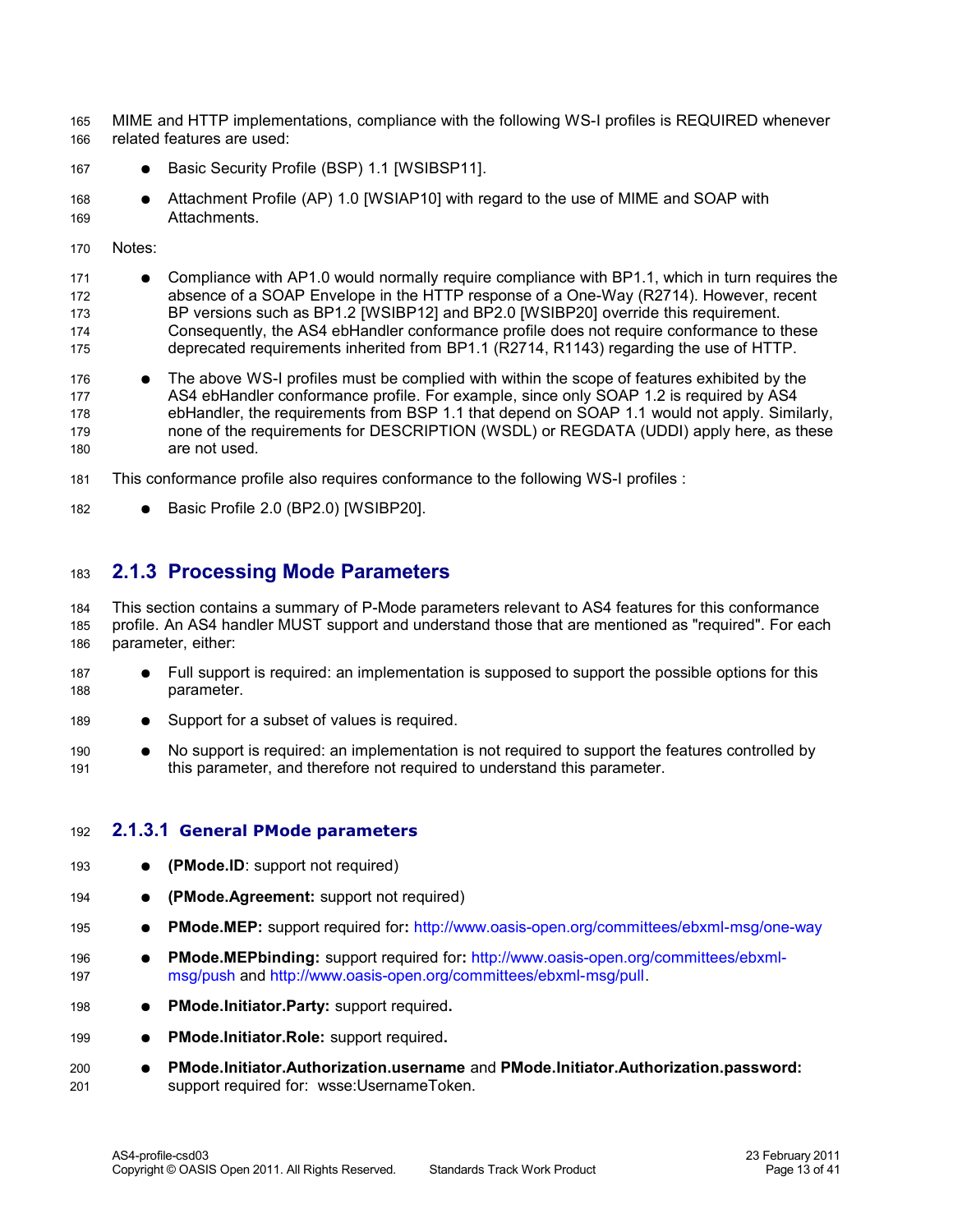<span id="page-13-4"></span><span id="page-13-3"></span>

| 202        | PMode.Responder.Party: support required.<br>$\bullet$                                                                                              |
|------------|----------------------------------------------------------------------------------------------------------------------------------------------------|
| 203        | PMode.Responder.Role: support required.                                                                                                            |
| 204<br>205 | PMode.Responder.Authorization.username and<br>PMode.Responder.Authorization.password: support required for: wsse:UsernameToken.                    |
| 206        | 2.1.3.2 PMode[1].Protocol                                                                                                                          |
| 207        | PMode[1].Protocol.Address: support required for "http" scheme.                                                                                     |
| 208        | PMode[1].Protocol.SOAPVersion: support required for SOAP 1.2.                                                                                      |
| 209        | 2.1.3.3 PMode[1].BusinessInfo                                                                                                                      |
| 210        | PMode[1].BusinessInfo.Service: support required.                                                                                                   |
| 211        | PMode[1].BusinessInfo.Action: support required.<br>$\bullet$                                                                                       |
| 212        | PMode[1].BusinessInfo.Properties[]: support required.                                                                                              |
| 213        | (PMode[1].BusinessInfo.PayloadProfile[]: support not required)                                                                                     |
| 214        | (PMode[1].BusinessInfo.PayloadProfile.maxSize: support not required)                                                                               |
| 215        | 2.1.3.4 PMode[1].ErrorHandling                                                                                                                     |
| 216        | (PMode[1]. Error Handling. Report. Sender Errors To: support not required)                                                                         |
| 217<br>218 | PMode[1]. ErrorHandling. Report. Receiver Errors To: support required (for address of the MSH<br>sending the message in error or for third-party). |
| 219        | PMode[1].ErrorHandling.Report.AsResponse: support required (true/false).<br>$\bullet$                                                              |
| 220        | (PMode[1].ErrorHandling.Report.ProcessErrorNotifyConsumer support not required)<br>$\bullet$                                                       |
| 221        | PMode[1].ErrorHandling.Report.ProcessErrorNotifyProducer: support required (true/false)                                                            |
| 222<br>223 | PMode[1]. ErrorHandling. Report. DeliveryFailuresNotifyProducer: support required<br>(true/false)                                                  |
| 224        | 2.1.3.5 PMode[1].Reliability                                                                                                                       |

<span id="page-13-2"></span><span id="page-13-1"></span>Support not required. 225

#### <span id="page-13-0"></span>**2.1.3.6 PMode[1].Security** 226

| 227 |  | PMode[1]. Security. WSSVersion: support required for: 1.1 |
|-----|--|-----------------------------------------------------------|
|-----|--|-----------------------------------------------------------|

- **PMode[1].Security.X509.Sign:** support required. 228
- **PMode[1].Security.X509.Signature.Certificate:** support required. 229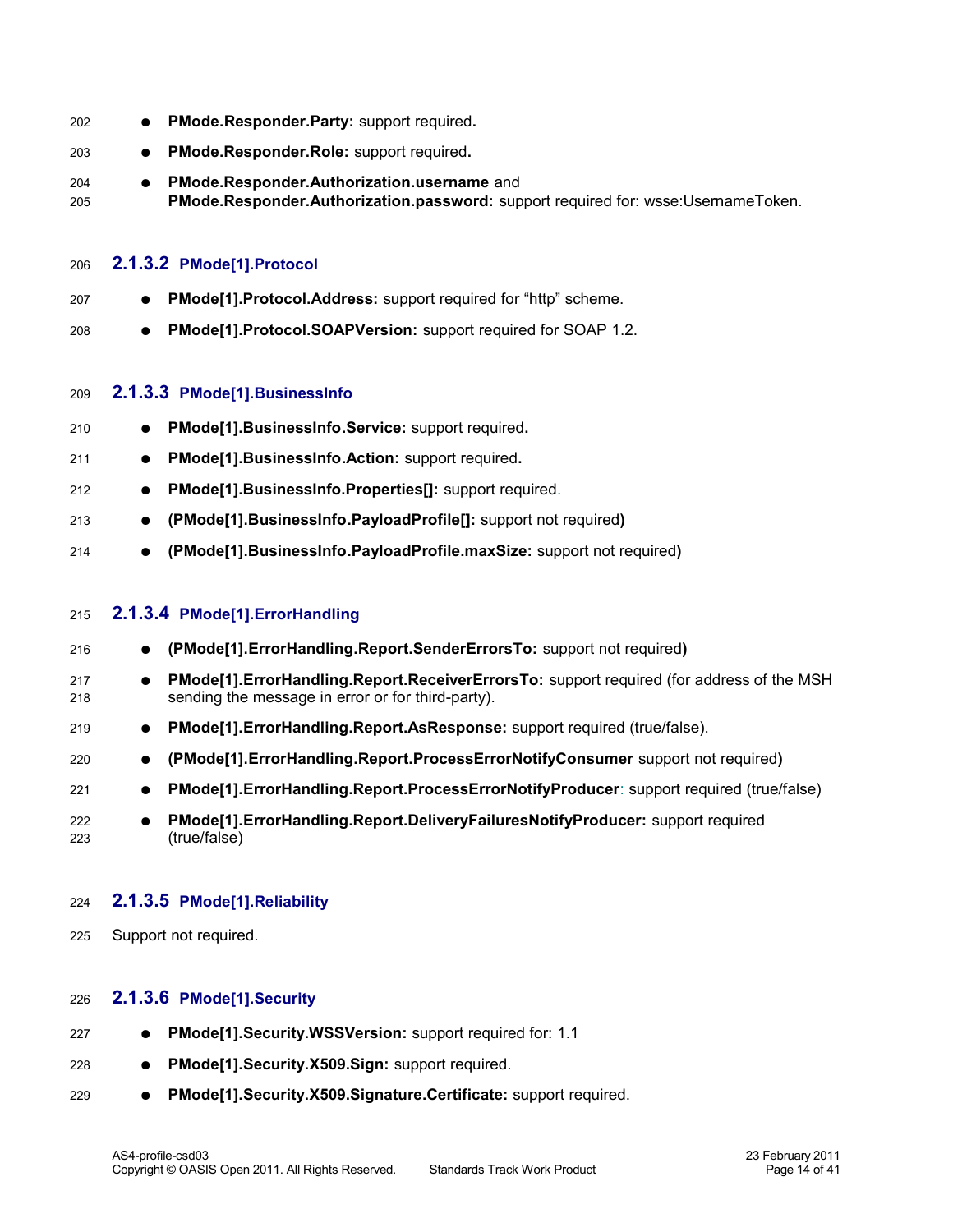| 230        | $\bullet$ | PMode[1]. Security. X509. Signature. Hash Function: support required.                             |
|------------|-----------|---------------------------------------------------------------------------------------------------|
| 231        | $\bullet$ | PMode[1]. Security. X509. Signature. Algorithm: support required.                                 |
| 232        | $\bullet$ | PMode[1]. Security. X509. Encryption. Encrypt: support required.                                  |
| 233        | $\bullet$ | PMode[1]. Security. X509. Encryption. Certificate: support required.                              |
| 234        | $\bullet$ | PMode[1].Security.X509.Encryption.Algorithm: support required.                                    |
| 235        | $\bullet$ | (PMode[1].Security.X509.Encryption.MinimumStrength: support not required)                         |
| 236        | $\bullet$ | PMode[1]. Security. Username Token. username: support required.                                   |
| 237        | $\bullet$ | PMode[1]. Security. Username Token. password: support required.                                   |
| 238        | $\bullet$ | PMode[1]. Security. Username Token. Digest: support required (true/false)                         |
| 239        | $\bullet$ | (PMode[1].Security.UsernameToken.Nonce: support not required)                                     |
| 240        | $\bullet$ | PMode[1].Security.UsernameToken.Created: support required.                                        |
| 241        | $\bullet$ | PMode[1]. Security. PModeAuthorize: support required (true/false)                                 |
| 242        | $\bullet$ | PMode[1]. Security. Send Receipt: support required (true/false)                                   |
| 243<br>244 | $\bullet$ | Pmode[1].Security.SendReceipt.ReplyPattern: support required (both "response" and<br>"callback")) |
|            |           |                                                                                                   |

#### <span id="page-14-1"></span>**2.2 The AS4 Light Client Conformance Profile** 245

- The AS4 light Client is identified by the URI: 246
- <http://docs.oasis-open.org/ebxml-msg/ebms/v3.0/ns/cprofiles/200809/as4lightclient> 247

#### **2.2.1 Feature Set** 248

<span id="page-14-0"></span>

| Conformance<br><b>Profile:</b>      | <b>Profile summary:</b> <"Sending+Receiving" / " lighthandler-rm" /<br>Level 1 / HTTP1.1 + SOAP 1.1>                                                                                                                           |
|-------------------------------------|--------------------------------------------------------------------------------------------------------------------------------------------------------------------------------------------------------------------------------|
| <b>AS4-</b><br><b>LightClient</b>   |                                                                                                                                                                                                                                |
| <b>Functional</b><br><b>Aspects</b> | <b>Profile Feature Set</b>                                                                                                                                                                                                     |
| ebMS MEP                            | The following MEPs MUST be supported:                                                                                                                                                                                          |
|                                     | • One-way / Push (as initiator).                                                                                                                                                                                               |
|                                     | $\bullet$ One-way / Pull (as initiator).                                                                                                                                                                                       |
|                                     | Regardless of which MEP is used, the sending of an eb: Receipt message MUST be<br>supported:                                                                                                                                   |
|                                     | • For the One-way / Push, the "response" reply pattern MUST be supported.                                                                                                                                                      |
|                                     | • For the One-way / Pull, the "callback" pattern is the only viable option, and<br>the User message sender MUST be ready to accept an eb: Receipt either<br>piggybacked on a PullRequest, or sent separately. The User message |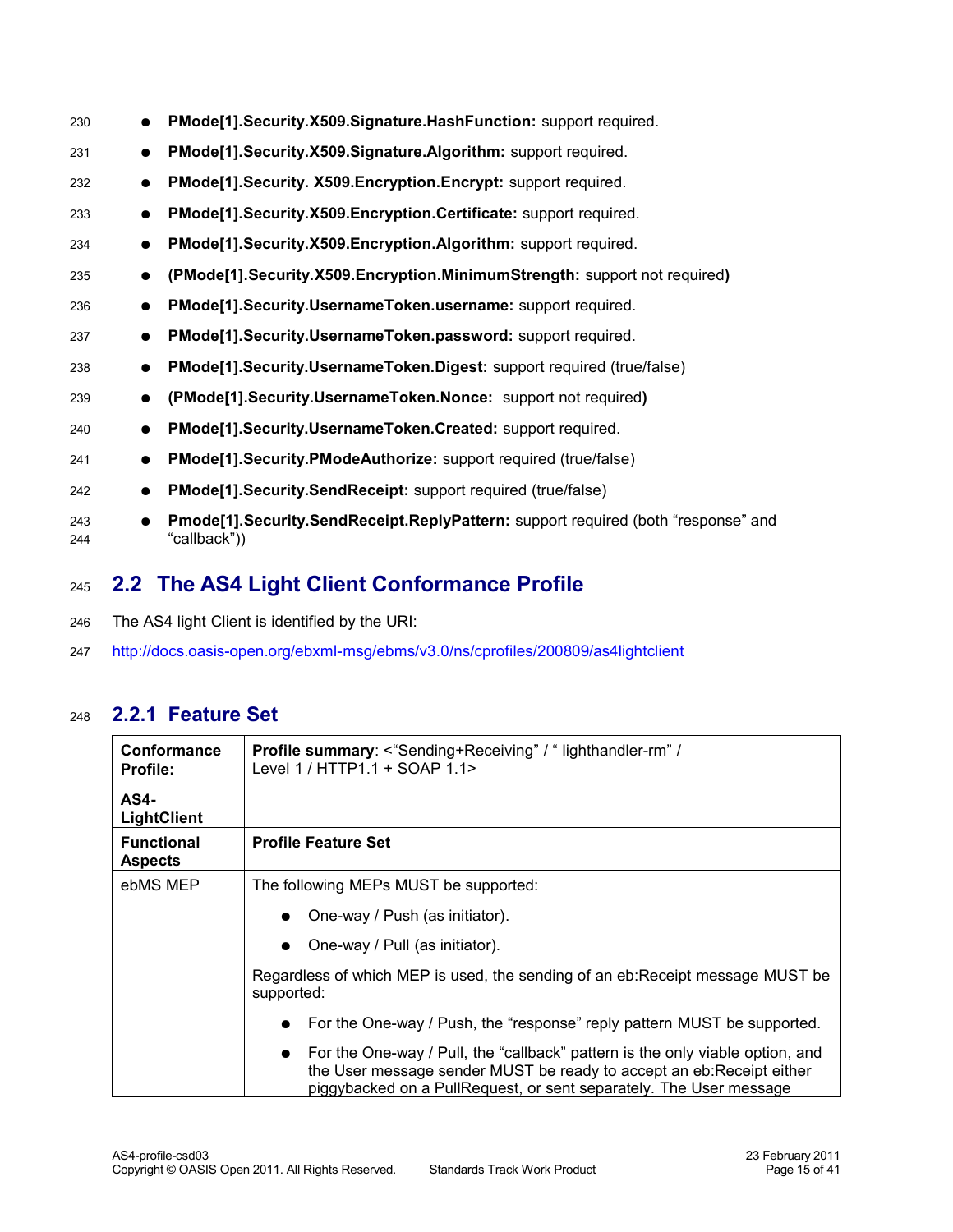|                                   | receiver MUST be able to send an eb: Receipt separately from the<br>PullRequest.                                                                                                                                                                                                                                                                                                                                                                                                          |
|-----------------------------------|-------------------------------------------------------------------------------------------------------------------------------------------------------------------------------------------------------------------------------------------------------------------------------------------------------------------------------------------------------------------------------------------------------------------------------------------------------------------------------------------|
|                                   | In all MEPs, the User message receiver MUST be able to send an eb:Receipt as a<br>separate message (i.e. not piggybacked on a PullRequest message or on another<br>User message). An MSH conforming to this profile is therefore NOT REQUIRED to<br>bundle an eb:Receipt with any other ebMS header or message body. However,<br>when receiving a Receipt, an MSH conforming to this profile MUST be able to<br>process an eb: Receipt bundled with an other ebMS message header or body. |
|                                   | Use of the ebbpsig: Non Repudiation Information element (as defined in [ebBP-SIG])<br>MUST be supported as content for the eb:Receipt message, i.e. when conforming<br>to this profile a Sending MSH must be able to create a Receipt with such a content,<br>and a Receiving MSH must be able to process it.                                                                                                                                                                             |
| Reliability                       | Reception Awareness, defined as the ability for a Sending light Client to notify its<br>application (message Producer) of lack of reception of an eb:Receipt related to a<br>sent message, MUST be supported. This implies support for:                                                                                                                                                                                                                                                   |
|                                   | Correlating eb: Receipts with previously sent User messages, based on the<br>ebMS message ID.                                                                                                                                                                                                                                                                                                                                                                                             |
|                                   | Detection of a missing eb: Receipt for a sent message.                                                                                                                                                                                                                                                                                                                                                                                                                                    |
|                                   | Ability to report an error to the message Producer in case no eb: Receipt<br>has been received for a sent message.                                                                                                                                                                                                                                                                                                                                                                        |
|                                   | The semantics of sending back an eb: Receipt message is: a well-formed ebMS<br>user message has been received and the MSH is taking responsibility for its<br>processing, (no additional application-level delivery semantics, and no payload<br>validation semantics).                                                                                                                                                                                                                   |
|                                   | Support for a WS reliable messaging specification is NOT REQUIRED although<br>that is an option.                                                                                                                                                                                                                                                                                                                                                                                          |
| Security                          | Both authorization options for message pulling (authorizing a PullRequest for a<br>particular MPC) described in the ebHandler conformance profile MUST be<br>supported:                                                                                                                                                                                                                                                                                                                   |
|                                   | 1. Support for username / password token: minimal support for<br>wss:UsernameToken profile in the Pull signal - for authorizing a particular<br>MPC. Support for adding a WSS security header targeted to the "ebms"<br>actor, as specified in section 7.10 of ebMS V3, with the<br>wsse:UsernameToken profile. The use of transport-level secure protocol<br>such as SSL or TLS is recommended.                                                                                          |
|                                   | 2. Support for a regular wsse security header (XMLDsig for authentication,<br>use of X509), and no additional wsse security header targeted to "ebms".                                                                                                                                                                                                                                                                                                                                    |
| Error generation<br>and reporting | Error notification to the local message producer MUST be supported (e.g. reported<br>failure to deliver pushed messages).                                                                                                                                                                                                                                                                                                                                                                 |
|                                   | The reporting of message processing errors for pulled messages to the remote<br>party MUST be supported via Error messages (such an error may be bundled with<br>another pushed message or a Pull signal.).                                                                                                                                                                                                                                                                               |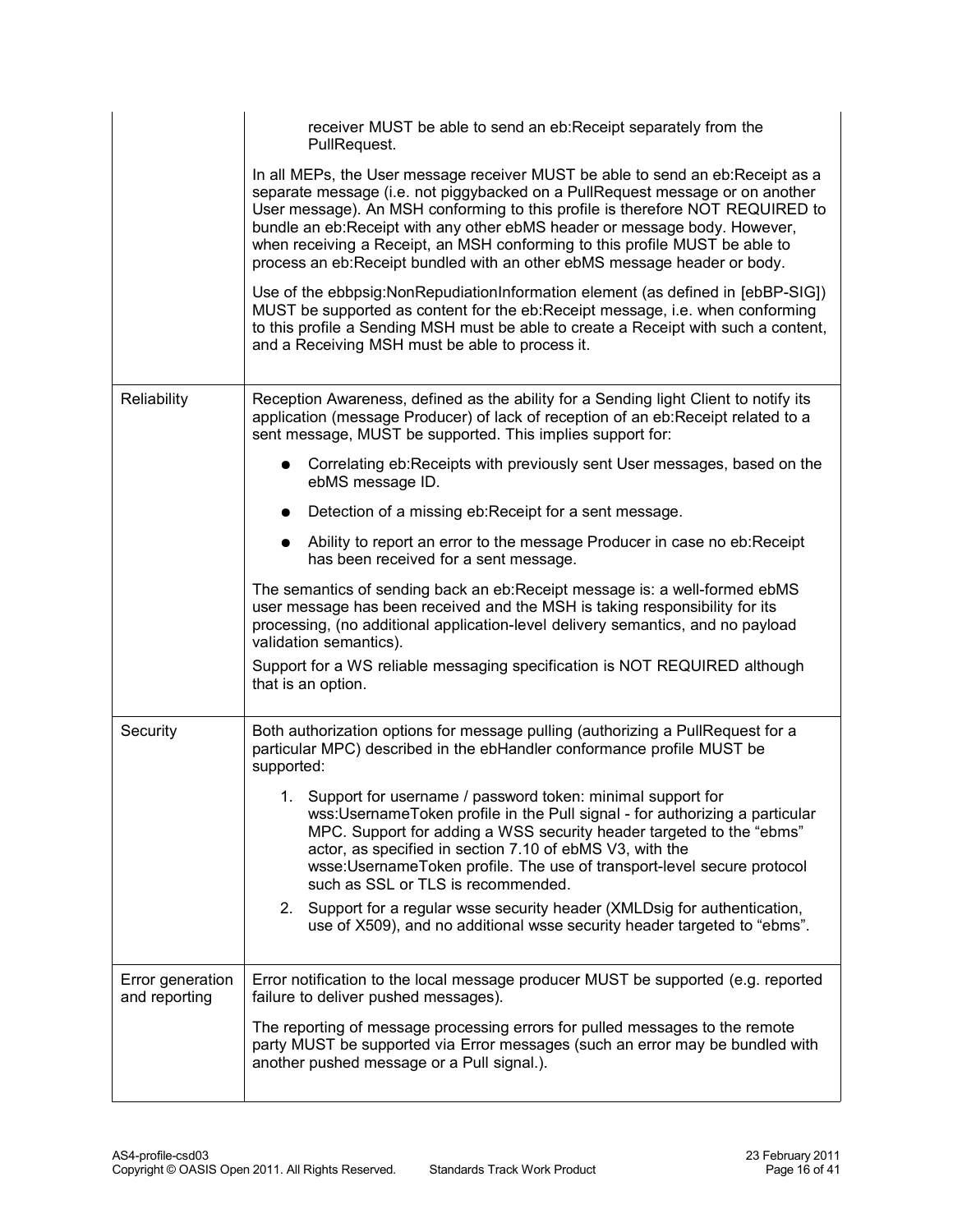| Message<br>Partition<br>Channels      | Sending on the default message partition channel is sufficient (support for<br>additional message partitions is NOT REQUIRED.)                    |
|---------------------------------------|---------------------------------------------------------------------------------------------------------------------------------------------------|
| Message<br>packaging                  | Support for attachments is NOT REQUIRED $-$ i.e. the message payload will use<br>the SOAP body.<br>Support for MessageProperties is NOT REQUIRED. |
|                                       |                                                                                                                                                   |
| Interoperability<br><b>Parameters</b> | The following interoperability parameters values MUST be supported for this<br>conformance profile:                                               |
|                                       | Transport: HTTP 1.1                                                                                                                               |
|                                       | <b>SOAP version: 1.2</b>                                                                                                                          |
|                                       | <b>Reliability Specification: none.</b>                                                                                                           |
|                                       | <b>Security Specification: WSS 1.1.</b>                                                                                                           |
|                                       |                                                                                                                                                   |

#### <span id="page-16-2"></span>**2.2.2 WS-I Conformance Requirements** 249

This conformance profile will require compliance with the following WS-I profile : 250

• Basic Profile 2.0 (BP2.0) [\[WSIBP20\].](#page-7-7) 251

Note: the above WS-I profile MUST be complied with within the scope of features exhibited by the AS4 Light Client ebMS conformance profile. 252 253

#### <span id="page-16-1"></span>**2.2.3 Processing Mode Parameters** 254

This section contains a summary of P-Mode parameters relevant to AS4 features for this conformance profile. An AS4 Light client MUST support and understand those that are mentioned as "required". For each parameter, either: 255 256 257

- Full support is required: an implementation is supposed to support the possible options for this parameter. 258 259
- Support for a subset of values is required. 260
- No support is required: an implementation is not required to support the features controlled by this parameter, and therefore not required to understand this parameter. 261 262

#### <span id="page-16-0"></span>**2.2.3.1 General PMode parameters** 263

- **(PMode.ID**: support not required) 264
- **(PMode.Agreement:** support not required) 265
- **PMode.MEP:** support required for**:** http://www.oasis-open.org/committees/ebxml-msg/one-way 266
- **PMode.MEPbinding:** support required for**:** [http://www.oasis-open.org/committees/ebxml](http://www.oasis-open.org/committees/ebxml-msg/push)[msg/push](http://www.oasis-open.org/committees/ebxml-msg/push) and [http://www.oasis-open.org/committees/ebxml-msg/pull.](http://www.oasis-open.org/committees/ebxml-msg/pull) 267 268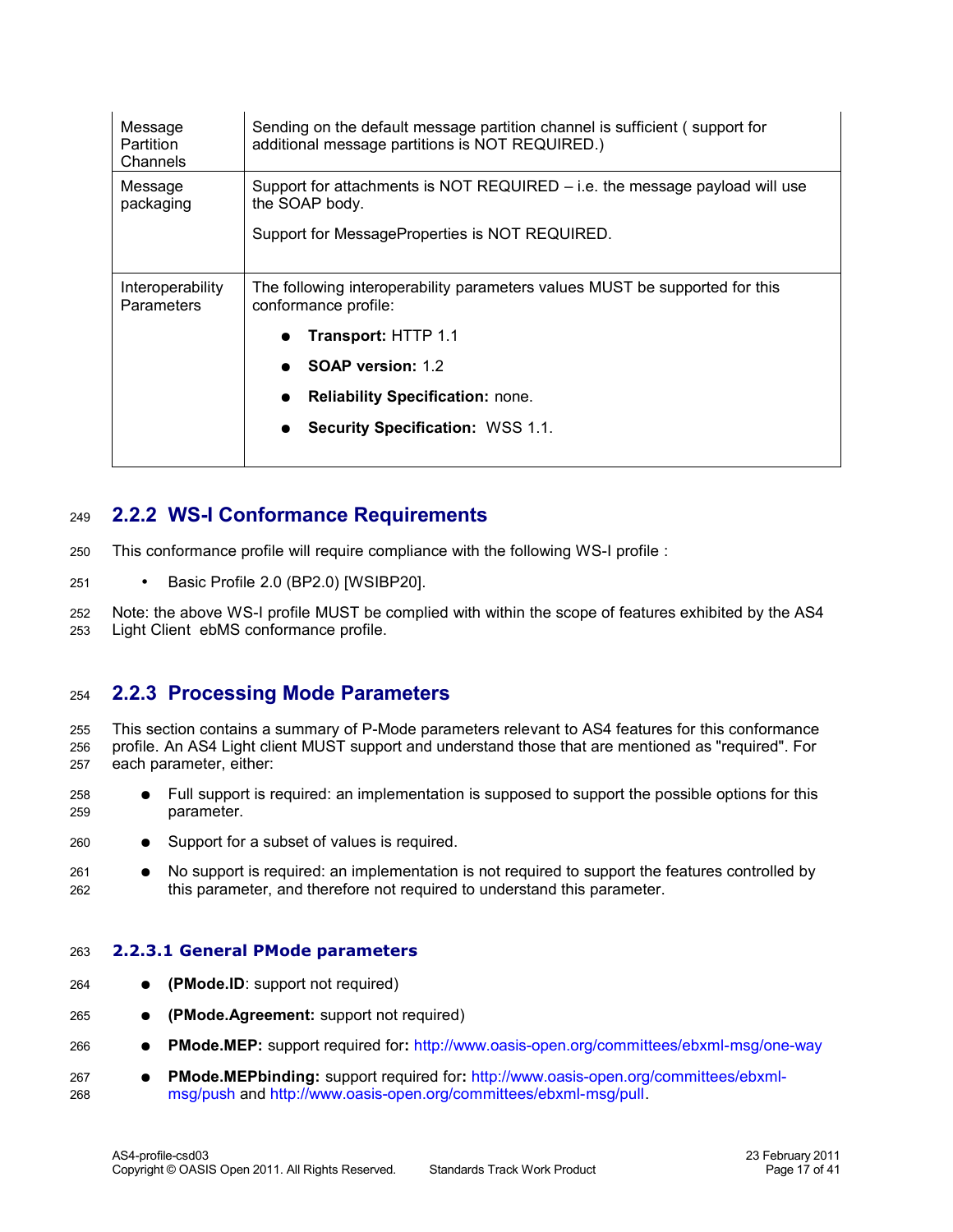<span id="page-17-4"></span><span id="page-17-3"></span>

| 269        | PMode.Initiator.Party: support required.                                                                                        |
|------------|---------------------------------------------------------------------------------------------------------------------------------|
| 270        | PMode.Initiator.Role: support required.<br>$\bullet$                                                                            |
| 271<br>272 | PMode.Initiator.Authorization.username and PMode.Initiator.Authorization.password:<br>support required for: wsse:UsernameToken. |
| 273        | PMode.Responder.Party: support required.<br>$\bullet$                                                                           |
| 274        | PMode.Responder.Role: support required.<br>$\bullet$                                                                            |
| 275<br>276 | PMode.Responder.Authorization.username and<br>$\bullet$<br>PMode.Responder.Authorization.password: support not required.        |
| 277        | <b>PMode[1].Protocol</b><br>2.2.3.2                                                                                             |
| 278        | PMode[1].Protocol.Address: support required for "http" scheme.                                                                  |
| 279        | PMode[1].Protocol.SOAPVersion: support required for SOAP 1.2.<br>$\bullet$                                                      |
| 280        | <b>PMode[1].BusinessInfo</b><br>2.2.3.3                                                                                         |
| 281        | PMode[1].BusinessInfo.Service: support required.<br>$\bullet$                                                                   |
| 282        | PMode[1].BusinessInfo.Action: support required.<br>$\bullet$                                                                    |
| 283        | PMode[1].BusinessInfo.Properties[]: support required.<br>$\bullet$                                                              |
| 284        | (PMode[1].BusinessInfo.PayloadProfile[]: support not required)<br>$\bullet$                                                     |
| 285        | (PMode[1].BusinessInfo.PayloadProfile.maxSize: support not required)                                                            |
| 286        | PMode[1].ErrorHandling<br>2.2.3.4                                                                                               |
| 287        | (PMode[1]. Error Handling. Report. Sender Errors To: support not required)                                                      |
| 288        | PMode[1]. ErrorHandling. Report. As Response: support required (true/false).<br>$\bullet$                                       |
| 289        | (PMode[1].ErrorHandling.Report.ProcessErrorNotifyConsumer support not required)                                                 |
| 290        | PMode[1].ErrorHandling.Report.ProcessErrorNotifyProducer: support required (true/false)                                         |
| 291<br>292 | PMode[1]. ErrorHandling. Report. DeliveryFailuresNotifyProducer: support required<br>(true/false)                               |
| 293        | <b>Pmode[1].Reliability</b><br>2.2.3.5                                                                                          |
| 294        | Support not required.                                                                                                           |

#### <span id="page-17-2"></span><span id="page-17-1"></span><span id="page-17-0"></span>**2.2.3.6 PMode[1].Security** 295

● **PMode[1].Security.WSSVersion:** support required for: 1.1 296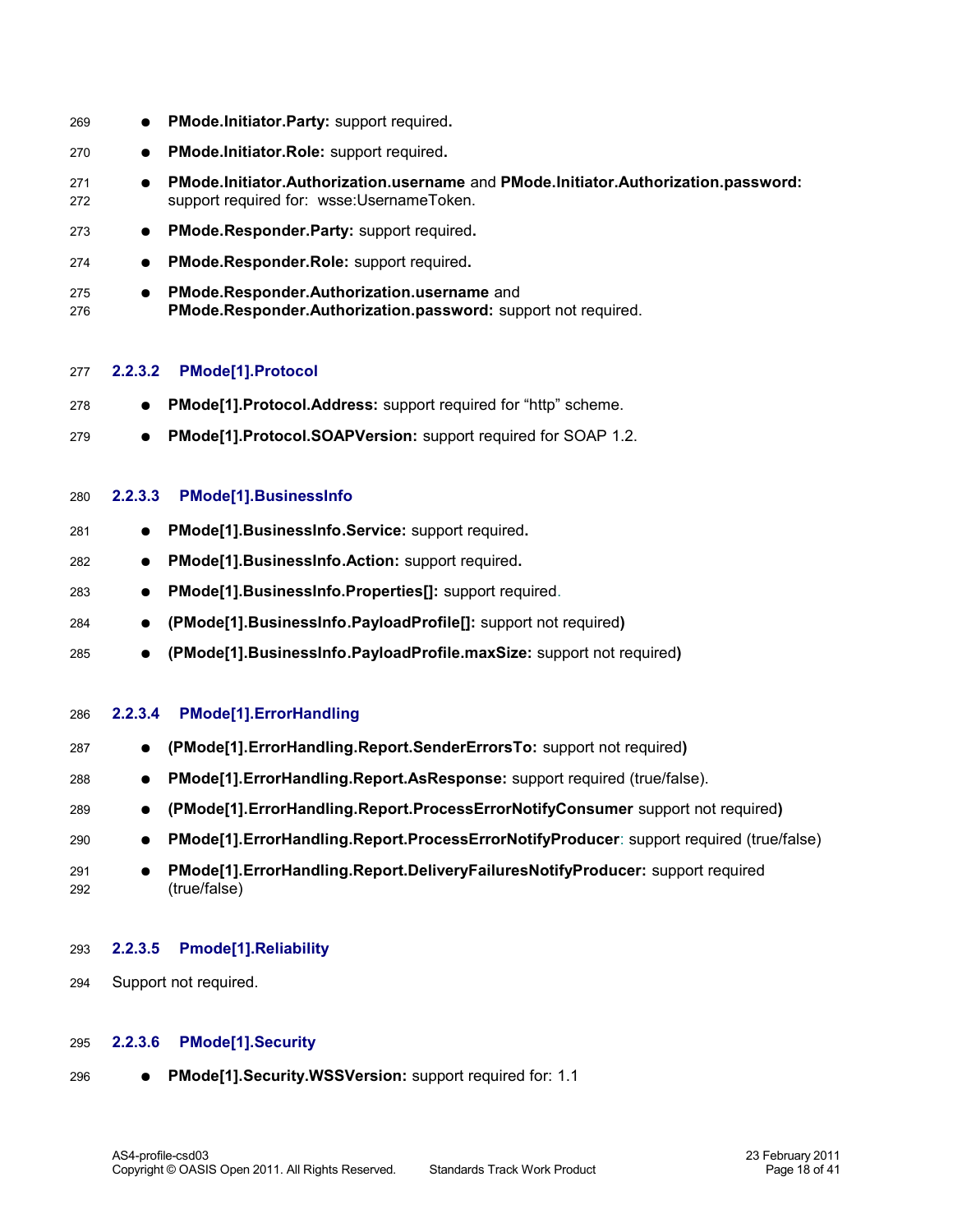| 297 | $\bullet$ | PMode[1].Security.X509.Sign: support required.                                      |
|-----|-----------|-------------------------------------------------------------------------------------|
| 298 | $\bullet$ | PMode[1]. Security. X509. Signature. Certificate: support required.                 |
| 299 | $\bullet$ | PMode[1]. Security. X509. Signature. Hash Function: support required.               |
| 300 | $\bullet$ | PMode[1]. Security. X509. Signature. Algorithm: support required.                   |
| 301 | $\bullet$ | PMode[1]. Security. X509. Encryption. Encrypt: support not required.                |
| 302 | $\bullet$ | PMode[1]. Security. X509. Encryption. Certificate: support not required.            |
| 303 | $\bullet$ | PMode[1]. Security. X509. Encryption. Algorithm: support not required.              |
| 304 | $\bullet$ | (PMode[1].Security.X509.Encryption.MinimumStrength: support not required)           |
| 305 | $\bullet$ | PMode[1]. Security. Username Token. username: support required.                     |
| 306 | $\bullet$ | PMode[1]. Security. Username Token. password: support required.                     |
| 307 | $\bullet$ | PMode[1].Security.UsernameToken.Digest: support required (true/false)               |
| 308 | $\bullet$ | (PMode[1]. Security. Username Token. Nonce: support not required)                   |
| 309 | $\bullet$ | PMode[1].Security.UsernameToken.Created: support required.                          |
| 310 | $\bullet$ | PMode[1]. Security. PModeAuthorize: support required (true/false)                   |
| 311 | $\bullet$ | <b>PMode[1]. Security. Send Receipt:</b> support required (true/false)              |
| 312 |           | Pmode[1]. Security. Send Receipt. Reply Pattern: support required (for "response")) |

#### <span id="page-18-0"></span>**2.3 Conformance Profiles Compatibility** 313

- The AS4 profile is compatible with the following ebMS V3 conformance profiles, defined in [\[ebMS3-CP\]:](#page-6-4) 314
- Gateway RM V2/3 315
- Gateway RM V3 316
- Gateway RX V2/3 317
- Gateway RX V3 318

AS4 may be deployed on any MSH that conforms to one of the above conformance profiles. 319

NOTE: AS4 may also be deployed on an MSH that supports B2B messaging protocols other than ebMS, such as AS2 [\[RFC4130\].](#page-7-5) Such an MSH could be used by organizations that use AS2 for some business 320 321

partners, or for some types of documents, and AS4 for others. 322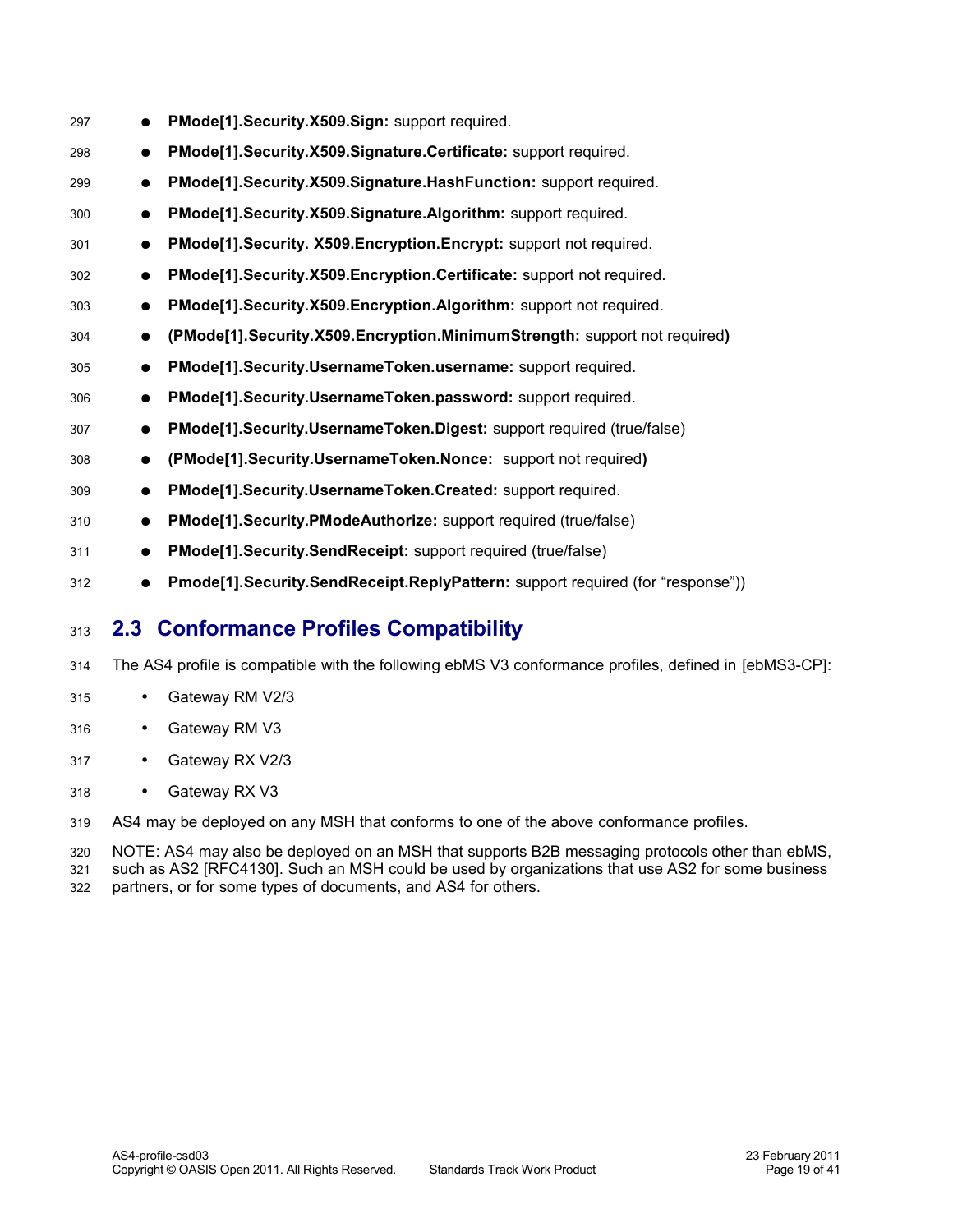### <span id="page-19-1"></span>**3 AS4 Additional Features** 323

This section defines features that were not specified in ebMS V3 and therefore out of scope for the previous conformance profiles (ebHandler CP and Light Client CP). These features should be considered as additional capabilities that are either required by or made optional to AS4 implementations as indicated below. 324 325 326 327

The profiling tables below can be used for adding user-defined profiling requirements to be adopted within a business community. Whenever the feature – or its profiling - is mandatory, the right-side column (Profile Requirement) will specify it. 328 329 330

#### <span id="page-19-0"></span>**3.1 Compression** 331

Application payloads that are built in conformance with the SOAP Messages with Attachments [\[SOAPATTACH\]](#page-7-2) specification may be compressed. Support for compression MUST then be provided by AS4 implementations. Compression of the SOAP envelope and/or payload containers within the SOAP Body of an ebMS Message is not supported. 332 333 334 335

336

To compress the payload(s) of a message built in conformance with the SOAP Messages with 337

Attachments [\[SOAPATTACH\]](#page-7-2) specification, the GZIP [\[RFC1925\]](#page-6-5) compression algorithm MUST be used. Compression MUST be applied before payloads are attached to the SOAP Message. 338 339

The eb:PartInfo element in the message header that relates to the compressed message part, MUST have an eb: Property element with @name = "Compressed": 340 341

- <eb:Property name="Compressed"/> 342
- The content type of the compressed attachment MUST be "application/gzip". 343
- These are indicators to the receiver that compression has been used on this part. 344
- When compression, signature and encryption are required of the MSH, the message MUST be compressed prior to being signed and/or encrypted. 345 346
- Packaging requirements: 347
- A eb:PartInfo/eb:PartProperties/eb:Property/@name="MimeType" value is RECOMMENDED to identify the mimetype of the payload before compression was applied. 348 349
- A eb:PartInfo/eb:PartProperties/eb:Property/@name="CharacterSet" value is RECOMMENDED to identify the character set of the payload before compression was applied. 350 351

```
Example:
353
```

```
<eb:PartInfo href="cid:attachment1234@example.com" >
           <eb:PartProperties>
              <eb:Property name="MimeType">application/xml</eb:Property>
               <eb:Property name="CharacterSet">utf-8</eb:Property>
                <eb:Property name="Compressed"/>
              </eb:PartProperties>
        <eb:PartInfo>
354
355
356
357
358
359
360
```
- An additional PMode parameter is defined, that MUST be supported: 362
- **PMode[1].PayloadService.Compression:** {true / false} 363
- **True**: some attached payload(s) may be compressed over this MEP segment. 364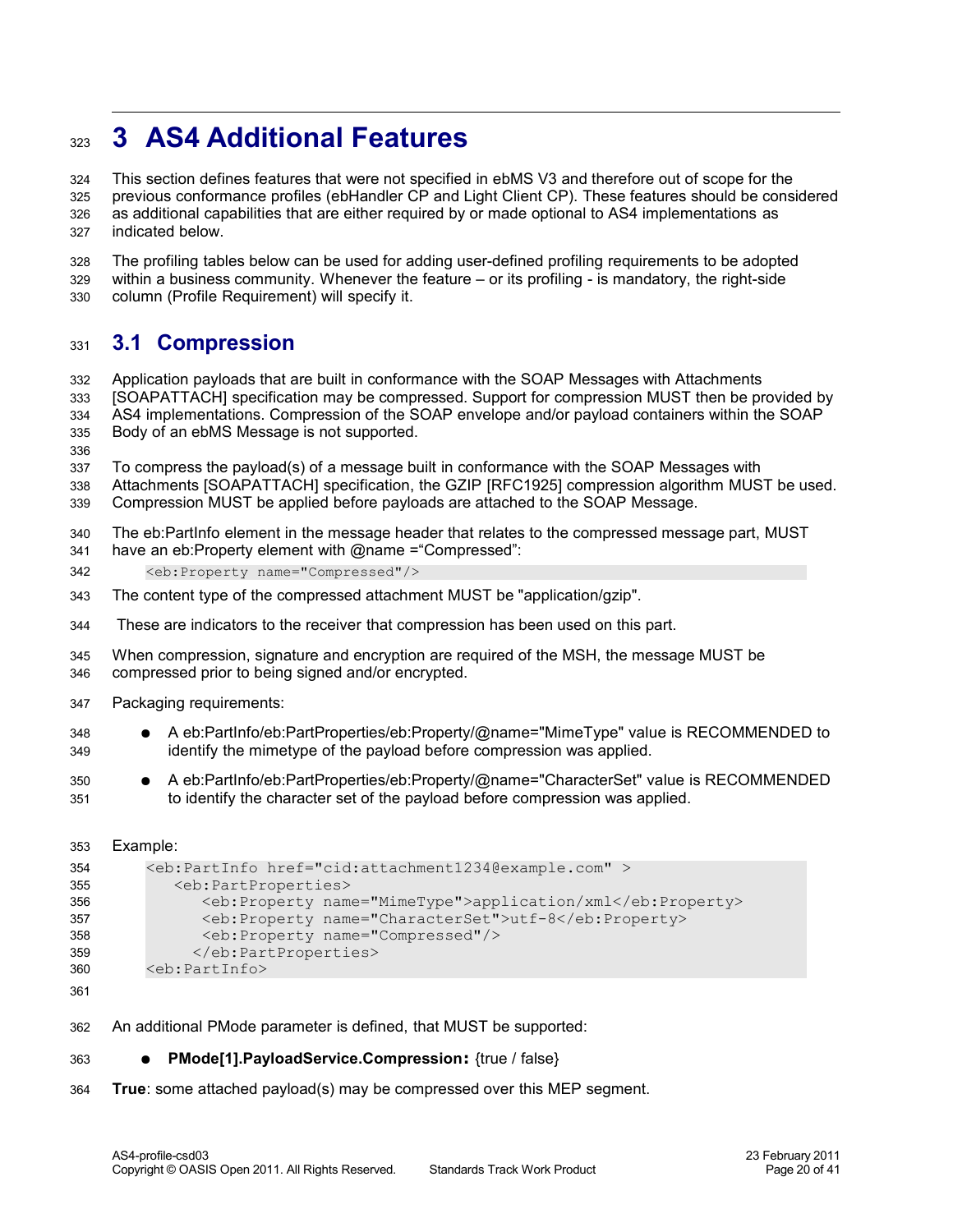- **False** (default): no compression is used over this MEP segment. 365
- NOTE: the requirement for Compression feature applies to both conformance profiles (AS4 ebHandler and AS4 light Client). 366 367

#### <span id="page-20-0"></span>**3.2 Reception Awareness features and Duplicate Detection** 368

These capabilities are making use of the eb:Receipt as the sole type of acknowledgement. Duplicate detection only relies on the eb:MessageInfo/eb:MessageId. 369 370

| Features                                                 | Profile requirements                                                                                                                                                                                                                                                                                                                                                                                                                                                                                                                                                                                                                                                              |
|----------------------------------------------------------|-----------------------------------------------------------------------------------------------------------------------------------------------------------------------------------------------------------------------------------------------------------------------------------------------------------------------------------------------------------------------------------------------------------------------------------------------------------------------------------------------------------------------------------------------------------------------------------------------------------------------------------------------------------------------------------|
| Reception awareness error handling<br>(REQUIRED support) | Ability for the MSH expecting an eb: Receipt to generate an error<br>in case no eb: Receipt has been received for a sent message. It is<br>RECOMMENDED that this error be a new error: Code =<br>EBMS:0301, Short Description = MissingReceipt, Severity =<br>Failure, Category = Communication.<br>Ability for the MSH expecting an eb:Receipt to report a<br>MissingReceipt error to the message Producer                                                                                                                                                                                                                                                                       |
| Message Retry (OPTIONAL<br>support)                      | Ability for a User message sender that has not received an<br>expected eb:Receipt to resend the User message. If doing so, the<br>eb:MessageInfo/eb:MessageId element of the resend message<br>and of the original User message MUST be same. When<br>resending a message for which non-repudiation of receipt is<br>required, the sender MUST ensure that the hash values for the<br>digests to be included in the Receipt (i.e. the content of<br>MessagePartNRInformation elements), do not vary from the<br>original message to the retry(ies), so that non-repudiation of<br>receipt can be asserted based on the original message and the<br>receipt of any of its retries. |
| Duplicate Detection (REQUIRED<br>support)                | Ability for the MSH receiving a User message to detect and/or<br>eliminate duplicates based on eb:MessageInfo/eb:MessageId. If<br>duplicates are just detected (not eliminated) then at the very least<br>it is REQUIRED that the Receiving MSH notifies its application<br>(message Consumer) of the duplicates. For examples, these<br>could be logged.<br>Related quantitative parameters (time window for the detection,<br>or maximum message log size) are left for implementers to<br>decide.                                                                                                                                                                              |
| <b>Others</b>                                            |                                                                                                                                                                                                                                                                                                                                                                                                                                                                                                                                                                                                                                                                                   |

- NOTE: these requirements apply to both conformance profiles (AS4 ebHandler and AS4 light Client) 371
- The following additional PMode parameters are defined and MUST be supported: 372
- **PMode[1].ReceptionAwareness:** (true / false) 373
- **PMode[1].ReceptionAwareness.Replay:** (true / false) 374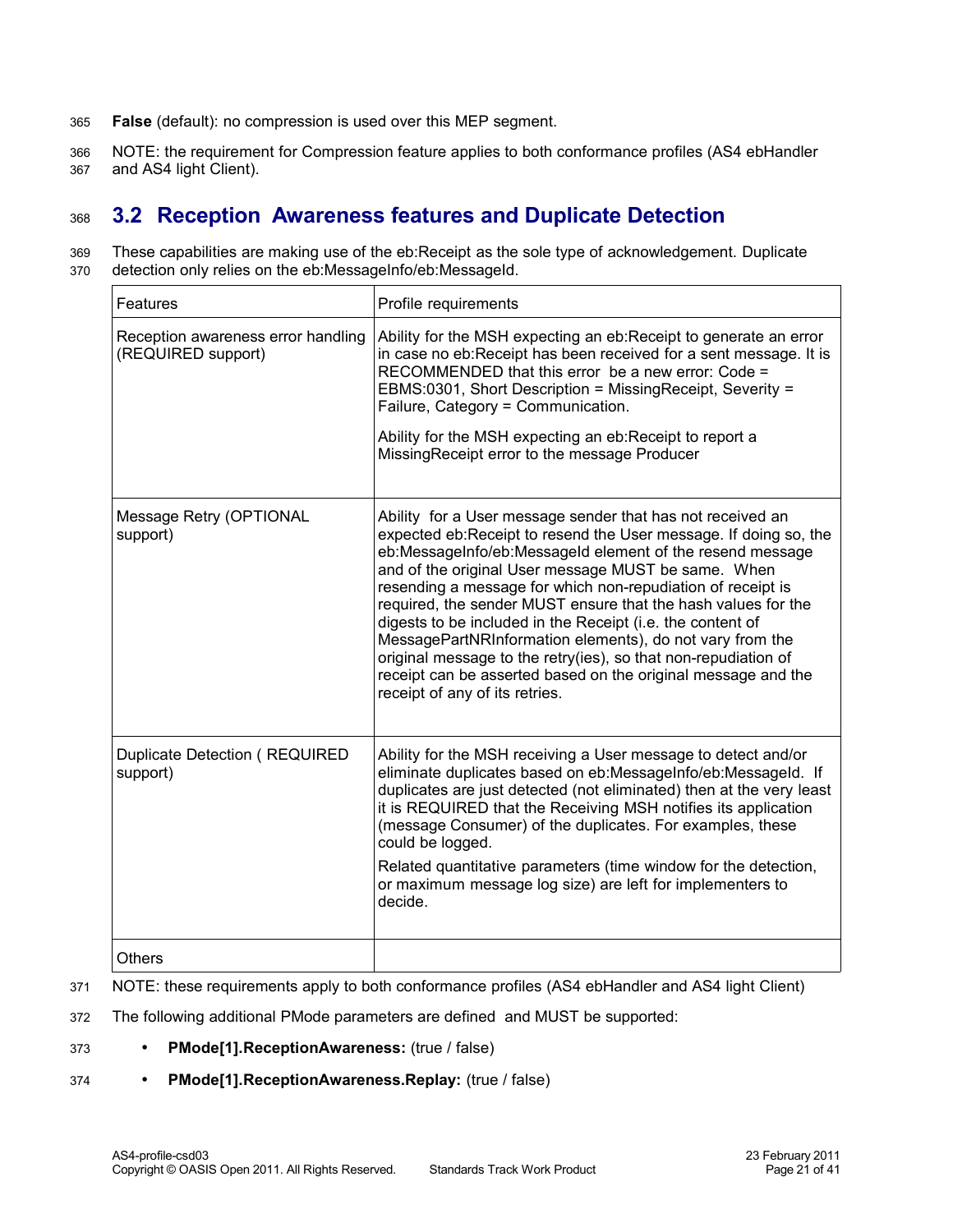- **PMode[1].ReceptionAwareness.Replay.Parameters:**. (contains a composite string specifying: (a) maximum number of retries or some timeout, (b) frequency of retries or some retry rule). The string contains a sequence of parameters of the form: name=value, separated by either comas or ';'. Example: "maxretries=10,period=3000", in case the retry period is 3000 ms. 375 376 377 378
- **PMode[1].ReceptionAwareness.DuplicateDetection:** (true / false) 379
- **PMode[1].ReceptionAwareness.DetectDuplicates.Parameters:** (contains a composite string specifying either (a) maximum size of message log over which duplicate detection is supported, (b) maximum time window over which duplicate detection is supported). The string contains a sequence of parameters of the form: name=value, separated by either comas or ';'. Example: "maxsize=10Mb,checkwindow=7D", in case the duplicate check window is guaranteed of 7 days minimum. 380 381 382 383 384 385

#### <span id="page-21-1"></span>**3.3 Alternative Pull Authorization** 386

In addition to the two authorization options described in the AS4 Conformance Profile (section 2.1.1), an implementation MAY optionally decide to support a third authorization technique, based on transient security (SSL or TLS). 387 388 389

SSL/TLS can provide certificate-based client authentication. Once the identity of the Pulling client is established, the Security module may pass this identity to the ebms module, which can then associate it with the right authorization entry, e.g. the set of MPCs this client is allowed to pull from. 390 391 392

This third authorization option – compatible with AS4 although not specified in ebMS Core V3 - relies on the ability of the ebms module to obtain the client credentials. This capability represents an (optional) new feature. With this option, there may be no need for any WS-Security headers in the Pull request at all. 393 394 395 396

#### <span id="page-21-0"></span>**3.4 Semantics of Receipt in AS4** 307

The notion of Receipt in ebMS V3 is not associated with any particular semantics, such as delivery assurance. However, when combined with security (signing), it is intended to support Non Repudiation of Receipt (NRR). 398 399 400

In AS4, the eb:Receipt message serves both as a business receipt (its content is profiled in Section 2), and as a reception indicator, being a key element of the reception awareness feature. No particular delivery semantics can be assumed however: the sending of an eb:Receipt only means the following, from a message processing viewpoint: 401 402 403  $404$ 

- (a) The related ebMS user message has been received and is well-formed. 405
- (b) The Receiving MSH is taking responsibility for processing this user message. However, no guarantee can be made that this user message will be ultimately delivered to its Consumer application (this responsibility lays however now on the Receiver side). 406 407 408
- The meaning of NOT getting an expected Receipt, for the sender of a related user message, is one of the following: 409 410
- 1. The user message was lost and never received by the Receiving MSH. 411
- 2. The user message was received, but the eb:Receipt was never generated, e.g. due to a faulty configuration (PMode). 412 413
- 3. The user message was received, the eb:Receipt was sent back but was lost on the way. 414
- See section [4.1.8 f](#page-25-0)or AS4 usage rules about Receipts. 415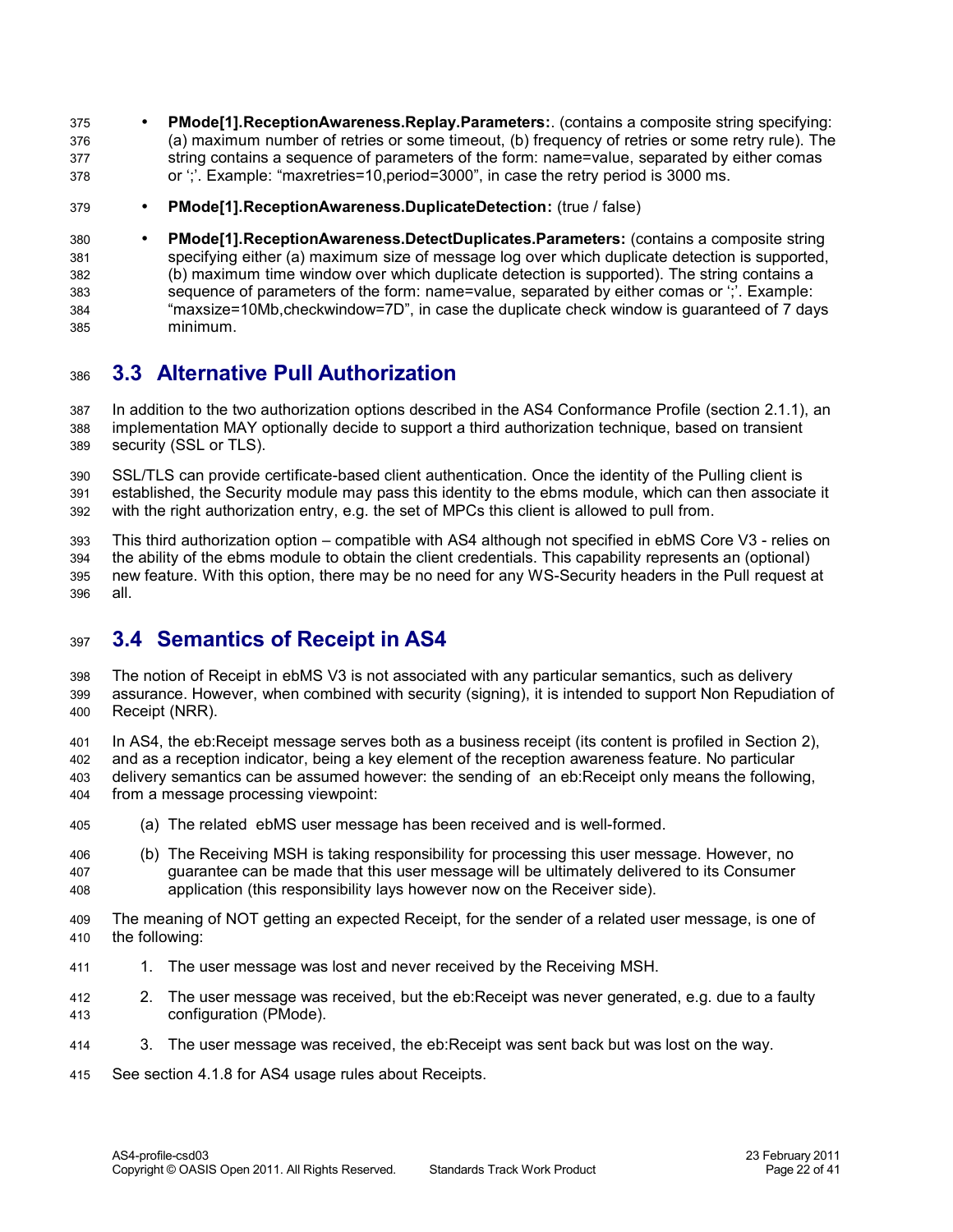## <span id="page-22-2"></span>**4 AS4 Usage Profile of ebMS 3.0** 416

While the previous sections were describing messaging handler requirements for AS4 compliance (i.e. mostly intended for product developers), this section is about configuration and usage options. 417 418

- This section is split in two major subsections: 419
- **AS4 Usage Rules**: this section is stating the rules for using messaging features in an AS4 compliant way. 420 421
- **AS4 Usage Agreements**: this section is reminding the users of what are the main options left open by the AS4 profiles, that they have to agree on in order to interoperate. 422 423
- Both sections are about features that are under responsibility of the user when using an AS4-compliant product. 424 425

#### <span id="page-22-1"></span>**4.1 AS4 Usage Rules** 426

#### <span id="page-22-0"></span>**4.1.1 Core Components / Modules to be Used** 427

This table summarizes which functional modules in the ebMS V3 specification are required to be 428

- implemented by the AS4 profile, and whether or not these modules are actually profiled for AS4. 429
- 430

| ebMS V3 Component<br>Name and Reference | <b>Profiling status</b>                                                                                                                                             |
|-----------------------------------------|---------------------------------------------------------------------------------------------------------------------------------------------------------------------|
| <b>Messaging Model</b>                  | Usage: Required                                                                                                                                                     |
| (section 2)                             | Profiled: Yes                                                                                                                                                       |
|                                         | Notes: This Profile only supports the One-Way/Push MEP (Sync and Async)<br>and the One-Way/Pull MEP                                                                 |
| Message Pulling and                     | Usage: Required                                                                                                                                                     |
| Partitioning (section 3)                | Profiled: No                                                                                                                                                        |
|                                         | Notes: The profiling of QoS associated with Pulling is defined in another<br>module. The MPC and pulling feature itself are not profiled.                           |
| <b>Processing Modes</b>                 | Usage: Required                                                                                                                                                     |
| (section 4)                             | Profiled: Yes                                                                                                                                                       |
| Message Packaging                       | Usage: Required                                                                                                                                                     |
| (section 5)                             | Profiled: Yes                                                                                                                                                       |
|                                         | Notes: Default business process defines acceptable defaults for Role, Service<br>and Action. Bundling options for message headers (piggybacking) are<br>restricted. |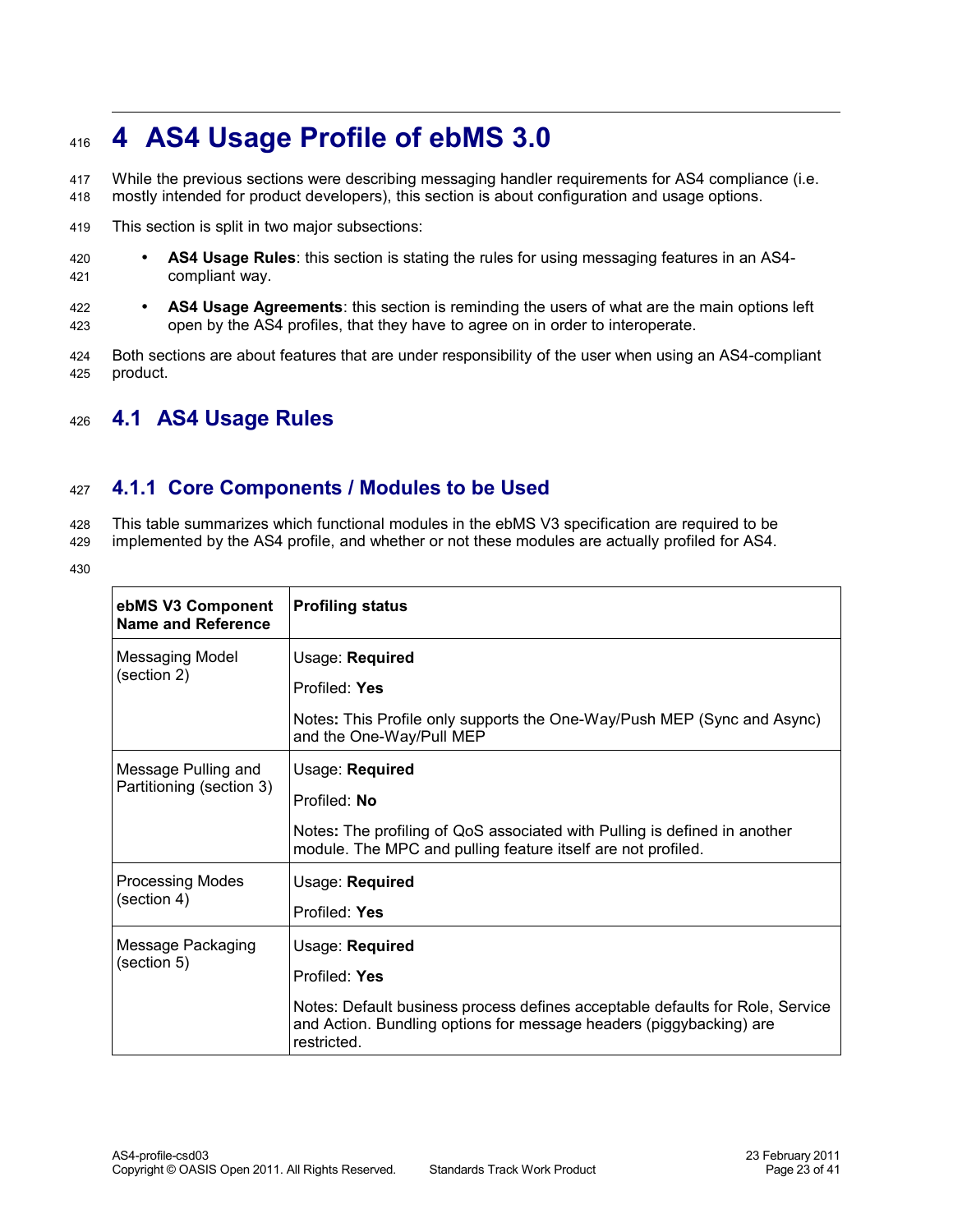| ebMS V3 Component<br>Name and Reference  | <b>Profiling status</b>                                                                                                                                                                                                                                                                      |
|------------------------------------------|----------------------------------------------------------------------------------------------------------------------------------------------------------------------------------------------------------------------------------------------------------------------------------------------|
| Error Handling (section<br>6)            | Usage: Required<br>Profiled: Yes<br>Notes: Addition of some new Error Codes regarding Reception Awareness                                                                                                                                                                                    |
| <b>Security Module</b><br>(section 7)    | Usage: Required<br>Profiled: Yes<br>Notes: Guidance regarding which part(s) of the message may be encrypted<br>and included in the signature. Further guidance on how to secure the<br>PullRequest Signal and the preventing of replay attacks                                               |
| Reliable Messaging<br>Module (section 8) | Usage: Not Required<br>Profiled: No<br>Notes: This profile does not require the use of the Reliable Messaging Module<br>using either WS-ReliableMessaging or WS-Reliability. It relies instead on<br>eb:Receipts for supporting a light reliability feature called "Reception<br>Awareness". |

## **4.1.2 Bundling rules** 431

<span id="page-23-0"></span>

| Scope of the Profile<br>Feature | Defines bundling (or "piggybacking") rules of ebMS MEPs, including Receipts.                                                                                                                                                                             |
|---------------------------------|----------------------------------------------------------------------------------------------------------------------------------------------------------------------------------------------------------------------------------------------------------|
| <b>Specification Feature</b>    |                                                                                                                                                                                                                                                          |
| Specification Reference         | ebMS v3.0, Section 2.2                                                                                                                                                                                                                                   |
| Profiling Rule (a)              | This profile supports the One-Way/Push MEP.                                                                                                                                                                                                              |
|                                 | Both synchronous and asynchronous transport channels for the response<br>(eb:Receipt) are allowed by this profile.                                                                                                                                       |
|                                 | When sending a Receipt for this MEP, a Receiving MSH conforming to this<br>profile SHOULD NOT bundled the Receipt with any other ebMS message<br>header or body.                                                                                         |
| Profiling Rule (b)              | This profile supports the One-Way/Pull MEP. When sending a Receipt for<br>this MEP, a Receiving MSH conforming to this profile SHOULD NOT bundled<br>the Receipt with any other ebMS message header (including a PullRequest<br>signal) or message body, |
| Test References                 |                                                                                                                                                                                                                                                          |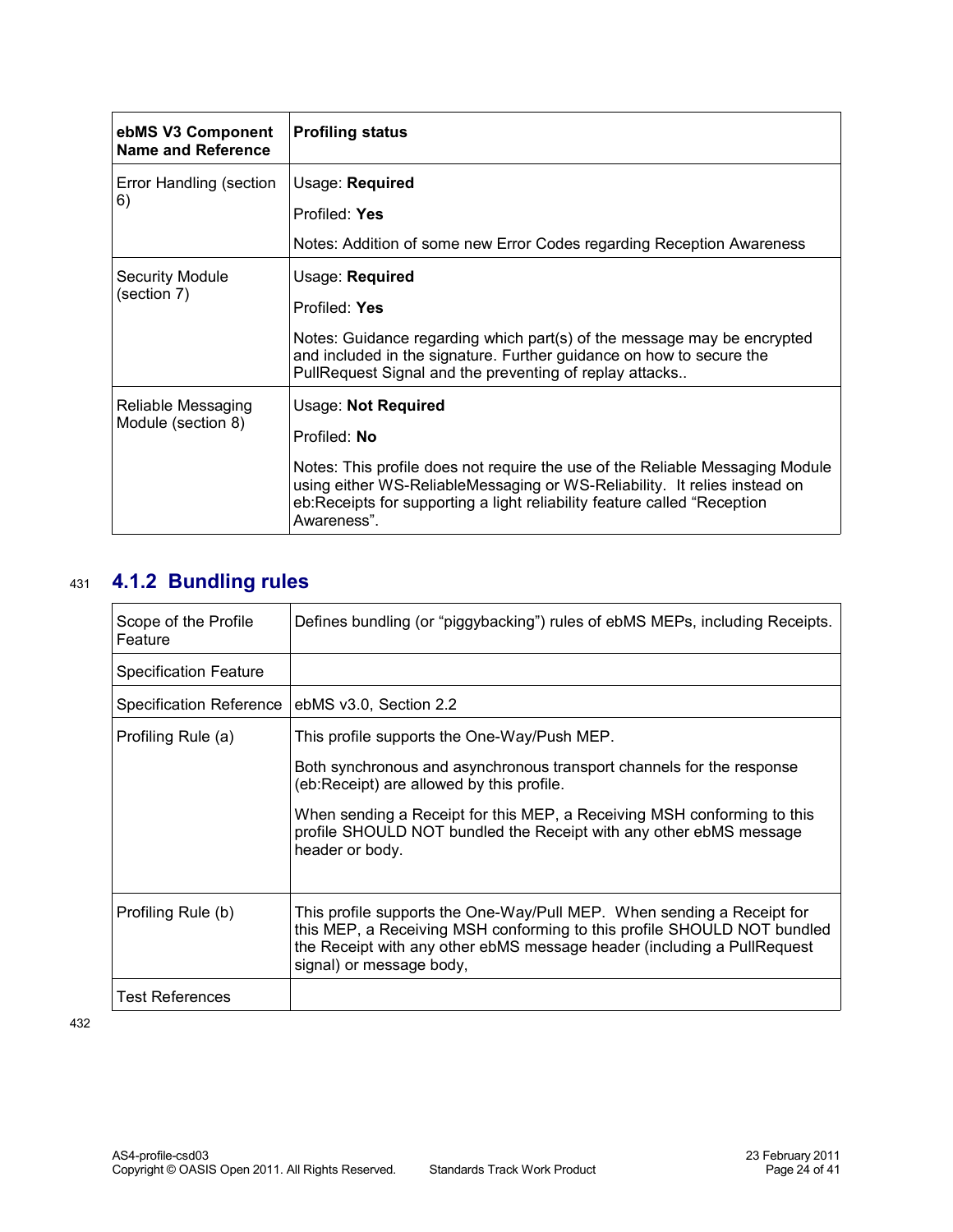## **4.1.3 Security Element** 433

<span id="page-24-2"></span>

| <b>Specification Feature</b>   | Use of WSS features                                                                                                                                                     |
|--------------------------------|-------------------------------------------------------------------------------------------------------------------------------------------------------------------------|
| <b>Specification Reference</b> | ebMS v3.0, Section 7.1                                                                                                                                                  |
| Profiling Rule (a)             | When using digital signatures or encryption, an AS4 MSH implementation is<br>REQUIRED to use the Web Services Security X.509 Certificate Token Profile<br>[WSS11-X509]. |
| Alignment                      | Web Services Security: SOAP Message Security 1.1, 2005. [WSS11]<br>Web Services Security X.509 Certificate Token Profile 1.1, 2006<br>$\bullet$<br>[WSS11-X509].        |
| <b>Test References</b>         |                                                                                                                                                                         |
| <b>Notes</b>                   |                                                                                                                                                                         |

## **4.1.4 Signing Messages** 434

<span id="page-24-1"></span>

| <b>Specification Feature</b>   | Digital Signatures for SOAP message headers and body                                                                                                                                                                                                                        |
|--------------------------------|-----------------------------------------------------------------------------------------------------------------------------------------------------------------------------------------------------------------------------------------------------------------------------|
| <b>Specification Reference</b> | ebMS v3.0, Section 7.2                                                                                                                                                                                                                                                      |
| Profiling Rule (a)             | AS4 MSH implementations are REQUIRED to use Detached Signatures as<br>defined by the XML Signature Specification [XMLDSIG] when signing AS4<br>user or signal messages. Enveloped Signatures as defined by [XMLDSIG]<br>are not supported by or authorized in this profile. |
| Profiling Rule (b)             | AS4 MSH implementations are REQUIRED to include the entire<br>eb:Messaging SOAP header block and the (possibly empty) SOAP Body in<br>the signature.                                                                                                                        |
| Alignment                      |                                                                                                                                                                                                                                                                             |
| <b>Test References</b>         |                                                                                                                                                                                                                                                                             |

#### **4.1.5 Signing SOAP with Attachments Messages** 435

<span id="page-24-0"></span>

| <b>Specification Feature</b> | Signing attachments                                                                                                                                                                                                                          |
|------------------------------|----------------------------------------------------------------------------------------------------------------------------------------------------------------------------------------------------------------------------------------------|
| Specification Reference      | ebMS v3.0, Section 7.3                                                                                                                                                                                                                       |
| Profiling Rule (a)           | AS4 MSH implementations are REQUIRED to use the Attachment-Content-<br>Only transform when building application payloads using SOAP with<br>Attachments [SOAPATTACH]. The Attachment-Complete transform is not<br>supported by this profile. |
| Profiling Rule (b)           | AS4 MSH implementations are REQUIRED to include the entire                                                                                                                                                                                   |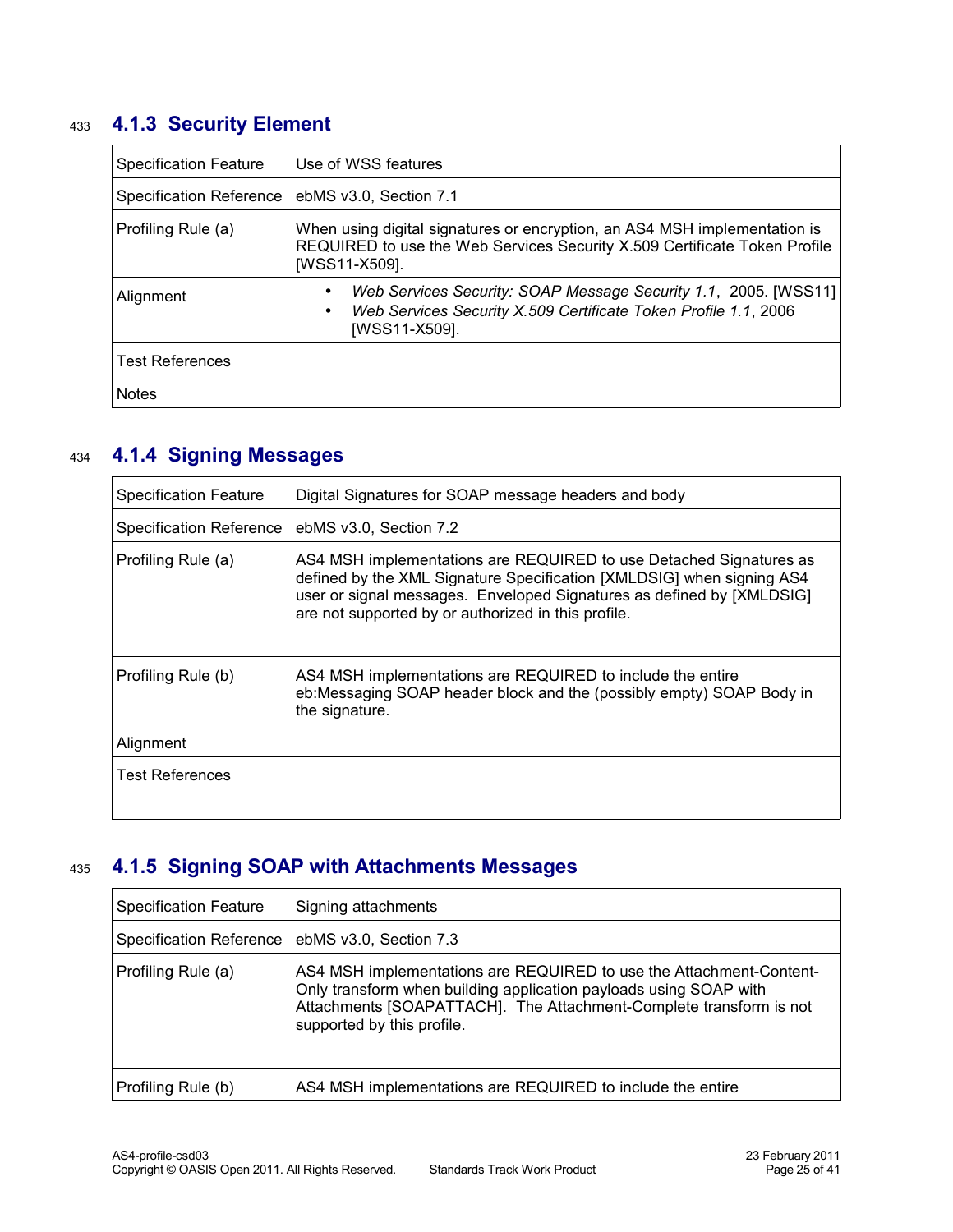|                 | eb:Messaging header block and all MIME body parts of included payloads in<br>the signature. |
|-----------------|---------------------------------------------------------------------------------------------|
| Alignment       |                                                                                             |
| Test References |                                                                                             |

#### **4.1.6 Encrypting Messages** 436

<span id="page-25-2"></span>

| <b>Specification Feature</b>   | Encrypting messages                                                                                                                                                                                                                                                  |
|--------------------------------|----------------------------------------------------------------------------------------------------------------------------------------------------------------------------------------------------------------------------------------------------------------------|
| <b>Specification Reference</b> | ebMS v3.0, Section 7.4                                                                                                                                                                                                                                               |
| Profiling Rule (a)             | AS4 MSH implementations are SHALL NOT encrypt the eb:PartyInfo section<br>of the eb:Messaging header. Other child elements of the eb:Messaging<br>header MAY be encrypted or left unencrypted as defined by trading partner<br>agreements or collaboration profiles. |
| Profiling Rule (b)             | If an AS4 user message is to be encrypted and the user-specified payload<br>data is to be packaged in the SOAP Body, AS4 MSH implementations are<br>REQUIRED to encrypt the SOAP Body.                                                                               |
| Alignment                      |                                                                                                                                                                                                                                                                      |
| <b>Test References</b>         |                                                                                                                                                                                                                                                                      |

#### **4.1.7 Encrypting SOAP with Attachments Messages** 437

<span id="page-25-1"></span>

| <b>Specification Feature</b> | Encryption of message attachments.                                                                                                                                                                                                                     |
|------------------------------|--------------------------------------------------------------------------------------------------------------------------------------------------------------------------------------------------------------------------------------------------------|
| Specification Reference      | ebMS v3.0, Section 7.5                                                                                                                                                                                                                                 |
| Profiling Rule (a)           | If an AS4 user message is to be encrypted and the user-specified payload<br>data is to be packaged in conformance with the [SOAPATTACH]<br>specification, AS4 MSH implementations are REQUIRED to encrypt the<br>MIME Body parts of included payloads. |
| Alignment                    |                                                                                                                                                                                                                                                        |
| <b>Test References</b>       |                                                                                                                                                                                                                                                        |
| <b>Notes</b>                 |                                                                                                                                                                                                                                                        |

## **4.1.8 Generating Receipts** 438

<span id="page-25-0"></span>

| <b>Specification Feature</b>                  | eb:Receipt signal messages                                                                                                                        |
|-----------------------------------------------|---------------------------------------------------------------------------------------------------------------------------------------------------|
| Specification Reference                       | ebMS v3.0, Section 7.122 (Persistent Signed Receipt)                                                                                              |
|                                               | ebMS v3.0, Section 5.2.3.3, eb:Messaging/eb:SignalMessage/eb:Receipt                                                                              |
| Profiling Rule (a):<br>Receipts for reception | When a Receipt is to be used solely as a reception indicator (for reception<br>awareness), the sender of the Receipt MAY decide to not insert the |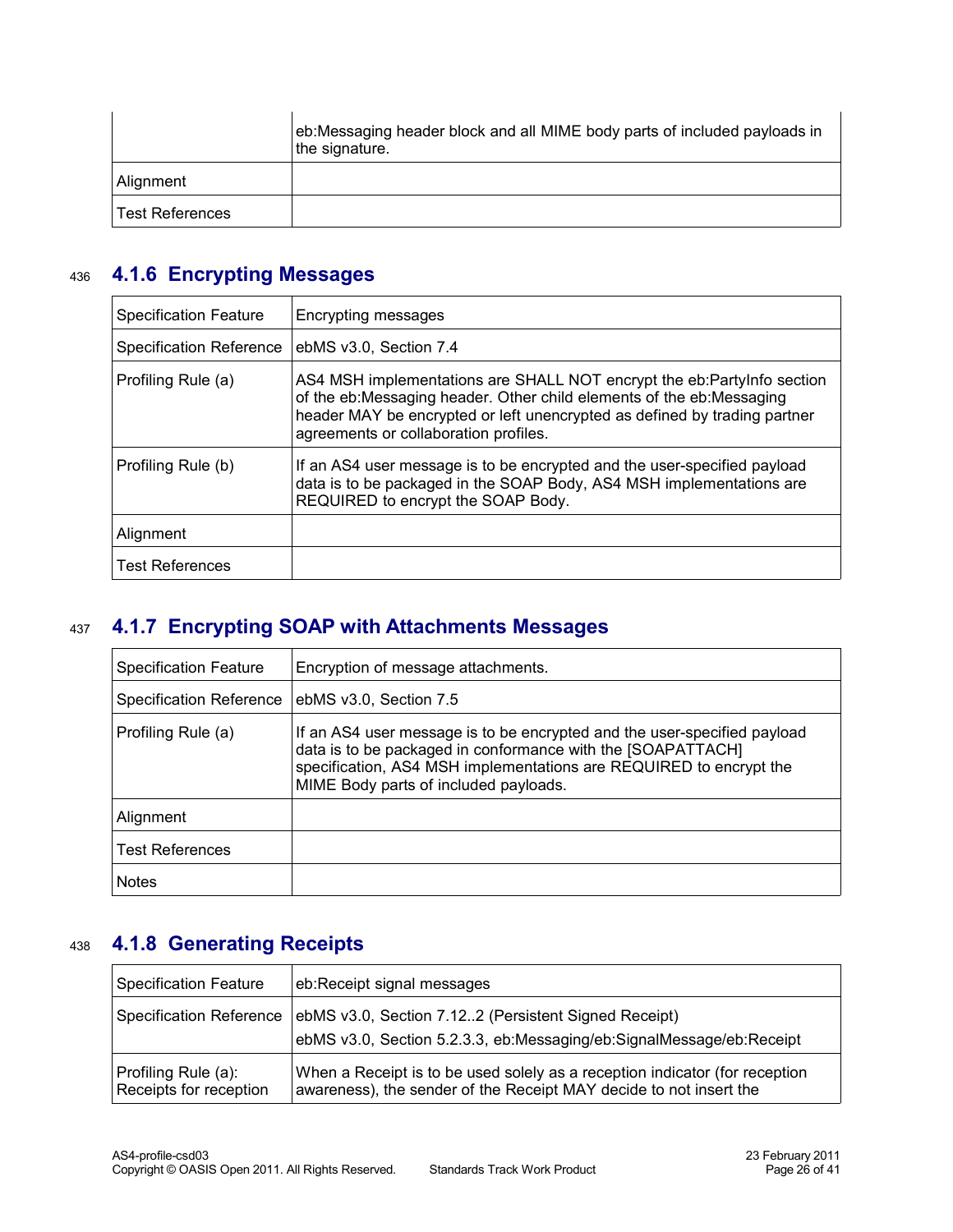| awareness                                                                         | ebbpsig: Non Repudiation Information child element. No other element than<br>ebbpsig: Non Repudiation Information is allowed as child of eb: Receipt. If this<br>element is not used, then eb:Receipt MUST be empty.                                                                                                                                                                                                                                                   |
|-----------------------------------------------------------------------------------|------------------------------------------------------------------------------------------------------------------------------------------------------------------------------------------------------------------------------------------------------------------------------------------------------------------------------------------------------------------------------------------------------------------------------------------------------------------------|
| Profiling Rule (b):<br>Receipts for Non<br><b>Repudiation of Receipt</b><br>(NRR) | Non Repudiation of Receipt (NRR) requires eb: Receipt signals to be signed,<br>and to contain digests of the original message parts for which NRR is<br>required.                                                                                                                                                                                                                                                                                                      |
|                                                                                   | When signed receipts are requested in AS4 that make use of default<br>conventions, the Sending message handler (i.e. sending messages for which<br>signed receipts are expected) MUST identify message parts using Content-Id<br>values in the MIME headers, and MUST sign the SOAP body and all<br>attachments using the http://docs.oasis-open.org/wss/oasis-wss-SwAProfile-<br>1.1#Attachment-Content-Signature-Transform within the SignedInfo<br>References list. |
|                                                                                   | As a reminder, the Sending message handler MUST not encrypt any signed<br>content before signing (Section 7.6 in ebMS V3). If using compression in an<br>attachment, the Sending message handler MUST sign the data after<br>compression (see section 3.1). Variations from default conventions can be<br>agreed to bilaterally, but conforming implementations are only required to<br>provide receipts using the default conventions described in this section.      |
| Profiling Rule (c)                                                                | An AS4 message that has been digitally signed MUST be acknowledged with<br>a message containing an eb:Receipt signal that itself is digitally signed. The<br>eb:Receipt MUST contain the information necessary to provide<br>nonrepudiation of receipt of the original message, as described in profiling<br>rule $(b)$ .                                                                                                                                              |
|                                                                                   | NOTE: the digest(s) to be inserted in the ebbp: Message PartNRInformation<br>element(s) or the Receipt, related to the original message parts for which a<br>receipt is required, may be obtained from the signature information of the<br>original message (ds:SignedInfo element), as only those parts that have been<br>signed are subject to NRR. This means a Receiving message handler may<br>not have to compute digests outside its security module.           |
| Alignment                                                                         |                                                                                                                                                                                                                                                                                                                                                                                                                                                                        |
| <b>Test References</b>                                                            |                                                                                                                                                                                                                                                                                                                                                                                                                                                                        |

#### **4.1.9 MIME Header and Filename information** 439

<span id="page-26-0"></span>

| <b>Specification Feature</b>   | Optional presence of a "filename" value in "Content-disposition" header on<br>MIME body parts.                                                                                                                                |
|--------------------------------|-------------------------------------------------------------------------------------------------------------------------------------------------------------------------------------------------------------------------------|
| <b>Specification Reference</b> | MIME specification (IETF) [RFC2045]                                                                                                                                                                                           |
| Profiling Rule (a)             | The "Content-disposition" header on MIME body parts, when used, MUST<br>carry file name information. Implementations MUST support the setting (when<br>sending) and reading (when receiving) of "Content-disposition" header, |
| Profiling Rule (b)             | When end users wish to supply file names and have that information                                                                                                                                                            |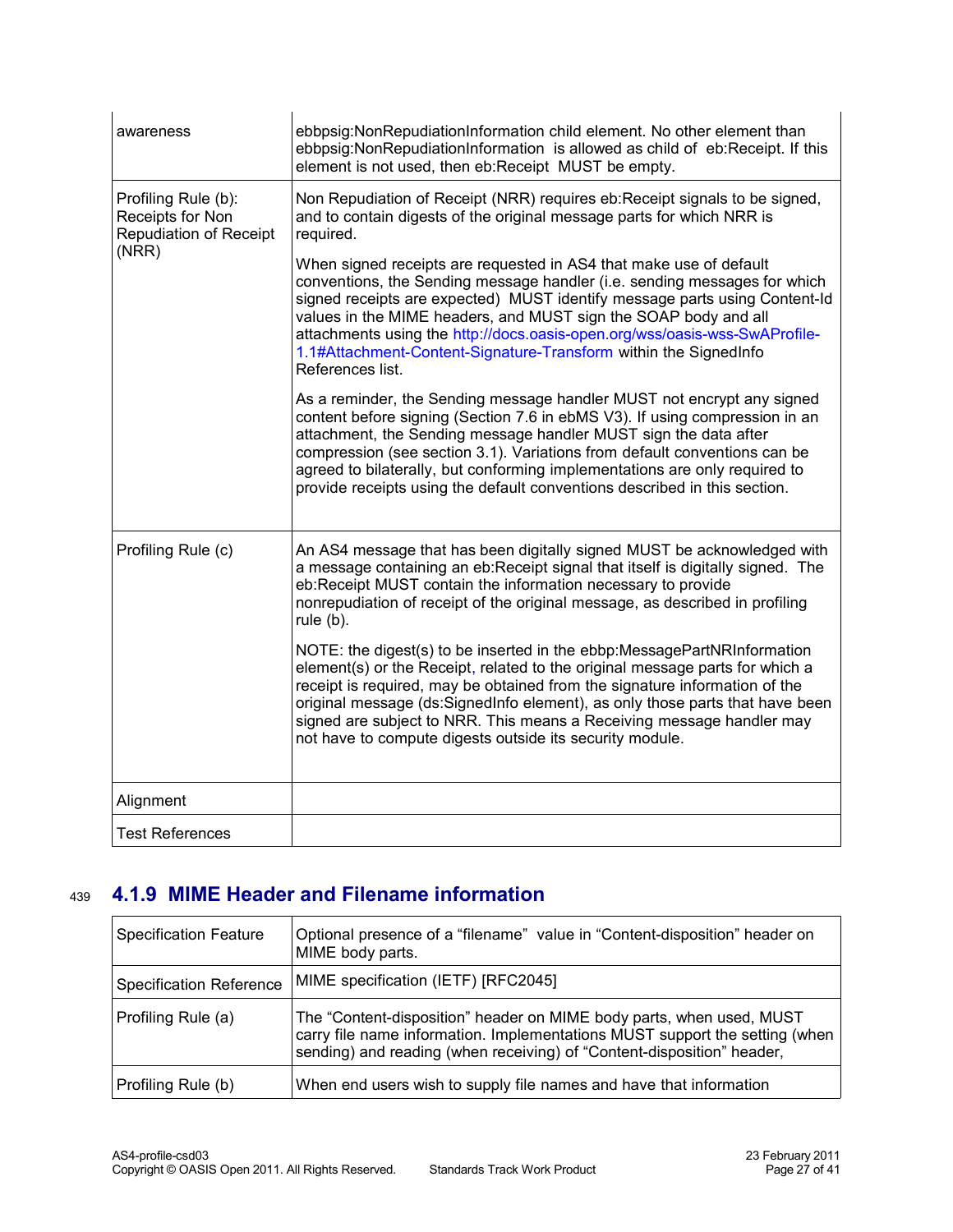|                        | confidential, they SHOULD use TLS/SSL based encryption. |
|------------------------|---------------------------------------------------------|
| Alignment              |                                                         |
| <b>Test References</b> |                                                         |

#### <span id="page-27-1"></span>**4.2 AS4 Usage Agreements** 440

This section defines the operational aspect of the profile: configuration aspects that users have to agree on, mode of operation, etc. This section is not normative and is provided here only as guidance for users. 441 442

All the user agreement options related to a specific type of message exchange instance (e.g. related to a 443

specific type of business transaction) are controlled by the Processing Mode (PMode) parameters defined in the ebMS Core V3 specification. This section only lists the parameters that are particularly 444 445

relevant to AS4. 446

#### **4.2.1 Controlling Content and Sending of Receipts** 447

<span id="page-27-0"></span>

| Scope of the Profile<br>Feature | Choose among options in sending Receipts.                                                                                                                                                                                                                                        |
|---------------------------------|----------------------------------------------------------------------------------------------------------------------------------------------------------------------------------------------------------------------------------------------------------------------------------|
| <b>Specification Feature</b>    |                                                                                                                                                                                                                                                                                  |
| <b>Specification Reference</b>  | ebMS v3.0, Section 2.2                                                                                                                                                                                                                                                           |
| Usage Profiling (a)             | Must eb:Receipts be used for non-repudiation of receipt (NRR), or just act as<br>reception awareness feature? For non-repudiation, the eb:Receipt element<br>must contain a well-formed ebbp:NonRepudiationInformation element. This is<br>indicated by the new PMode parameter: |
|                                 | Pmode[1].Security.SendReceipt.NonRepudiation: value =<br>$\bullet$<br>'true' (to be used for non-repudiation of receipt), value = 'false' (to be<br>used simply for reception awareness).                                                                                        |
| Usage Profiling (b)             | Receipts for One-Way/Push MEP:                                                                                                                                                                                                                                                   |
|                                 | Both synchronous and asynchronous transport channels for the response<br>(eb:Receipt) are allowed by this profile. and Callback)                                                                                                                                                 |
|                                 | This option is controlled by the PMode parameter:                                                                                                                                                                                                                                |
|                                 | Pmode[1].Security.SendReceipt.ReplyPattern: value =<br>'Response' (sending receipts on the HTTP response or back-<br>channel).                                                                                                                                                   |
|                                 | Pmode[1].Security.SendReceipt.ReplyPattern: value =<br>$\bullet$<br>'Callback' (sending receipts using a separate connection.)                                                                                                                                                   |
| Usage Profiling (c)             | Receipts for the One-Way/Pull MEP:                                                                                                                                                                                                                                               |
|                                 | Pmode[1].Security.SendReceipt.ReplyPattern: value =<br>'Callback' (sending receipts using a separate connection, and not<br>bundled with PullRequest.)                                                                                                                           |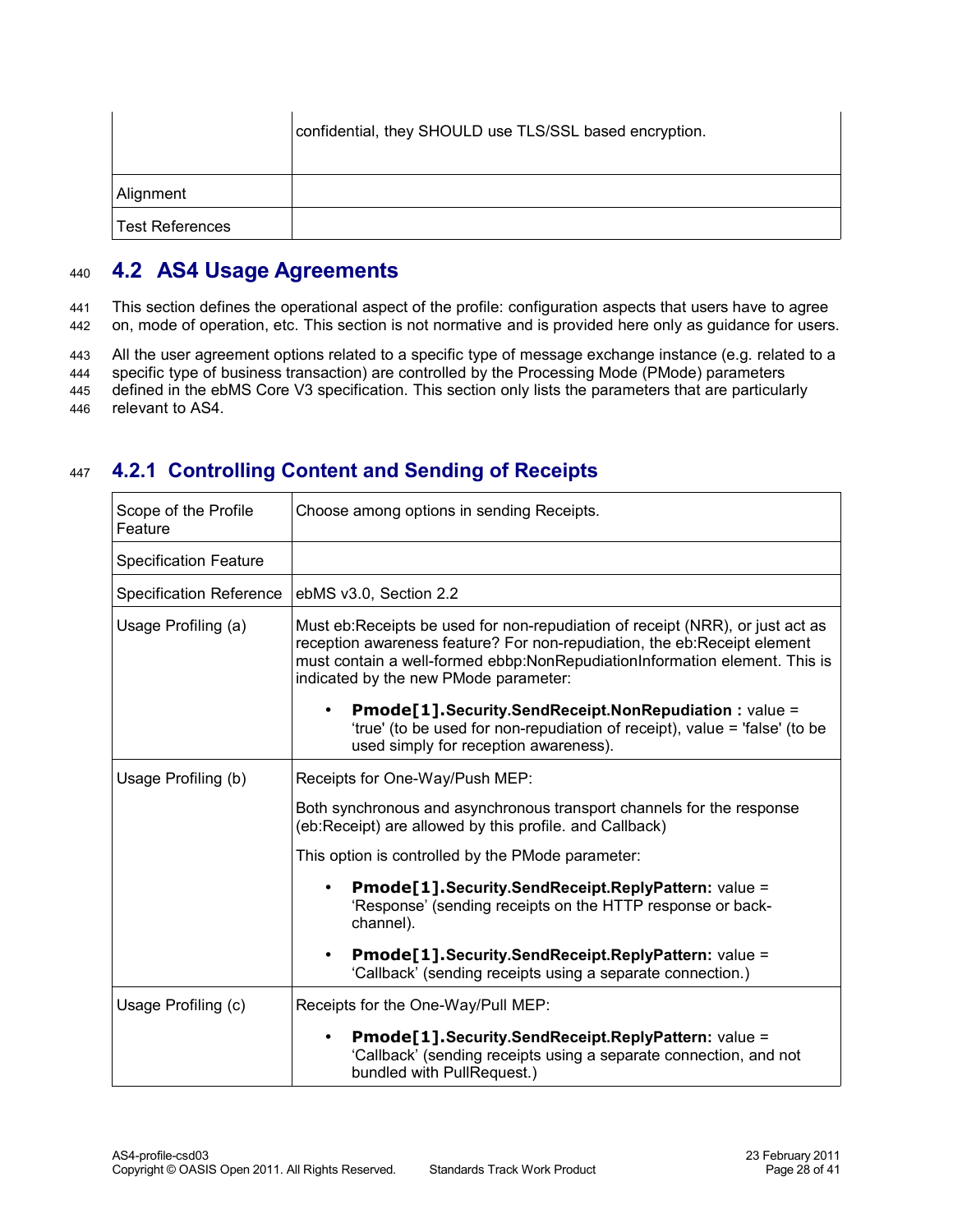| Test References |  |
|-----------------|--|
| <b>Notes</b>    |  |

## **4.2.2 Error Handling Options** 448

<span id="page-28-0"></span>

| <b>Specification Feature</b>                                 | Error Handling options                                                                                                                                                                                                                                                                                                                                                                                                                                                                                                                                                                                                                                                                                                                                              |
|--------------------------------------------------------------|---------------------------------------------------------------------------------------------------------------------------------------------------------------------------------------------------------------------------------------------------------------------------------------------------------------------------------------------------------------------------------------------------------------------------------------------------------------------------------------------------------------------------------------------------------------------------------------------------------------------------------------------------------------------------------------------------------------------------------------------------------------------|
| <b>Specification Reference</b>                               |                                                                                                                                                                                                                                                                                                                                                                                                                                                                                                                                                                                                                                                                                                                                                                     |
| Usage Profiling (a):<br>Receiver-side error                  | All Receiver-side error reporting options are left for users to agree on, includ-<br>ing the choice to not report at all:<br>PMode[1].ErrorHandling.Report.ReceiverErrorsTo: recommenda-<br>tion is to report such Receiver-side errors to the Sender. Otherwise:<br>reporting URI that is different from sender URI?<br>PMode[1].ErrorHandling.Report.AsResponse: recommendation for<br>one-way messages (except when pulling is in use) is value="true":<br>report errors on the back-channel of erroneous messages. Errors for<br>pulled messages can only be reported on a separate connection.<br>PMode[1].ErrorHandling.Report.ProcessErrorNotifyConsumer:<br>$\bullet$<br>(true / false) for controlling escalating the error to the application lay-<br>er. |
| Usage Profiling (b):<br><b>Reception Awareness</b><br>errors | What is the behavior of a Sender that failed to receive a Receipt (even after<br>message retries)?<br>(a) No error reporting (in case no reception awareness required).<br>(b) Error reporting from the Sender MSH to its message Producer<br>(application-level notification). Error type: EBMS:0301:<br>MissingReceipt (see Section 3.2 in Additional Features.)<br>PMode parameter:<br>PMode[1].ErrorHandling.Report.MissingReceiptNotifyProducer:<br>$\bullet$<br>(new) true if $(b)$ , false if $(a)$<br>PMode[1]. ErrorHandling. Report. Sender Errors To: (in case an error<br>$\bullet$<br>should be sent about such failures $-$ e.g. to a third party if not to the<br>original Receiver of the non-acknowledged user message.)                           |
| Usage Profiling (c):<br><b>Error about Receipts</b>          | How are errors about Receipt messages reported?<br>Pmode parameters:<br>PMode[1].ErrorHandling.Report.SenderErrorsTo: reporting URI<br>that is different from Receiver URI?<br>PMode[1].ErrorHandling.Report.AsResponse: (true / false) NOTE:<br>In case of Receipts already sent over the HTTP back-channel, can<br>only be "false" meaning such errors will be sent over separate con-<br>nection.<br>PMode[1].ErrorHandling.Report.ProcessErrorNotifyProducer:<br>(true / false) for controlling escalating the error to the application lay-                                                                                                                                                                                                                    |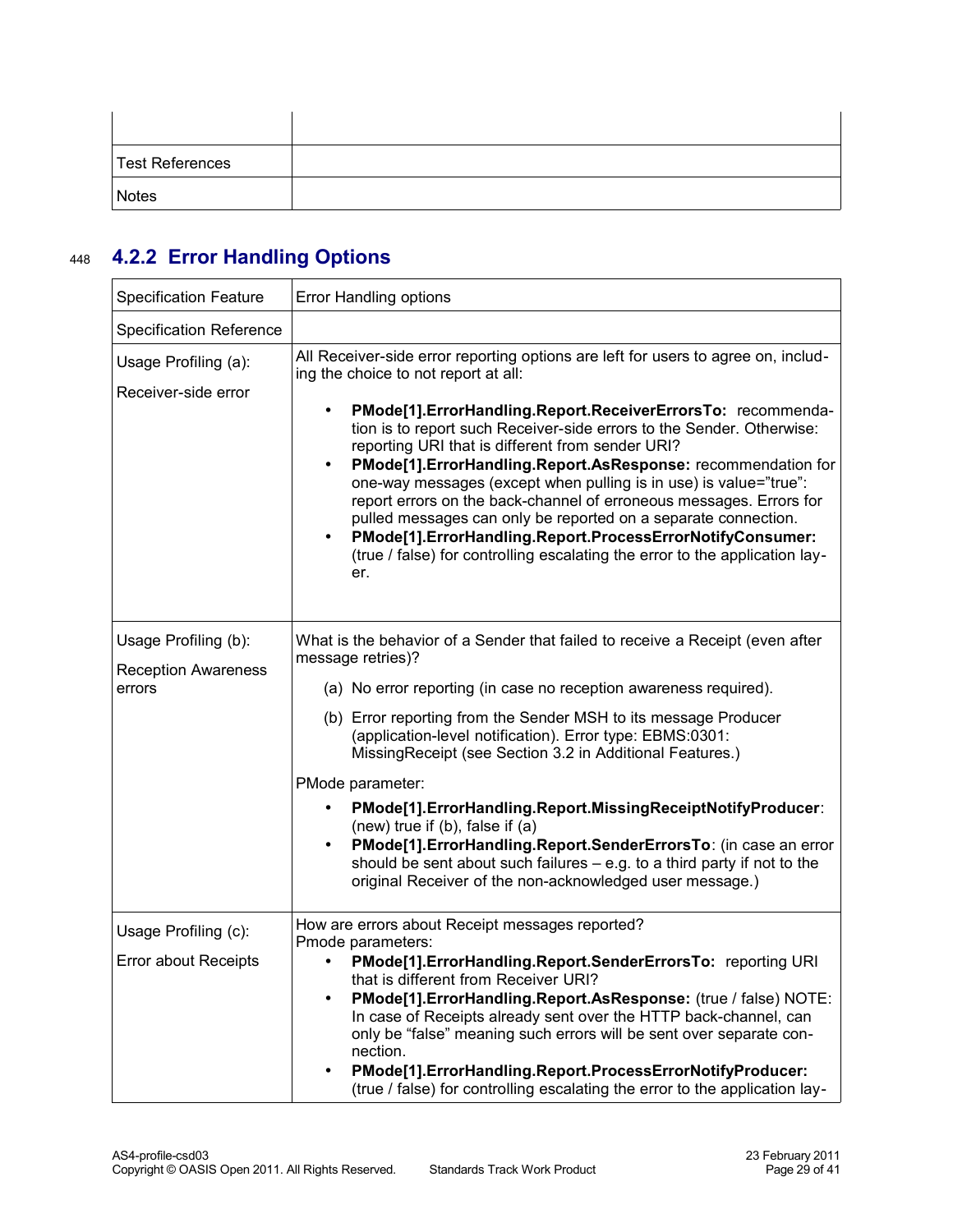|                        | er. |
|------------------------|-----|
|                        |     |
| Alignment              |     |
| <b>Test References</b> |     |
| <b>Notes</b>           |     |

#### **4.2.3 Securing the PullRequest** 449

<span id="page-29-0"></span>

| <b>Specification Feature</b>   | Pulling authorization options                                                                                                                                                                                                                                                                                                                                                                                                                                                                             |
|--------------------------------|-----------------------------------------------------------------------------------------------------------------------------------------------------------------------------------------------------------------------------------------------------------------------------------------------------------------------------------------------------------------------------------------------------------------------------------------------------------------------------------------------------------|
| <b>Specification Reference</b> | ebMS v3.0, Section 7.11.x                                                                                                                                                                                                                                                                                                                                                                                                                                                                                 |
|                                | AS4 Conformance Profile authorization options (section 2.1.1)                                                                                                                                                                                                                                                                                                                                                                                                                                             |
| Usage Profiling (a)            | An AS4 Sending MSH MAY authenticate a Receiving MSH that sends a<br>PullRequest in two ways:                                                                                                                                                                                                                                                                                                                                                                                                              |
|                                | (a) (Option 1 in 2.1.1) Use of the WSS security header targeted to the<br>"ebms" actor, as specified in section 7.10 of ebMS V3, with the<br>wsse:UsernameToken profile.                                                                                                                                                                                                                                                                                                                                  |
|                                | (b) (Option 2 in 2.1.1) by using [WSS11-X509] coupled with the Message<br>Partition Channel that a Pull signal is accessing for pulling messages.                                                                                                                                                                                                                                                                                                                                                         |
|                                | PMode parameters:                                                                                                                                                                                                                                                                                                                                                                                                                                                                                         |
|                                | <b>PMode.Initiator.Authorization:</b> must be set to true (the initiator of a<br>Pull request must be authorized).<br>PMode.Initiator.Authorization.username: (for option (a))<br>$\bullet$<br>PMode.Initiator.Authorization.password: (for option (a))<br>PMode[1]. Security. PModeAuthorize: must be set to true in the<br>PMode leg describing the transfer of a pulled message.<br>PMode[1].Security.X509.sign: (for option (b))<br>PMode[1]. Security. X509. Signature Certificate: (for option (b)) |
|                                | NOTE: in (b), the PMode parameters about X509 are controlling both the<br>authentication of PullRequest signals and authentication of other User<br>Messages.                                                                                                                                                                                                                                                                                                                                             |
| Usage Profiling (b)            | PullRequest signals: are they sent using the HTTPS transport protocol with<br>optional Client-side Authentication?                                                                                                                                                                                                                                                                                                                                                                                        |
|                                | PMode parameter:                                                                                                                                                                                                                                                                                                                                                                                                                                                                                          |
|                                | PMode[1].Protocol.Address: The URL scheme will indicate whether<br>HTTPS is used or not.                                                                                                                                                                                                                                                                                                                                                                                                                  |
| Alignment                      |                                                                                                                                                                                                                                                                                                                                                                                                                                                                                                           |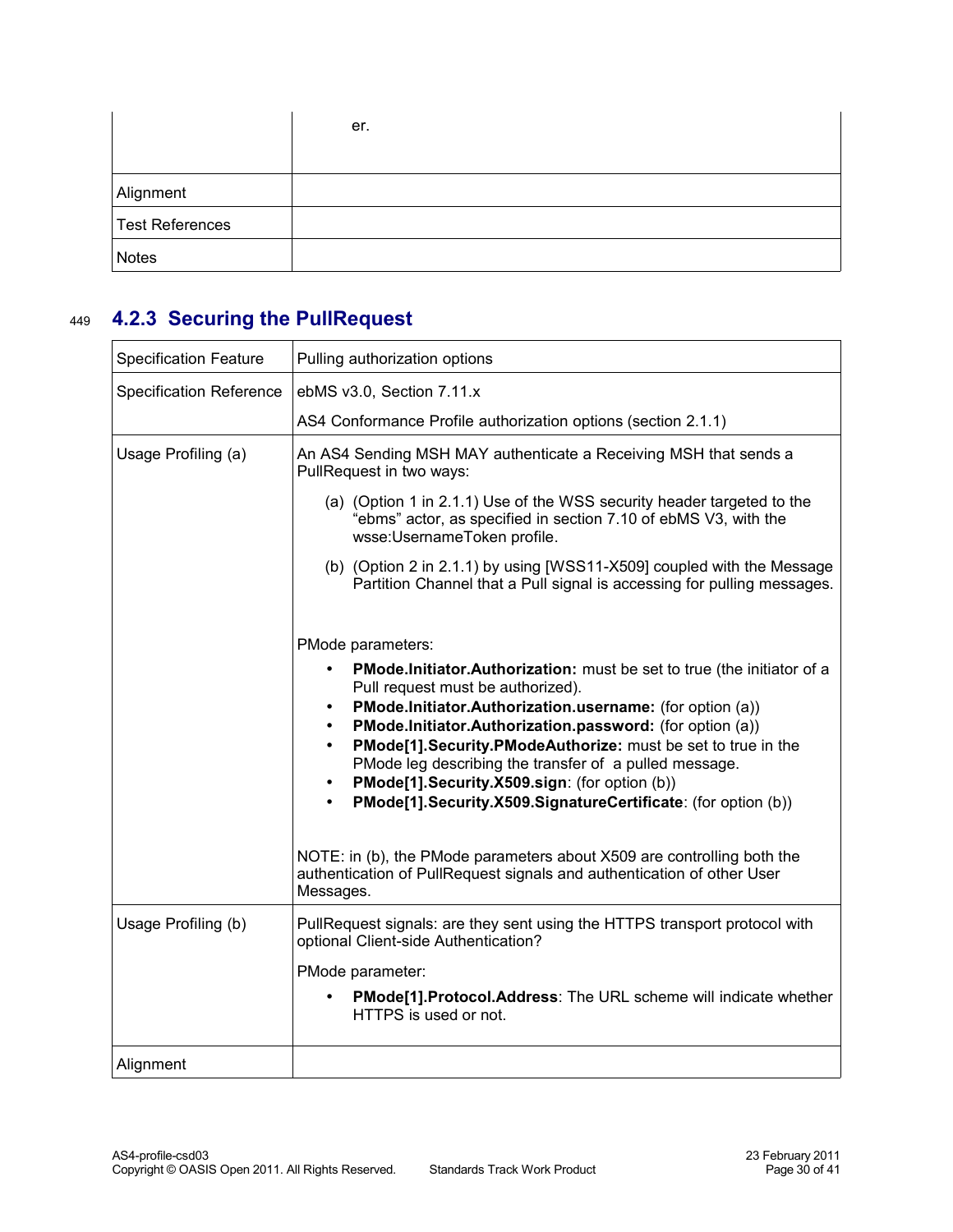| <b>Test References</b> |  |
|------------------------|--|
| <b>Notes</b>           |  |

#### **4.2.4 Reception Awareness Parameters** 450

<span id="page-30-0"></span>

| <b>Specification Feature</b>           | Message Replay and Duplicate Detection options                                                                                                                                                                                                                                                                           |
|----------------------------------------|--------------------------------------------------------------------------------------------------------------------------------------------------------------------------------------------------------------------------------------------------------------------------------------------------------------------------|
| <b>Specification Reference</b>         | N/A                                                                                                                                                                                                                                                                                                                      |
|                                        | AS4 Profile: additional features (section 3)                                                                                                                                                                                                                                                                             |
| Usage Profiling (a):<br>Sender options | In case Reception Awareness is used: what is the behavior of a Sender that<br>did not receive a Receipt?                                                                                                                                                                                                                 |
|                                        | (c) No message replay.                                                                                                                                                                                                                                                                                                   |
|                                        | (d) Resend the message. Replay parameters: to agree on: (1) retry<br>number, (2) retry frequency.                                                                                                                                                                                                                        |
|                                        | PMode parameters (additional to those defined in ebMS Core V3):                                                                                                                                                                                                                                                          |
|                                        | PMode[1].ReceptionAwareness: (true / false)<br>$\bullet$<br>PMode[1].ReceptionAwareness.Replay: (true / false)<br>PMode[1].ReceptionAwareness.Replay.Parameters: (contains a<br>$\bullet$<br>composite string specifying: (a) maximum number of retries or some<br>timeout, (b) frequency of retries or some retry rule. |
| Usage Profiling (b):                   | Is duplicate detection enabled?                                                                                                                                                                                                                                                                                          |
| Receiver options                       | (a) No. duplicates are not detected.                                                                                                                                                                                                                                                                                     |
|                                        | (b) In addition to (a), a receiver detects and eliminates duplicates based on<br>eb:MessageInfo/eb:MessageId.                                                                                                                                                                                                            |
|                                        | PMode parameters (additional to those defined in ebMS Core V3):                                                                                                                                                                                                                                                          |
|                                        | PMode[1]. Reception Awareness. Duplicate Detection: (true / false)<br>$\bullet$<br>PMode[1].ReceptionAwareness.DuplicateDetection.Parameters<br>٠                                                                                                                                                                        |
| <b>Others</b>                          |                                                                                                                                                                                                                                                                                                                          |
| <b>Notes</b>                           |                                                                                                                                                                                                                                                                                                                          |

#### **4.2.5 Default Values of Some PMode Parameters** 451

<span id="page-30-1"></span>

| Specification Feature                            | Default values and authorized values for main PMode parameters.        |
|--------------------------------------------------|------------------------------------------------------------------------|
| Specification Reference   ebMS 3.0, Appendix D.3 |                                                                        |
| Usage Profiling (a)                              | <b>PMode.MEP</b> parameter will be constrained to the following value: |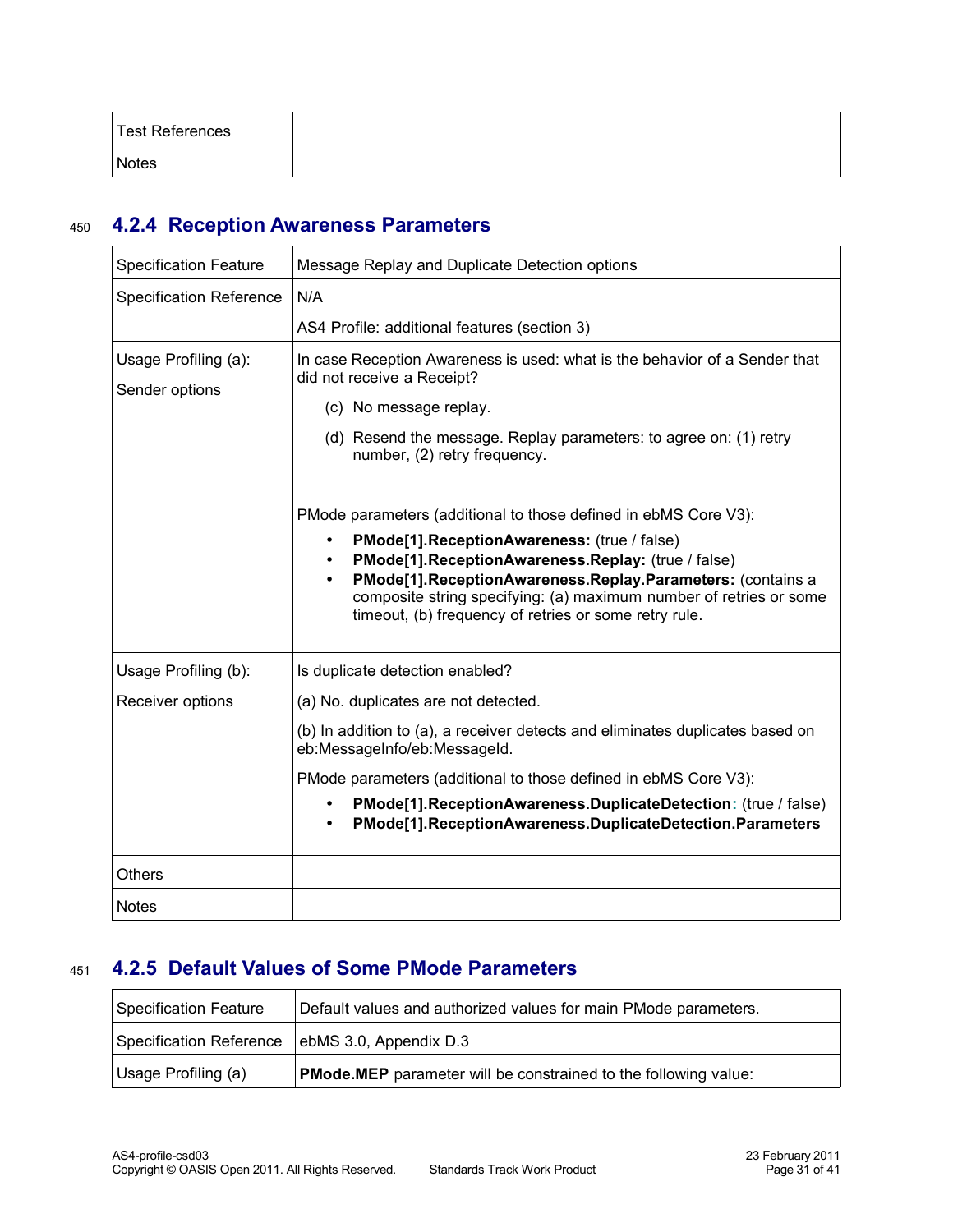|                        | http://docs.oasis-open.org/ebxml-msg/ebms/v3.0/ns/core/200704/oneWay                                                                                                                                                                                            |
|------------------------|-----------------------------------------------------------------------------------------------------------------------------------------------------------------------------------------------------------------------------------------------------------------|
| Usage Profiling (b)    | PMode.MEPbinding parameter will be constrained to the following values:                                                                                                                                                                                         |
|                        | http://docs.oasis-open.org/ebxml-msg/ebms/v3.0/ns/core/200704/push                                                                                                                                                                                              |
|                        | http://docs.oasis-open.org/ebxml-msg/ebms/v3.0/ns/core/200704/pull                                                                                                                                                                                              |
| Usage Profiling (c)    | PMode.Initiator.Role parameter will have the following default value:                                                                                                                                                                                           |
|                        | http://docs.oasis-open.org/ebxml-msg/ebms/v3.0/ns/core/200704/initiator                                                                                                                                                                                         |
| Usage Profiling (d)    | PMode.Responder.Role parameter will have the following default value:                                                                                                                                                                                           |
|                        | http://docs.oasis-open.org/ebxml-msg/ebms/v3.0/ns/core/200704/responder                                                                                                                                                                                         |
| Usage Profiling (e)    | PMode[1]. BusinessInfo. Service parameter will have the following default<br>value:                                                                                                                                                                             |
|                        | http://docs.oasis-open.org/ebxml-msg/as4/200902/service                                                                                                                                                                                                         |
|                        | NOTE: this default is to be considered a PMode content default: absence of<br>the PMode itself will cause the default value defined in the ebMS V3<br>specification (section 4.3) to apply. This value is usually enforced by the MSH<br>implementation itself. |
| Usage Profiling (f)    | PMode[1]. BusinessInfo. Action parameter will have the following default<br>value:                                                                                                                                                                              |
|                        | http://docs.oasis-open.org/ebxml-msg/as4/200902/action                                                                                                                                                                                                          |
|                        | NOTE: this default is to be considered a PMode content default: absence of<br>the PMode itself will cause the default value defined in the ebMS V3<br>specification (section 4.3) to apply. This value is usually enforced by the MSH<br>implementation itself  |
| Usage Profiling (g)    | PMode[1]. Reliability parameters are not supported by this profile                                                                                                                                                                                              |
| Alignment              |                                                                                                                                                                                                                                                                 |
| <b>Test References</b> |                                                                                                                                                                                                                                                                 |
| <b>Notes</b>           |                                                                                                                                                                                                                                                                 |

## **4.2.6 HTTP Confidentiality and Security** 452

<span id="page-31-0"></span>

| <b>Specification Feature</b>   | HTTP Security Management and Options                                                                                  |
|--------------------------------|-----------------------------------------------------------------------------------------------------------------------|
|                                | This table is intended as a guide for users, to specify their own agreements<br>on HTTP confidentiality and security. |
| <b>Specification Reference</b> | ebMS 3, Section 7, Appendix D.3.6.                                                                                    |
| Usage Profiling (a)            | Is HTTP transport-layer encryption required?                                                                          |
|                                | What protocol version(s)?                                                                                             |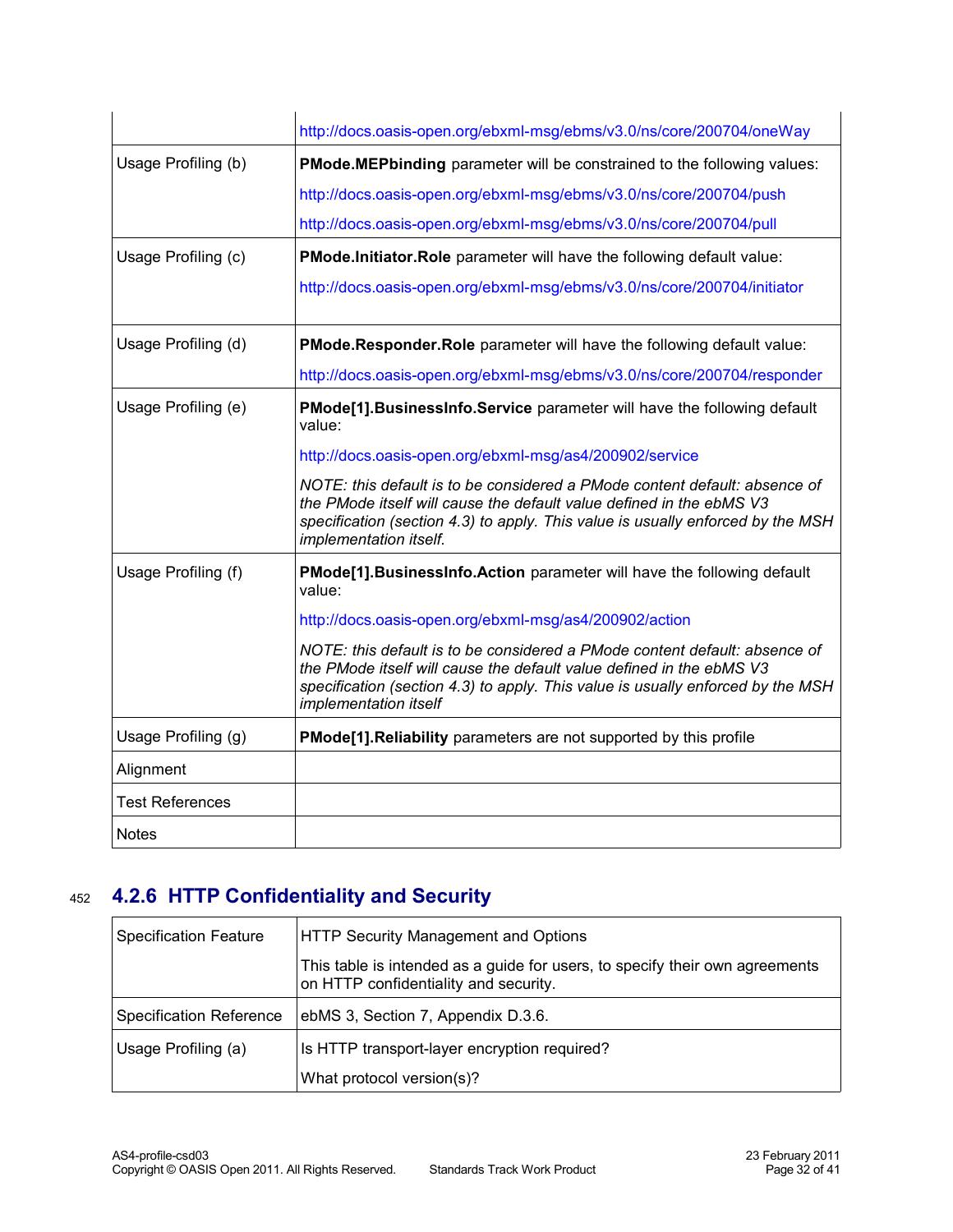| Usage Profiling (b) | What encryption algorithm(s) and minimum key lengths are required?                    |
|---------------------|---------------------------------------------------------------------------------------|
| Usage Profiling (c) | What Certificate Authorities are acceptable for server certificate<br>authentication? |
| Usage Profiling (d) | Are direct-trust (self-signed) server certificates allowed?                           |
| Usage Profiling (e) | Is client-side certificate-based authentication allowed or required?                  |
| Usage Profiling (f) | What client Certificate Authorities are acceptable?                                   |
| Usage Profiling (g) | What certificate verification policies and procedures must be followed?               |
| Alignment           |                                                                                       |
| Test References     |                                                                                       |
| <b>Notes</b>        |                                                                                       |

#### **4.2.7 Deployment and Processing requirements for CPAs** 453

<span id="page-32-1"></span>

| <b>Usage Profile Feature</b> | CPA Access                                                                                                    |
|------------------------------|---------------------------------------------------------------------------------------------------------------|
| Usage Profiling (a)          | Is a specific registry for storing CPAs required? If so, provide details.                                     |
| Usage Profiling (b)          | Is there a set of predefined CPA templates that can be used to create given<br>Parties' CPAs?                 |
| Usage Profiling (c)          | Is there a particular format for file names of CPAs, in case that file name is<br>different from CPAId value? |
| <b>Others</b>                |                                                                                                               |

#### **4.2.8 Message Payload and Flow Profile** 454

<span id="page-32-0"></span>

| <b>Usage Profile Feature</b> | Message Quantitative Aspects                                                                                                                                                                                            |
|------------------------------|-------------------------------------------------------------------------------------------------------------------------------------------------------------------------------------------------------------------------|
| Usage Profiling (a)          | What are typical and maximum message payload sizes that must be<br>handled? (maximum, average)                                                                                                                          |
| Usage Profiling (b)          | What are typical communication bandwidth and processing capabilities of an<br>MSH for these Services?                                                                                                                   |
| Usage Profiling (c)          | Expected Volume of Message flow (throughput): maximum (peak), average?                                                                                                                                                  |
| Usage Profiling (d)          | How many Payload Containers must be present?                                                                                                                                                                            |
| Usage Profiling (e)          | What is the structure and content of each container? [List MIME Content-<br>Types and other process-specific requirements.] Are there restrictions on the<br>MIME types allowed for attachments?                        |
| Usage Profiling (f)          | How is each container distinguished from the others? [By a fixed ordering of<br>containers, a fixed Manifest ordering, or specific Content-ID values.]. Any<br>expected relative order of attachments of various types? |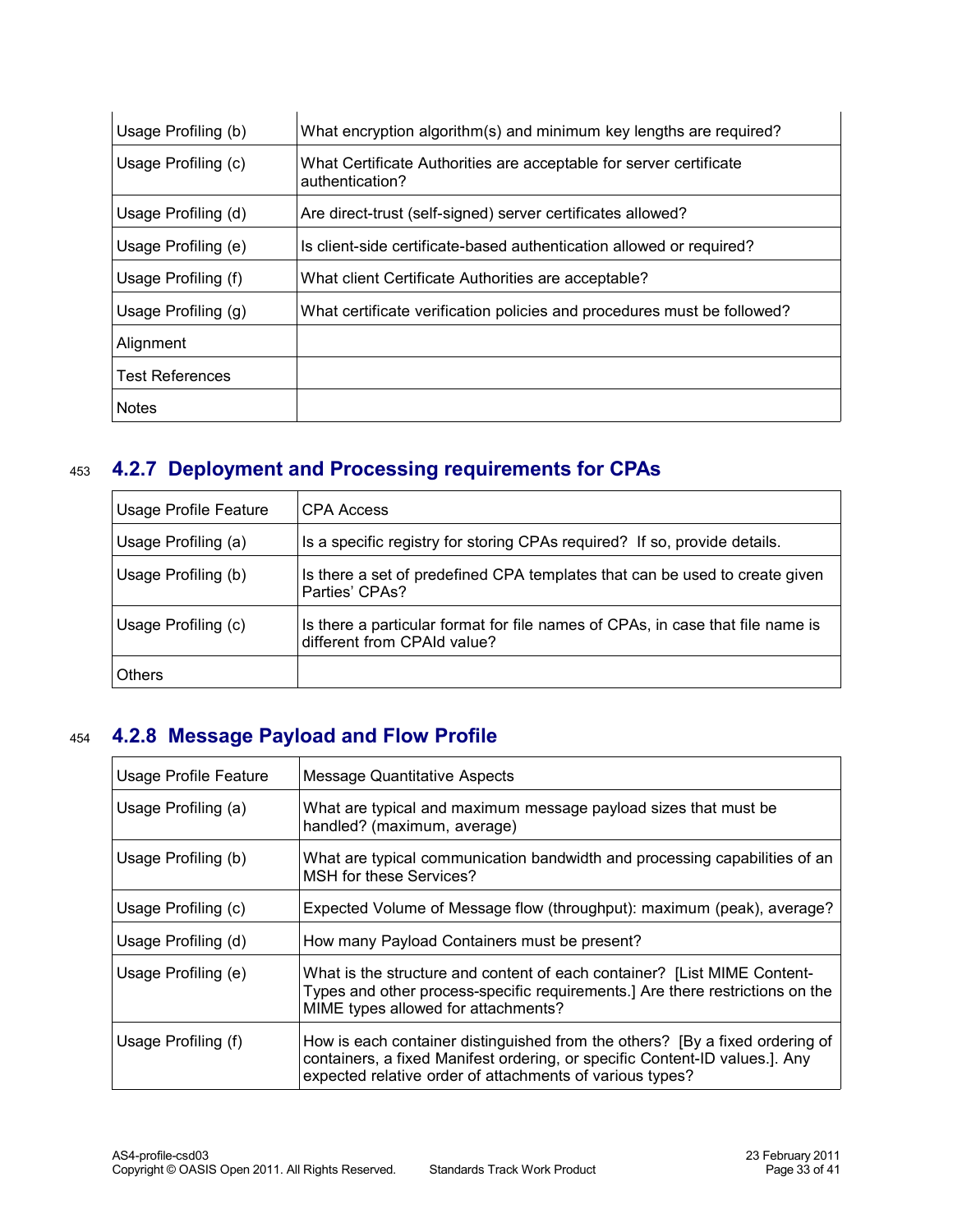| Usage Profiling (g) | Is there an agreement that message part filenames must be present in MIME<br>Content-Disposition parameter? |
|---------------------|-------------------------------------------------------------------------------------------------------------|
| <b>Others</b>       |                                                                                                             |

#### **4.2.9 Additional Deployment or Operational Requirements** 455

<span id="page-33-0"></span>

| Usage Profile Feature | Operational or Deployment Conditions                                                             |
|-----------------------|--------------------------------------------------------------------------------------------------|
| Usage Profiling (a)   | Operational or deployment aspects that are object to further requirements or<br>recommendations. |
| <b>Others</b>         |                                                                                                  |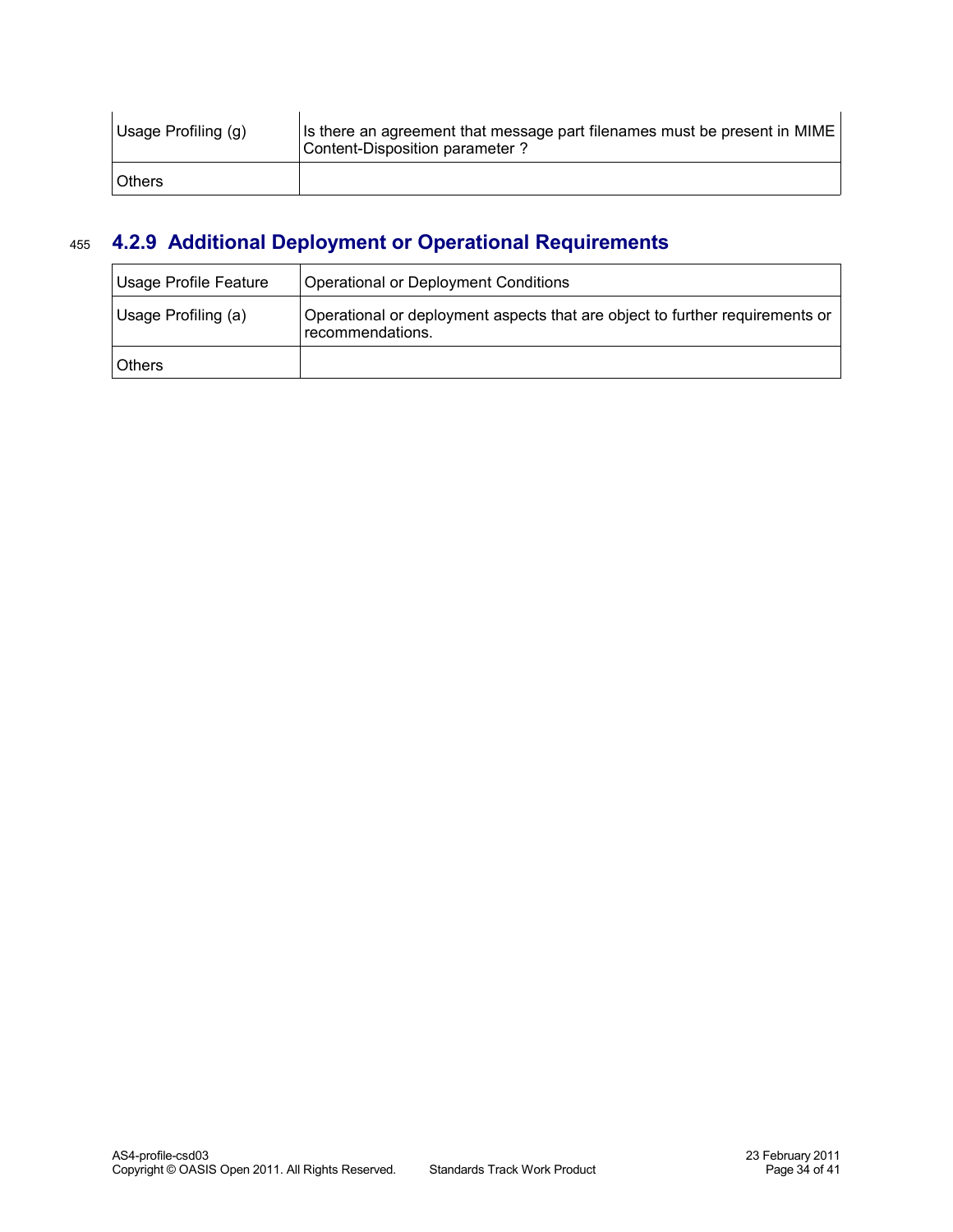#### <span id="page-34-4"></span>**5 Conformance Clauses** 456

#### <span id="page-34-3"></span>**5.1 AS4 ebHandler Conformance Clause** 457

In order to conform to the AS4 ebHandler Profile, an implementation must comply with all normative statements and requirements in Section 2.1. 458 459

- In particular, it must: 460
- Observe all requirements stated as such in the Feature Set table of Section 2.1.1. 461
- Comply with WS-I requirements listed in Section 2.1.2. 462
- Support the PMode parameters as required in Section 2.1.3. 463
- In addition, the implementation must implement the additional features as indicated in Section 3. 464
- Finally, the implementation must support the Usage Rules defined in Section 4.1. 465

The Usage Agreements in Section 4.2 are not prescriptive, and implementations are free to support any subset of the features described, that are not already mandated in sections 2.1, 3 or 4.1. 466 467

#### <span id="page-34-2"></span>**5.2 AS4 Light Client Conformance Clause** 468

- In order to conform to the AS4 Light Client Profile, an implementation must comply with all normative statements and requirements in Section 2.2. 469 470
- In particular, it must: 471
- Observe all requirements stated as such in the Feature Set table of Section 2.2.1. 472
- Comply with WS-I requirements listed in Section 2.2.2. 473
- Support the PMode parameters as required in Section 2.2.3. 474
- In addition, the implementation must implement the additional features as indicated in Section 3. 475
- Finally, the implementation must support the Usage Rules defined in Section 4.1. 476
- The Usage Agreements in Section 4.2 are not prescriptive, and implementations are free to support any subset of the features described that are not already mandated in sections 2.2, 3 or 4.1. 477 478

#### <span id="page-34-1"></span>**5.3 AS4 Minimal Client Conformance Clause** 479

In order to conform to the AS4 Minimal Client Profile, an implementation MUST comply with all normative statements and requirements for the AS4 Light Client Conformance Clause stated in Section 5.2, with the exception that support for WS-Security is limited to support for the WS-Security UsernameToken profile [\[WSS11-UT\],](#page-7-13) to be used for authorization of message pull signals (see section 7.10 in Core Spec). Support for the WS-Security X.509 Certificate Token Profile 1.1 [\[WSS11-X509\]](#page-7-11) is not REQUIRED. Clients and servers SHOULD use transport level security for message security for any message exchange. 480 481 482 483 484 485 486

#### <span id="page-34-0"></span>**5.4 AS2/AS4 ebHandler Conformance Clause** 487

 In order to conform to the AS2/AS4 ebHandler Profile, an implementation MUST, in addition to supporting AS4 message exchanges that comply with all normative statements and requirements 488 489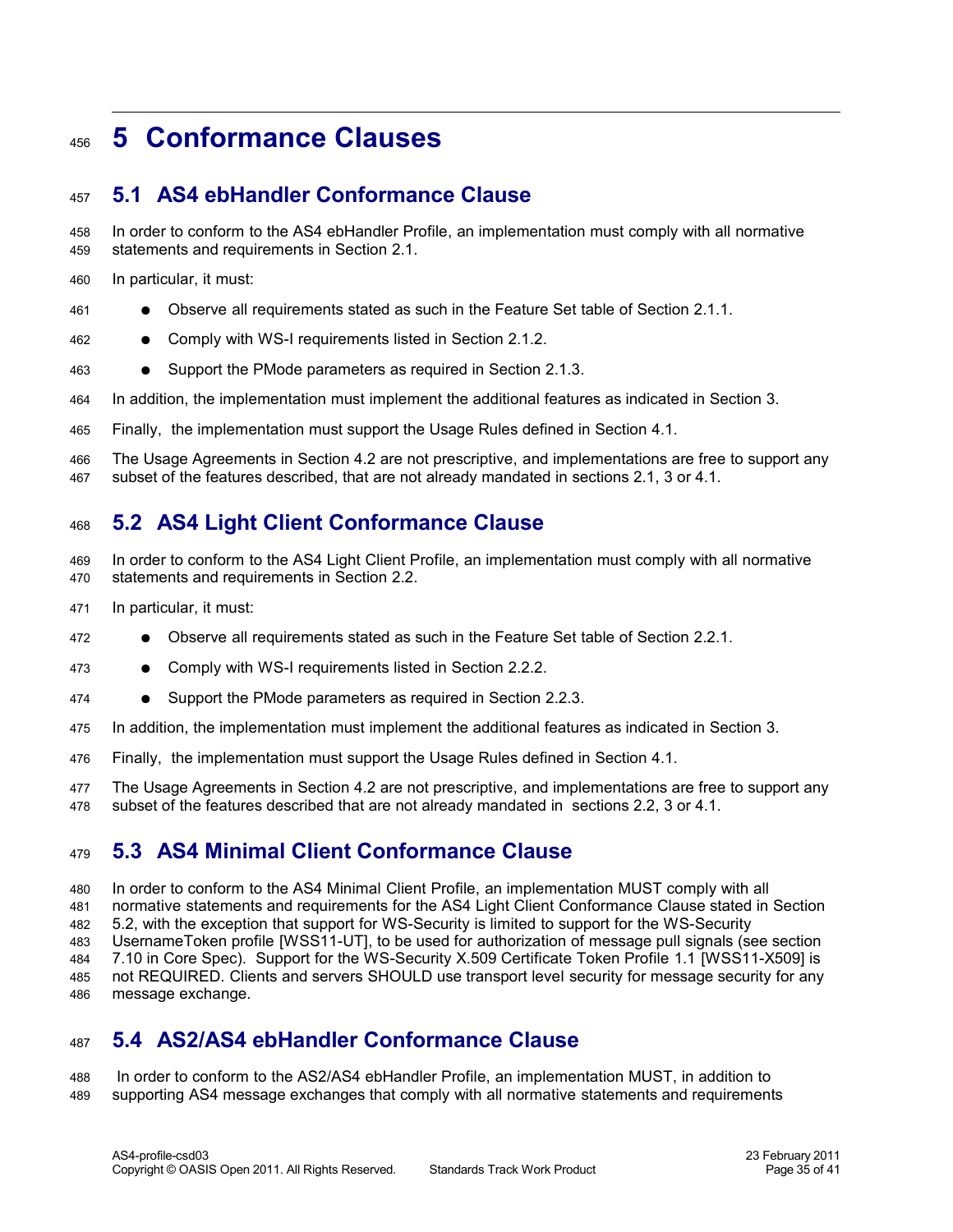- specified in section 5.1, also be a conformant implementation of the EDIINT Applicability Statement 2 490
- (AS2, [\[RFC4130\]\)](#page-7-5). 491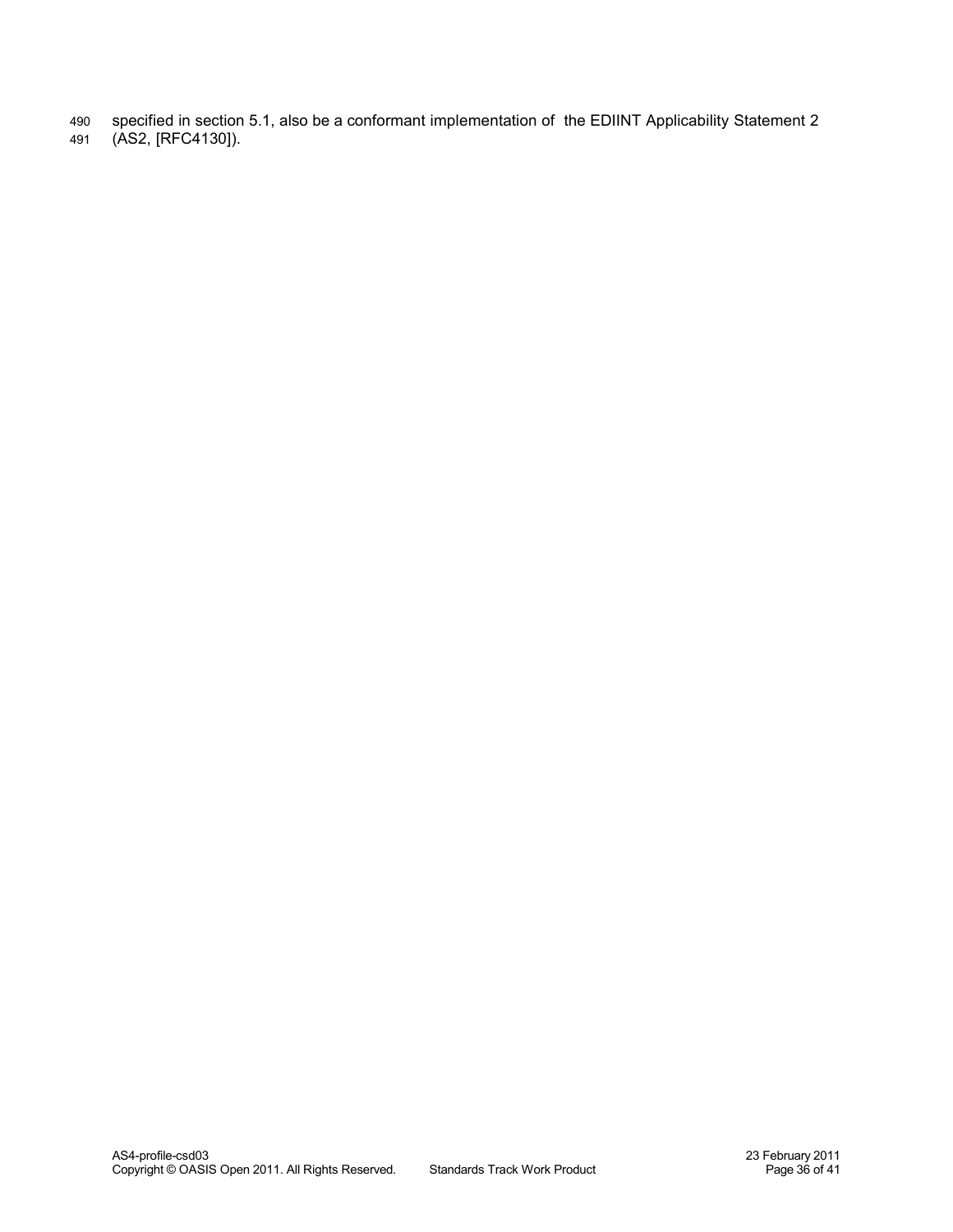### <span id="page-36-1"></span> **Appendix A Sample Messages** 492

This appendix contains examples of the AS4 functionality Non-Repudiation of Receipt (NRR) and an example of an AS4 Pull message signal. 493 494

#### <span id="page-36-0"></span>**Appendix A.1 Non-Repudiation of Receipt** 495

496

502

When the NonRepudiationInformation element is used in a Receipt, it contains a sequence of Message-PartNRInformation items for each message part for which evidence of non repudiation of receipt is being provided. In the normal default usage, these message parts are those that have been signed in the original message. Each message part is described with information defined by an XML Digital Signature Reference information item. The following example illustrates the ebMS V3 Signal Message header. 497 498 499 500 501

```
<eb3:Messaging S12:mustUnderstand="true" id="ValueOfMessagingHeader">
         <eb3:SignalMessage>
           <eb3:MessageInfo>
              <eb3:Timestamp>2009-11-06T08:00:09Z</eb3:Timestamp> 
              <eb3:MessageId>orderreceipt@seller.com</eb3:MessageId> 
          <eb3:RefToMessageId>orders123@buyer.com</eb3:RefToMessageId> 
           </eb3:MessageInfo>
           <eb3:Receipt>
             <ebbp:NonRepudiationInformation>
               <ebbp:MessagePartNRInformation>
                 <dsig:Reference URI="#5cb44655-5720-4cf4-a772-19cd480b0ad4">
                   <dsig:Transforms>
                      <dsig:Transform Algorithm="http://www.w3.org/2001/10/xml-exc-c14n#"/> 
                   </dsig:Transforms>
                   <dsig:DigestMethod Algorithm="http://www.w3.org/2000/09/xmldsig#sha1" />
                      <dsig:DigestValue>o9QDCwWSiGVQACEsJH5nqkVE2s0=</dsig:DigestValue> 
                 </dsig:Reference>
            </ebbp:MessagePartNRInformation>
               <ebbp:MessagePartNRInformation>
                 <dsig:Reference URI="cid:a1d7fdf5-d67e-403a-ad92-3b9deff25d43@buyer.com">
                   <dsig:Transforms>
                      <dsig:Transform 
                         Algorithm="http://docs.oasis-open.org/wss/oasis-wss-SwAProfile-1.1#Attachment-
     Content-Signature-Transform" /> 
                      </dsig:Transforms>
                      <dsig:DigestMethod 
                         Algorithm="http://www.w3.org/2000/09/xmldsig#sha1" /> 
                      <dsig:DigestValue>iWNSv2W6SxbOYZliPzZDcXAxrwI=</dsig:DigestValue>
                 </dsig:Reference>
            </ebbp:MessagePartNRInformation>
          </ebbp:NonRepudiationInformation>
           </eb3:Receipt>
        </eb3:SignalMessage>
      </eb3:Messaging>
503
504
505
506
507
508
509
510
511
512
513
514
515
516
517
518
519
520
521
522
523
524
525
526
527
528
529
530
531
532
533
534
535
536
537
```
#### For a signed receipt, a Web Services Security header signing over the signal header (and other elements as specified in sections [4.1.4](#page-24-1) and [4.1.5 \)](#page-24-0) is required. 538 539

An example WS-Security header is as follows: 540

```
<wsse:Security S12:mustUnderstand="true"> 
          <wsu:Timestamp wsu:Id="_1">
             <wsu:Created>2009-11-06T08:00:10Z</wsu:Created>
             <wsu:Expires>2009-11-06T08:50:00Z</wsu:Expires>
         </wsu:Timestamp>
          <wsse:BinarySecurityToken 
           EncodingType="http://docs.oasis-open.org/wss/2004/01/oasis-200401-wss-soap-message-security-
     1.0#Base64Binary"
           ValueType="http://docs.oasis-open.org/wss/2004/01/oasis-200401-wss-x509-token-profile-
      1.0#X509v3" 
          wsu:Id="_2">MIIFADCCBGmgAwIBAgIEOmitted</wsse:BinarySecurityToken>
541
542
543
544
545
546
547
548
549
550
551
```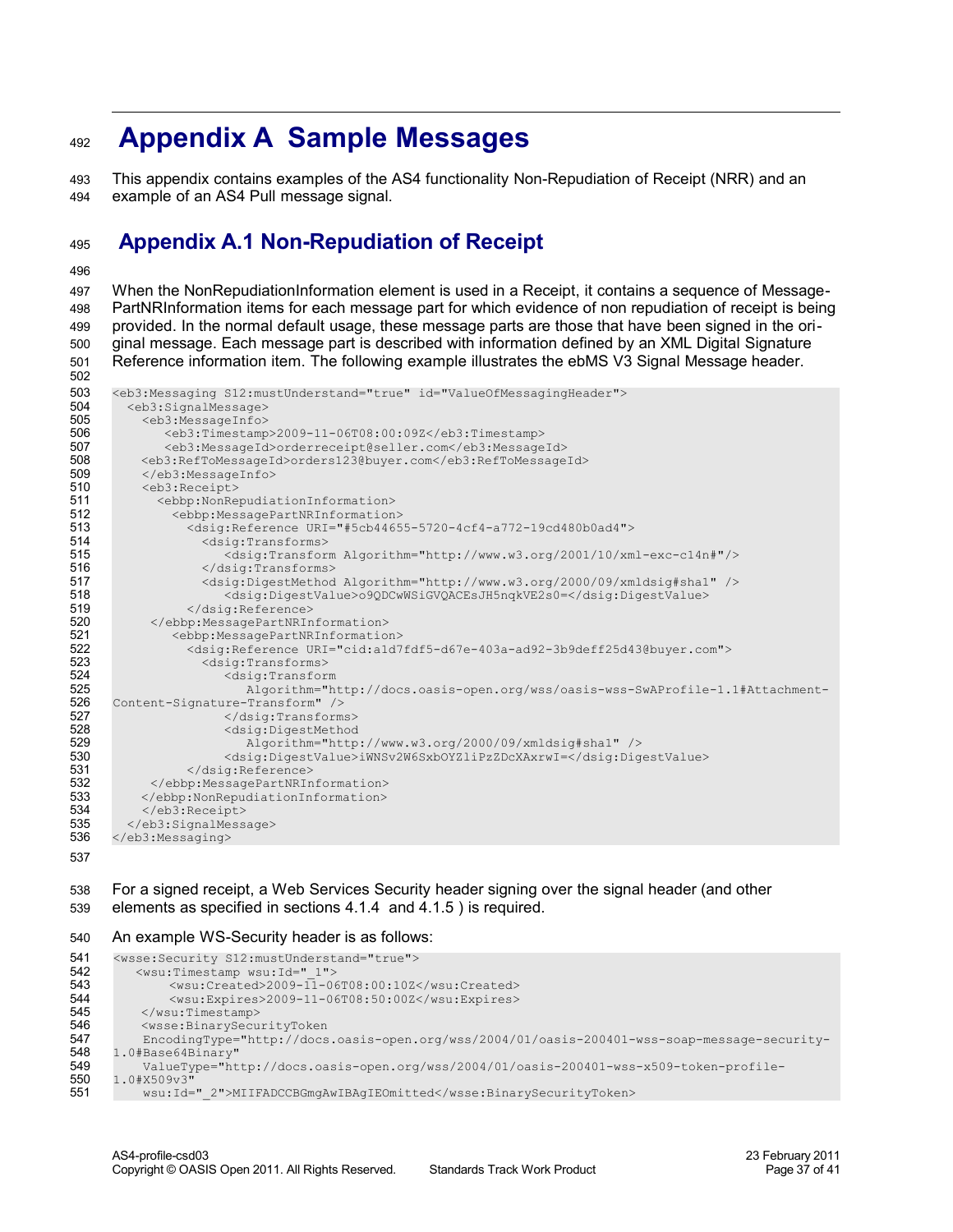| 552 | <ds:signature id=" 3"></ds:signature>                                                  |
|-----|----------------------------------------------------------------------------------------|
| 553 | <ds:signedinfo></ds:signedinfo>                                                        |
| 554 | <ds:canonicalizationmethod< th=""></ds:canonicalizationmethod<>                        |
| 555 | Algorithm="http://www.w3.org/2001/10/xml-exc-c14n#" />                                 |
| 556 | <ds:signaturemethod< th=""></ds:signaturemethod<>                                      |
| 557 | Algorithm="http://www.w3.org/2000/09/xmldsig#rsa-shal" />                              |
| 558 | <ds:reference uri="#ValueOfMessagingHeader"></ds:reference>                            |
| 559 | <ds:transforms></ds:transforms>                                                        |
| 560 | <ds:transform algorithm="http://www.w3.org/2001/10/xml-exc-c14n#"></ds:transform>      |
| 561 | <inclusivenamespaces <="" prefixlist="xsd" th=""></inclusivenamespaces>                |
| 562 | xmlns="http://www.w3.org/2001/10/xml-exc-c14n#" />                                     |
| 563 | $\langle$ /ds:Transform>                                                               |
| 564 | $\langle$ /ds:Transforms>                                                              |
| 565 | <ds:digestmethod algorithm="http://www.w3.org/2000/09/xmldsig#shal"></ds:digestmethod> |
| 566 | <ds:digestvalue>ZXnOmitted=</ds:digestvalue>                                           |
| 567 | $\langle$ /ds:Reference>                                                               |
| 568 | Omitted other reference elements for other signed parts                                |
| 569 | $\langle$ /ds:SignedInfo>                                                              |
| 570 | <ds:signaturevalue>rxaP4of8JCpUkOmitted=</ds:signaturevalue>                           |
| 571 | <ds:keyinfo></ds:keyinfo>                                                              |
| 572 | <wsse:securitytokenreference></wsse:securitytokenreference>                            |
| 573 | <wsse: <="" reference="" th="" uri="# 2"></wsse:>                                      |
| 574 | ValueType="http://docs.oasis-open.org/wss/2004/01/oasis-200401-wss-x509-token-         |
| 575 | profile-1.0#X509v3" />                                                                 |
| 576 |                                                                                        |
| 577 | $\langle$ /ds:KeyInfo>                                                                 |
| 578 |                                                                                        |
| 579 |                                                                                        |
| 580 |                                                                                        |

#### <span id="page-37-0"></span>**Appendix A.2 Pull Request Signal Message** 581

The following example shows an AS4 Pull Request Signal on a particular message partition channel. The message contains two WS-Security headers: 582 583

- 1. The first WS-Security header is targeted to the "ebms" role, and is used for authorization of access to the pull channel. This header is added to the message before the second WS-Security header. 584 585 586
- 2. A second WS-Security header is used to protect the signal message itself. This header is added to the message after the authorization header, and signs this authorization header, the ebMS Messaging header and the (empty) SOAP Body element. 587 588 589

```
<S12:Envelope xmlns:S12="http://www.w3.org/2003/05/soap-envelope"
           xmlns:xsi="http://www.w3.org/2001/XMLSchema-instance"
           xmlns:ds="http://www.w3.org/2000/09/xmldsig#"
           xmlns:eb3="http://docs.oasis-open.org/ebxml-msg/ebms/v3.0/ns/core/200704/"
           xmlns:wsse="http://docs.oasis-open.org/wss/2004/01/oasis-200401-wss-wssecurity-secext-
      1.0.xsd"
          xmlns:wsu="http://docs.oasis-open.org/wss/2004/01/oasis-200401-wss-wssecurity-utility-
     1.0.xsd">
           <S12:Header>
               <eb3:Messaging S12:mustUnderstand="true" id='_ebmessaging' >
                   <eb3:SignalMessage>
                       <eb3:MessageInfo>
                            <eb3:Timestamp>2011-02-19T11:30:11.320Z</eb3:Timestamp>
                            <eb3:MessageId>msg123@smallco.example.com</eb3:MessageId>
                       </eb3:MessageInfo>
                       <eb3:PullRequest mpc="http://as4.bigco.example.com/queues/q_456" /> 
                   </eb3:SignalMessage>
               </eb3:Messaging>
               <wsse:Security S12:role="ebms" S12:mustUnderstand="true" wsu:Id="_pullauthorization">
                   <wsse:UsernameToken>
                       <wsse:Username>smallcoAS4</wsse:Username>
                       <wsse:Password 
                           Type="http://docs.oasis-open.org/wss/2004/01/oasis-200401-wss-username-token-
      profile-1.0#PasswordDigest"
                           >B5twk47KwSrjeg==</wsse:Password>
591
592
593
594
595
596
597
598
599
600
601
602
603
604
605
606
607
608
609
610
611
612
613
614
615
```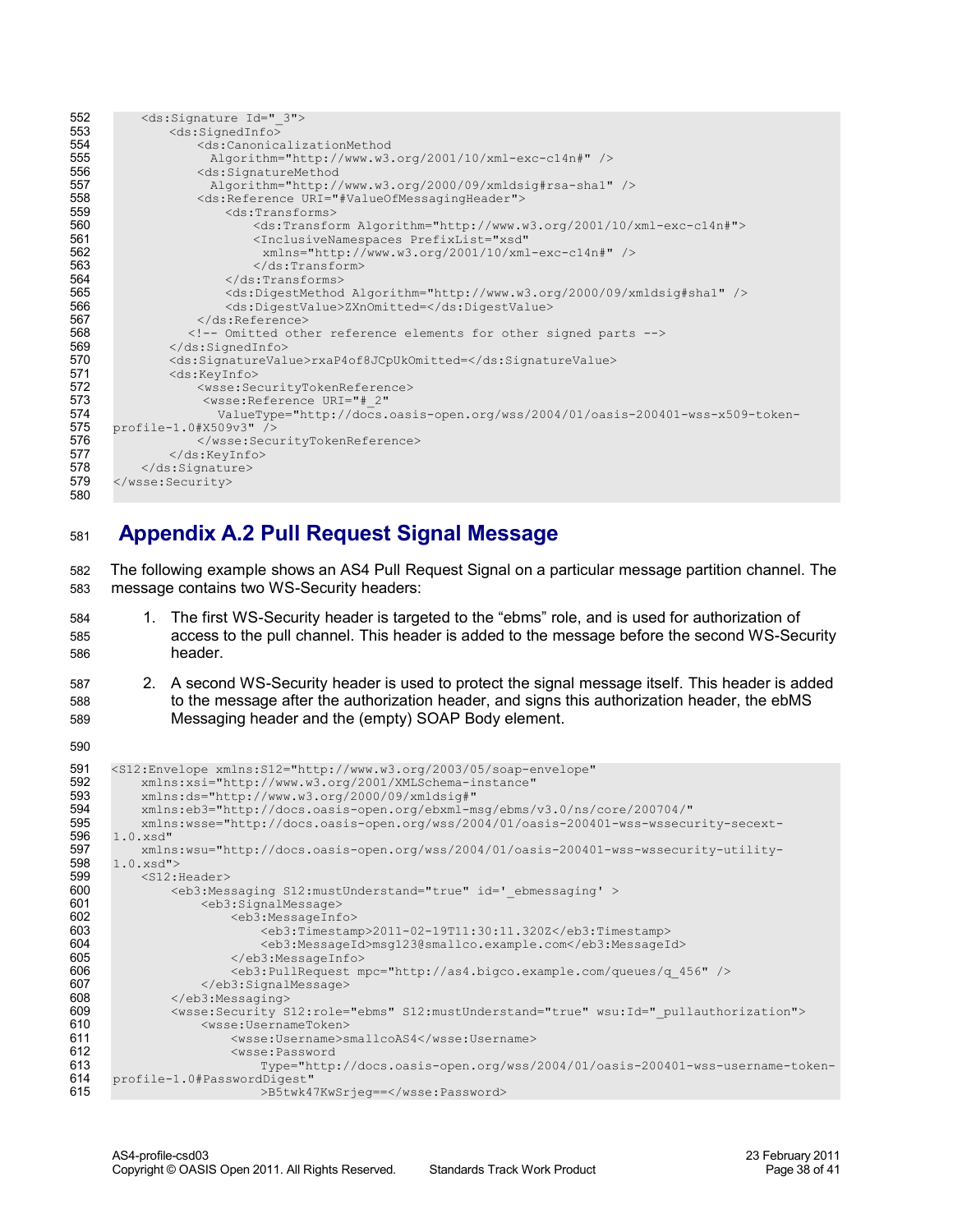| 616 | $<$ wsu:Created>2011-02-19T11:30:11.327Z                                             |
|-----|--------------------------------------------------------------------------------------|
| 617 |                                                                                      |
| 618 |                                                                                      |
| 619 |                                                                                      |
|     | <wsse:security s12:mustunderstand="true"></wsse:security>                            |
| 620 | <wsse:binarysecuritytoken wsu:id=" smallco cert"></wsse:binarysecuritytoken>         |
| 621 | details omitted                                                                      |
| 622 |                                                                                      |
| 623 | <ds:signature></ds:signature>                                                        |
| 624 | <ds:signedinfo></ds:signedinfo>                                                      |
| 625 | <ds:canonicalizationmethod< th=""></ds:canonicalizationmethod<>                      |
| 626 | $\text{Algorithm}="http://www.w3.org/2001/10/xml-exc-c14n#"$ />                      |
| 627 | <ds:signaturemethod< th=""></ds:signaturemethod<>                                    |
| 628 |                                                                                      |
|     | Algorithm="http://www.w3.org/2000/09/xmldsig#rsa-shal"/>                             |
| 629 | <ds:reference uri="# ebmessaging"></ds:reference>                                    |
| 630 | <ds:transforms></ds:transforms>                                                      |
| 631 | <ds:transform algorithm="http://www.w3.org/2001/10/xml-exc-c14n#"></ds:transform>    |
| 632 | $\langle$ /ds:Transforms>                                                            |
| 633 | <ds:digestmethod algorithm="http://www.w3.org/2000/09/xmlds#shal"></ds:digestmethod> |
| 634 | <ds:digestvalue>KshAH7QFFAw2sV5LQBOUOSSrCaI=</ds:digestvalue>                        |
| 635 | $\langle$ /ds:Reference>                                                             |
| 636 | <ds:reference uri="# pullauthorization"></ds:reference>                              |
| 637 | <ds:transforms></ds:transforms>                                                      |
| 638 | <ds:transform< th=""></ds:transform<>                                                |
| 639 |                                                                                      |
| 640 | Algorithm="http://www.w3.org/2001/10/xml-exc-c14n#"/>                                |
| 641 |                                                                                      |
|     | <ds:digestmethod< th=""></ds:digestmethod<>                                          |
| 642 | Algorithm="http://www.w3.org/2000/09/xmlds#sha1"/>                                   |
| 643 | <ds:digestvalue>PreCqm0ESZqmITjf1qzrLFuOEYq=</ds:digestvalue>                        |
| 644 |                                                                                      |
| 645 | <ds:reference uri="# soapbody"></ds:reference>                                       |
| 646 | <ds:transforms></ds:transforms>                                                      |
| 647 | <ds:transform< th=""></ds:transform<>                                                |
| 648 | Algorithm="http://www.w3.org/2001/10/xml-exc-c14n#"/>                                |
| 649 | $\langle$ /ds:Transforms>                                                            |
| 650 | <ds:digestmethod< th=""></ds:digestmethod<>                                          |
| 651 | Algorithm="http://www.w3.org/2000/09/xmlds#sha1"/>                                   |
| 652 | <ds:digestvalue>PreCqm0ESZqmITjf1qzrLFuOEYq=</ds:digestvalue>                        |
| 653 | $\langle$ /ds:Reference>                                                             |
| 654 |                                                                                      |
| 655 | <ds:signaturevalue></ds:signaturevalue>                                              |
| 656 | details omitted                                                                      |
| 657 |                                                                                      |
| 658 | <ds:keyinfo></ds:keyinfo>                                                            |
| 659 | <wsse:securitytokenreference></wsse:securitytokenreference>                          |
| 660 | <wsse: <="" reference="" th="" uri="# smallco cert"></wsse:>                         |
| 661 | ValueType="http://docs.oasisopen.org/wss/2004/01/oasis-200401-wss-                   |
| 662 | x509-token-profile-1.0#X509v3"                                                       |
| 663 |                                                                                      |
| 664 |                                                                                      |
| 665 |                                                                                      |
|     |                                                                                      |
| 666 | $\langle$ /ds:Signature>                                                             |
| 667 |                                                                                      |
| 668 | $\langle$ /S12:Header>                                                               |
| 669 | <s12:body wsu:id=" soapbody"></s12:body>                                             |
| 670 |                                                                                      |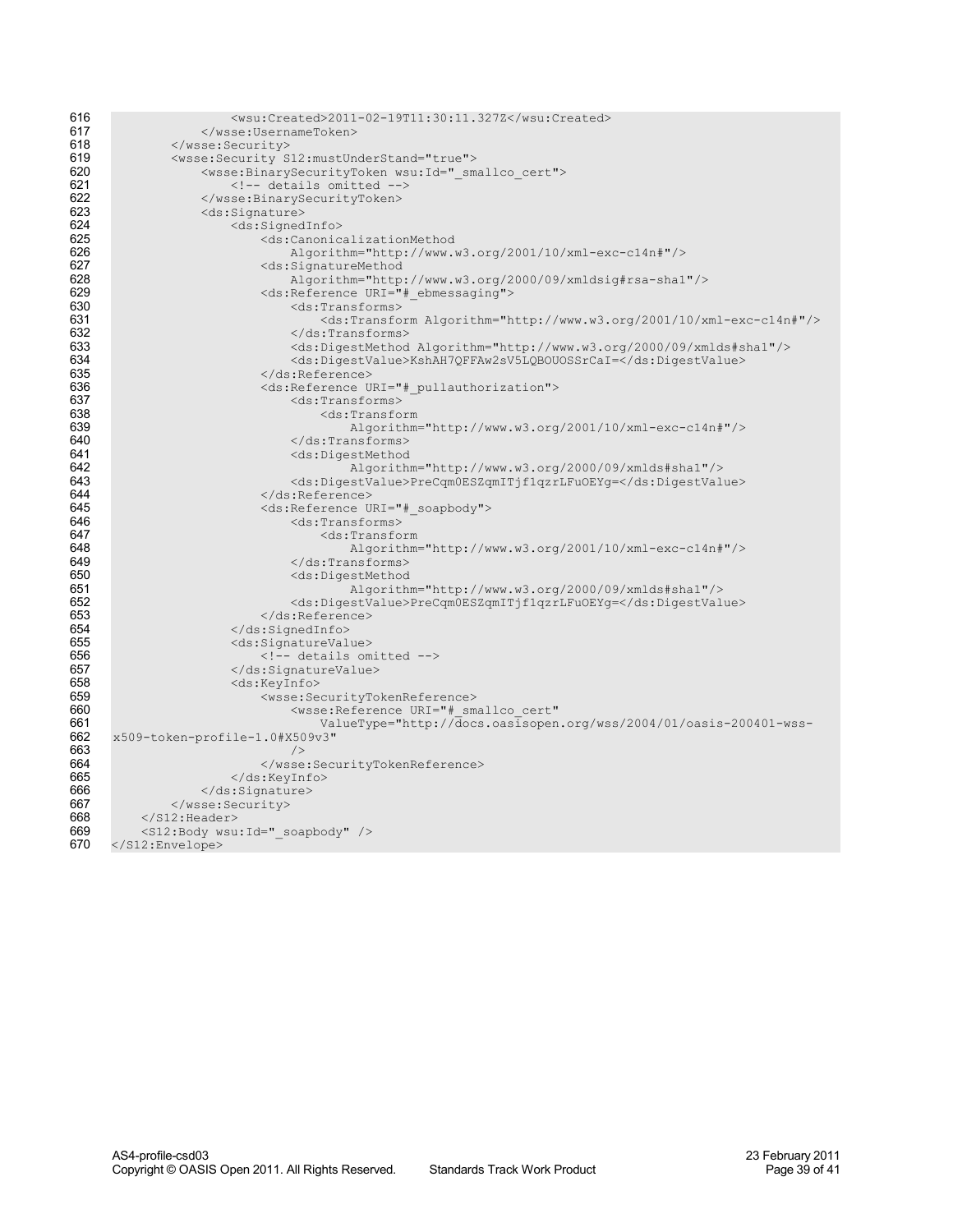### **Appendix B Acknowledgments** 671

The following individuals were members of the committee during the development of this specification or of a previous version of it: 672 673

- <span id="page-39-0"></span>• Timothy Bennett, Drummond Group Inc. <timothy@drummondgroup.com>
- Jacques Durand, Fujitsu Limited [<jdurand@us.fujitsu.com>](mailto:jdurand@us.fujitsu.com)
- Richard Emery, Axway Software [<remery@us.axway.com>](mailto:remery@us.axway.com)
- Ian Jones, British Telecommunications plc <[ian.c.jones@bt.com>](mailto:ian.c.jones@bt.com)
- Dale Moberg, Axway Software [<dmoberg@axway.com>](mailto:dmoberg@axway.com)
- Makesh Rao, Cisco Systems, Inc. [<marao@cisco.com>](mailto:marao@cisco.com)
- Pim van der Eijk, Sonnenglanz Consulting [<pvde@sonnenglanz.net>](mailto:pvde@sonnenglanz.net)
- John Voss, Cisco Systems, Inc. [<jovoss@cisco.com>](mailto:jovoss@cisco.com)